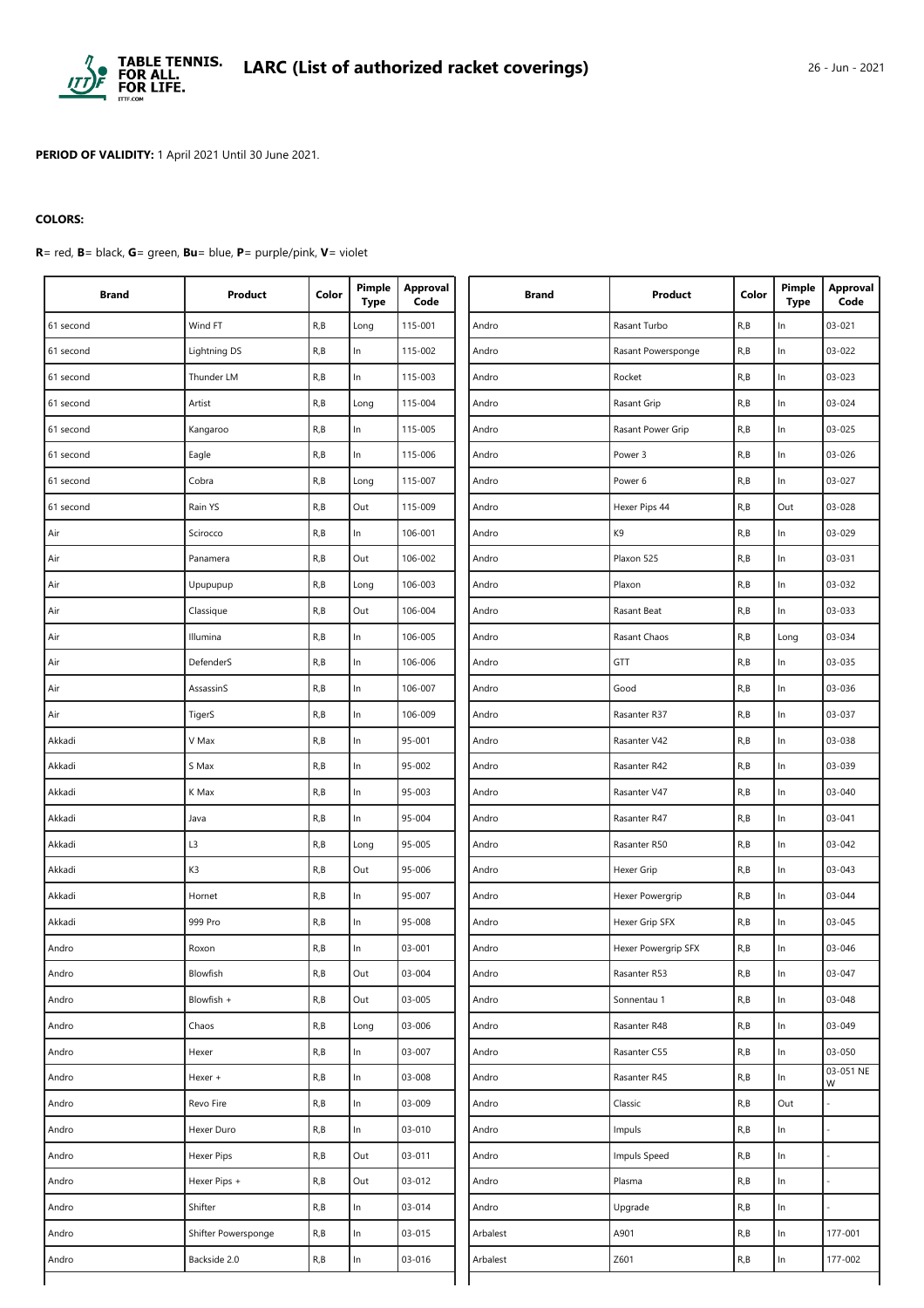| Andro        | Nightmare           | R, B | $\ln$ | 03-017  | Armstrong      | $SH-I$           | R, B | $\ln$ | 04-001  |
|--------------|---------------------|------|-------|---------|----------------|------------------|------|-------|---------|
| Andro        | Hexer HD            | R, B | In    | 03-018  | Armstrong      | Aka Mark Max     | R,B  | Out   |         |
| Andro        | Rasant              | R, B | $\ln$ | 03-019  | Armstrong      | Attack 3 Type L  | R, B | Out   |         |
| Andro        | Impuls Powersponge  | R, B | $\ln$ | 03-020  | Armstrong      | Attack 3 Type M  | R, B | Out   |         |
| Armstrong    | Attack 8 Type L     | R, B | Out   |         | Banco          | Feeling          | R, B | $\ln$ |         |
| Armstrong    | Attack 8 Type M     | R, B | Out   |         | Banco          | Perfect          | R, B | ln    |         |
| Armstrong    | Attack 8 Type M EXX | R, B | Out   |         | Banco          | Puissance        | R, B | $\ln$ |         |
| Armstrong    | Conqueror           | R, B | $\ln$ |         | Banco          | Start **         | R, B | $\ln$ |         |
| Armstrong    | Conqueror SS        | R, B | ln    |         | Banco          | Start ***        | R, B | $\ln$ |         |
| Armstrong    | Hikari Drive        | R, B | $\ln$ |         | Banco          | Variation Energy | R, B | $\ln$ |         |
| Armstrong    | Hikari SR7          | R, B | In    |         | Barna Original | Legend Classic   | R, B | Out   | 193-001 |
| Armstrong    | Long Pimple         | R, B | Out   |         | Barna Original | Legend Half Long | R, B | Out   | 193-002 |
| Armstrong    | New Anti Spin       | R, B | Anti  |         | Barna Original | Legend Long      | R,B  | Long  | 193-003 |
| Armstrong    | New Chopper         | R, B | ln    |         | Barna Original | Classic Defence  | R, B | Long  | 193-004 |
| Armstrong    | New Spirit Hi       | R, B | $\ln$ |         | Barna Original | Original Anti    | R, B | Anti  | 193-005 |
| Armstrong    | Red Mark Type 1-4   | R, B | Out   |         | Barna Original | Extra Spin       | R, B | ln    | 193-006 |
| Armstrong    | Rosin               | R, B | Out   |         | Barna Original | Super Glanti     | R, B | Anti  | 193-007 |
| Armstrong    | Twister             | R, B | Long  |         | Barna Original | Legend Fire      | R, B | Out   | 193-008 |
| Armstrong    | <b>Twister EXT</b>  | R, B | Out   |         | Bomb           | Oscule           | R, B | $\ln$ | 12-001  |
| Armstrong    | Vector              | R, B | In    |         | Bomb           | Violent          | R, B | $\ln$ | 12-002  |
| Armstrong    | W-a Ex x            | R, B | Out   |         | Bomb           | Bombard          | R, B | $\ln$ | 12-003  |
| Armstrong    | Warrior             | R, B | $\ln$ |         | Bomb           | Raider           | R, B | ln    | 12-004  |
| Artengo      | 920 S               | R, B | ln    | 05-003  | Bomb           | Apex             | R, B | $\ln$ | 12-005  |
| Artengo      | 863 O               | R, B | $\ln$ | 05-012  | Bomb           | Mopha            | R,B  | ln    | 12-006  |
| Artengo      | 883 O               | R, B | In    | 05-013  | Bomb           | Rex              | R, B | $\ln$ | 12-007  |
| Artengo      | 893 O               | R, B | $\ln$ | 05-014  | Bomb           | Ufo              | R, B | ln    | 12-008  |
| Artengo      | FRB 960 Spin        | R, B | In    | 05-960  | Bomb           | Tensa            | R, B | $\ln$ | 12-009  |
| Artengo      | FRB 970 Speed       | R, B | $\ln$ | 05-970  | Bomb           | Apex             | R, B | $\ln$ |         |
| Artengo      | FRB 980 Speed       | R, B | $\ln$ | 05-980  | Bomb           | Bombard          | R, B | $\ln$ |         |
| Artengo      | FRB 990 Speed       | R, B | In    | 05-990  | Bomb           | Hammer           | R, B | Out   |         |
| Atacck       | Green Devil         | R, B | $\ln$ | 200-001 | Bomb           | King Roc         | R, B | Out   |         |
| Atacck       | Troll               | R, B | $\ln$ | 200-002 | Bomb           | Mopha            | R, B | $\ln$ |         |
| Atemi        | Ace                 | R, B | $\ln$ |         | Bomb           | Raider           | R, B | $\ln$ |         |
| Atemi        | Advantage           | R, B | $\ln$ |         | Bomb           | Rex              | R, B | $\ln$ |         |
| Atemi        | Challenge           | R, B | $\ln$ |         | Bomb           | Talent           | R, B | Long  |         |
| Atemi        | Début               | R, B | $\ln$ |         | Bomb           | Tensa            | R, B | ln    |         |
| Atemi        | Fight Power         | R, B | ln    |         | Bomb           | Ufo              | R, B | $\ln$ |         |
| Atemi        | Ippon               | R, B | $\ln$ |         | Bomb           | Violent          | R, B | $\ln$ |         |
| Atemi        | Super Champ         | R, B | In    |         | Butterfly      | Tenergy 05       | R, B | $\ln$ | 14-001  |
| Avalox / AVX | Purot               | R, B | $\ln$ | 07-001  | Butterfly      | Tenergy 25       | R, B | In    | 14-002  |
| Avalox / AVX | Sogno               | R, B | $\ln$ | 07-002  | Butterfly      | Tenergy 64       | R, B | $\ln$ | 14-003  |
| Avalox / AVX | Horme               | R, B | ln    |         | Butterfly      | Spinart          | R, B | $\ln$ | 14-005  |
| Avalox / AVX | Mo                  | R, B | Long  |         | Butterfly      | Sriver G3        | R, B | $\ln$ | 14-006  |
| Avalox / AVX | Pronte              | R, B | $\ln$ |         | Butterfly      | Sriver G3 FX     | R, B | ln    | 14-007  |
| Avalox / AVX | Sterco              | R, B | $\ln$ |         | Butterfly      | Roundell         | R, B | ln    | 14-008  |
| Banco        | Ouragan             | R, B | ln    | 08-003  | Butterfly      | Tenergy 05 FX    | R, B | $\ln$ | 14-009  |
| Banco        | Megaspin            | R, B | $\ln$ | 08-004  | Butterfly      | Tenergy 25 FX    | R, B | $\ln$ | 14-010  |
| Banco        | Powerfeeling        | R, B | ln    | 08-005  | Butterfly      | Tenergy 64 FX    | R, B | ln    | 14-011  |
|              |                     |      |       |         |                |                  |      |       |         |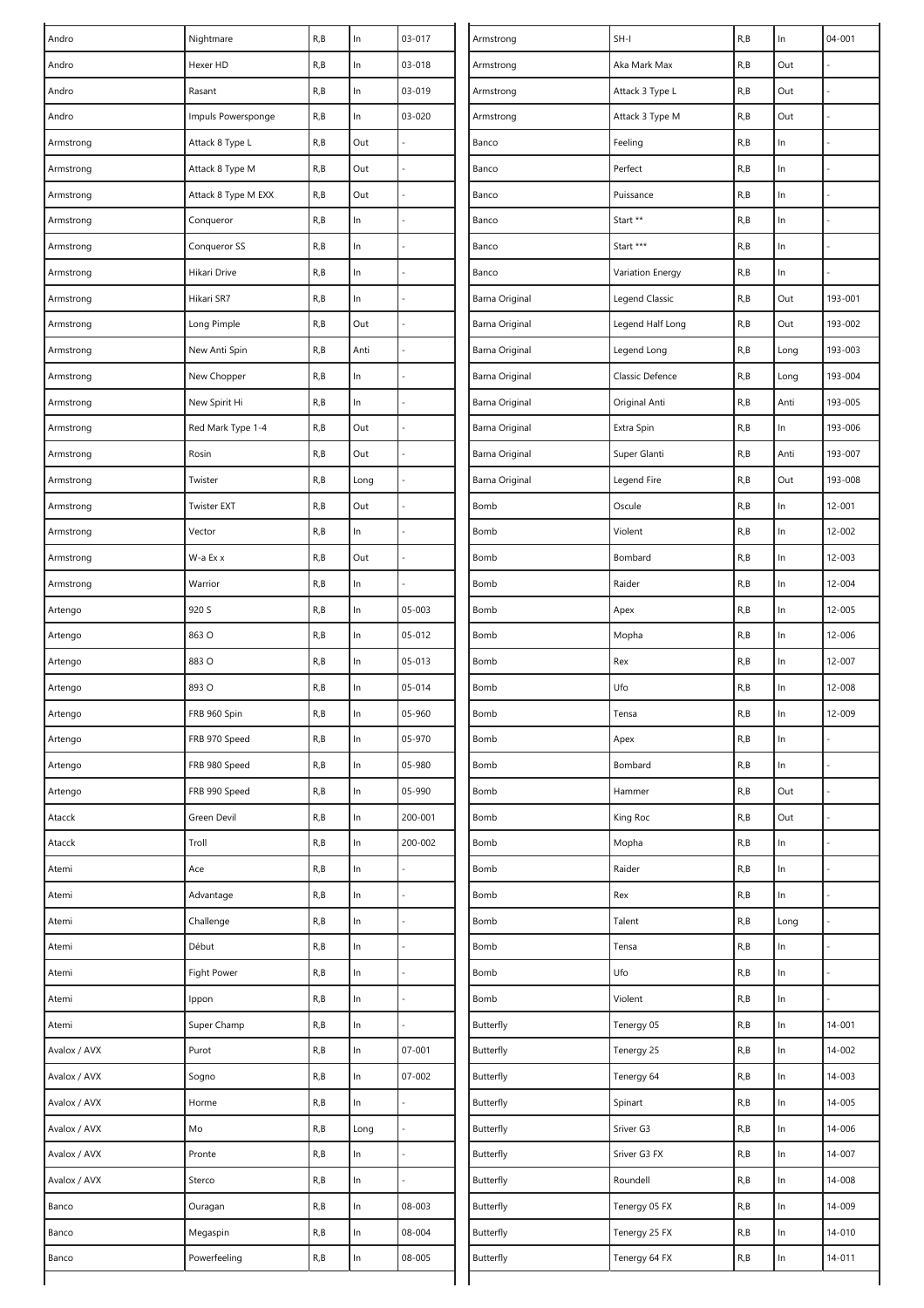| Banco     | Feel Energie           | R, B | $\ln$ | 08-006     | Butterfly                  | Flarestorm II       | R, B | Out   | 14-012          |
|-----------|------------------------|------|-------|------------|----------------------------|---------------------|------|-------|-----------------|
| Banco     | Powerdream             | R, B | ln    | 08-007     | Butterfly                  | Addoy               | R, B | In    | 14-013          |
| Banco     | Allstar                | R, B | $\ln$ |            | Butterfly                  | Wakaba              | R, B | $\ln$ | 14-014          |
| Banco     | Excellence             | R, B | $\ln$ |            | Butterfly                  | Pan Asia            | R, B | $\ln$ | 14-015          |
| Butterfly | Yuki                   | R, B | $\ln$ | 14-016     | Butterfly                  | Super Anti          | R,B  | Anti  |                 |
| Butterfly | Dignics                | R, B | In    | 14-017     | Butterfly                  | Tackifire-C         | R, B | In    |                 |
| Butterfly | Tenergy 80             | R, B | ln    | 14-018     | Butterfly                  | Tackifire-D         | R, B | $\ln$ |                 |
| Butterfly | Largestorm             | R, B | Out   | 14-019     | Butterfly                  | <b>Tackifire SP</b> | R, B | $\ln$ |                 |
| Butterfly | Tenergy 80 FX          | R, B | ln    | 14-020     | Butterfly                  | Tackiness-C         | R, B | $\ln$ |                 |
| Butterfly | Lemuria                | R, B | ln    | 14-021     | Butterfly                  | Tackiness-C II      | R, B | In    |                 |
| Butterfly | <b>Bryce Highspeed</b> | R, B | ln    | 14-022     | Butterfly                  | Tackiness-D         | R,B  | In    |                 |
| Butterfly | <b>Impartial XS</b>    | R, B | Out   | 14-023     | Carlton                    | Vapour Trail R1     | R, B | $\ln$ | 179-001         |
| Butterfly | <b>Impartial XB</b>    | R, B | Out   | 14-024     | Carlton                    | Kinesis Xelerate K1 | R,B  | $\ln$ | 179-002         |
| Butterfly | Rozena                 | R, B | ln    | 14-025     | Champion                   | V <sub>7</sub>      | R, B | $\ln$ | 16-001          |
| Butterfly | Lagnus                 | R, B | $\ln$ | 14-026     | Champion                   | V <sub>5</sub>      | R, B | $\ln$ | 16-002          |
| Butterfly | Spryer                 | R, B | ln    | 14-027     | Champion                   | Hexa Pro 1          | R, B | $\ln$ | 16-003          |
| Butterfly | Dignics 05             | R, B | ln    | 14-028     | Champion                   | Hexa                | R, B | $\ln$ |                 |
| Butterfly | Dignics 80             | R, B | $\ln$ | 14-029     | Champion                   | Khan                | R, B | $\ln$ |                 |
| Butterfly | Dignics 64             | R, B | $\ln$ | 14-030     | <b>CNSTT</b>               | Beaumont            | R, B | $\ln$ | 206-001 NE<br>W |
| Butterfly | Tenergy 05N            | R, B | ln    | 14-031     | <b>CNSTT</b>               | Didsbury            | R,B  | $\ln$ | 206-002 NE<br>W |
| Butterfly | Tenergy 09C            | R, B | In    | 14-032     | CNSTT                      | Tortoise            | R, B | In    | 206-003 NE<br>W |
| Butterfly | Tenergy 05 HARD        | R, B | $\ln$ | 14-033     | CNSTT                      | Dragon              | R, B | $\ln$ | 206-004 NE<br>W |
| Butterfly | Aibiss                 | R, B | ln    | 14-034     | Cornilleau                 |                     | R, B | $\ln$ | 17-001          |
| Butterfly | Dignics 09C            | R, B | $\ln$ | 14-035     | Cornilleau                 | $\star\star$        | R, B | $\ln$ | 17-002          |
| Butterfly | Addoy                  | R, B | ln    | 14-036     | Cornilleau                 | ***                 | R,B  | $\ln$ | 17-003          |
| Butterfly | Wakaba                 | R, B | $\ln$ | 14-037     | Cornilleau                 | ****                | R,B  | $\ln$ | 17-004          |
| Butterfly | Pan Asia               | R, B | In    | 14-038     | Cornilleau                 | *****               | R, B | $\ln$ | 17-005          |
| Butterfly | Yuki                   | R, B | In    | 14-039     | Cornilleau                 | ******              | R, B | In    | 17-006          |
| Butterfly | Magnitude              | R, B | Out   | $14 - 040$ | Cornilleau                 | Drive Style         | R, B | $\ln$ | 17-013          |
| Butterfly | Tenergy 19             | R, B | In    | $14 - 041$ | Cornilleau                 | Drive Control       | R, B | $\ln$ | 17-014          |
| Butterfly | Bryce                  | R, B | $\ln$ |            | Cornilleau                 | Start Up'           | R, B | $\ln$ | $17 - 015$      |
| Butterfly | Bryce FX               | R, B | ln    |            | Cornilleau                 | Pulse Racer         | R,B  | $\ln$ | 17-016          |
| Butterfly | <b>Bryce Speed</b>     | R, B | $\ln$ |            | Cornilleau                 | Pulse Rider         | R, B | $\ln$ | 17-017          |
| Butterfly | Bryce Speed FX         | R, B | In    |            | Cornilleau                 | <b>Target Ultim</b> | R,B  | $\ln$ | 17-018          |
| Butterfly | Challenger Attack      | R, B | Out   |            | Cornilleau                 | <b>Target Sound</b> | R, B | $\ln$ | 17-019          |
| Butterfly | Feint AG               | R, B | Long  |            | Cornilleau                 | Target Force        | R, B | $\ln$ | 17-020          |
| Butterfly | Feint Long II          | R, B | Long  |            | Cornilleau                 | Target Pro GT       | R, B | ln    | 17-021          |
| Butterfly | Feint Long III         | R, B | Long  |            | Cornilleau                 | Pilot Fast          | R, B | $\ln$ | 17-022          |
| Butterfly | Feint-Ox               | R, B | Long  |            | Cornilleau                 | Pilot Sound Power   | R, B | $\ln$ | 17-023          |
| Butterfly | Feint-Soft             | R, B | Long  |            | Cornilleau                 | Drive Speed         | R,B  | $\ln$ | 17-024          |
| Butterfly | Flextra                | R, B | $\ln$ |            | Cornilleau                 | Drive Spin          | R, B | $\ln$ | 17-025          |
| Butterfly | Large 44 DX            | R, B | Out   |            | Cornilleau                 | Drive Intens        | R,B  | ln    | 17-026          |
| Butterfly | Magnitude              | R, B | Out   |            | Cornilleau                 | Pilot Pulse         | R, B | $\ln$ | 17-027          |
| Butterfly | Morim                  | R, B | ln    |            | Cornilleau                 | Start' Up Evo       | R, B | $\ln$ | 17-028          |
| Butterfly | Orthodox-DX,103        | R, B | Out   |            | Cornilleau                 | Target Pro XD       | R, B | $\ln$ | 17-029          |
| Butterfly | Raystorm               | R, B | Out   |            | Counterstrike Table Tennis | Dark Velocity       | R,B  | ln    | 202-001         |
| Butterfly | Sapphira               | R, B | ln    |            | Counterstrike Table Tennis | Spin Mystic         | R,B  | $\ln$ | 202-002         |
| Butterfly | Speedy-P.O.            | R, B | Out   |            | Counterstrike Table Tennis | Auto Pilot          | R, B | $\ln$ | 202-003         |
|           |                        |      |       |            |                            |                     |      |       |                 |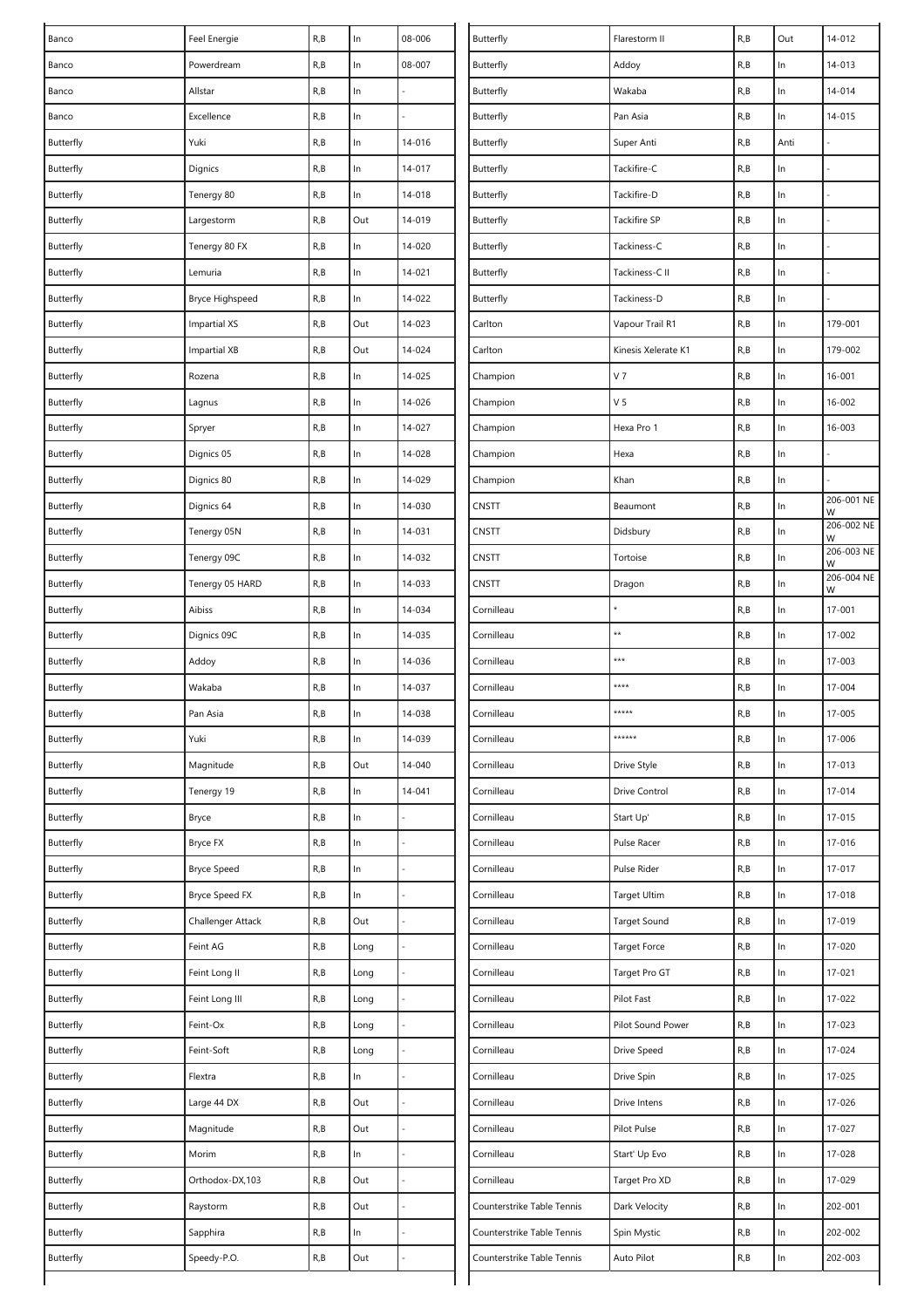| Butterfly              | Sriver EL                 | R, B | $\ln$ |         | Crack                  | 999                  | R, B | $\ln$ |            |
|------------------------|---------------------------|------|-------|---------|------------------------|----------------------|------|-------|------------|
| Butterfly              | Sriver FX                 | R, B | In    |         | Crack                  | Master               | R,B  | In    |            |
| Butterfly              | Sriver L                  | R, B | $\ln$ |         | Crack                  | SP                   | R,B  | ln    |            |
| Butterfly              | Stayer                    | R, B | $\ln$ |         | Crack                  | Twister              | R,B  | $\ln$ |            |
| Darker                 | Turbo 70                  | R, B | In    | 19-001  | Der Materialspezialist | Outkill              | R,B  | Out   | 118-024    |
| Darker                 | Jayro                     | R, B | Long  | 19-002  | Der Materialspezialist | Kamikaze             | R,B  | Long  | 118-025    |
| Darker                 | Leone                     | R, B | ln.   | 19-003  | Der Materialspezialist | Reflection           | R,B  | Anti  | 118-026    |
| Darker                 | Crea                      | R, B | Out   | 19-004  | Der Materialspezialist | Firestorm            | R,B  | Out   | 118-027    |
| Darker                 | Anessis                   | R, B | In    | 19-005  | Der Materialspezialist | Power Pipes          | R, B | Out   | 118-028    |
| Dawei                  | 388 D-2                   | R, B | Long  | 20-001  | Der Materialspezialist | Elite Long           | R, B | Long  | 118-029    |
| Dawei                  | King of Long              | R, B | Long  | 20-002  | Der Materialspezialist | Scandal              | R,B  | Anti  | 118-030    |
| Dawei                  | 388 C-2                   | R, B | Out   | 20-003  | Der Materialspezialist | Störkraft            | R, B | Anti  | 118-031    |
| Dawei                  | 2008                      | R, B | In    |         | Der Materialspezialist | Flashback            | R,B  | Out   | 118-032    |
| Dawei                  | 388A                      | R, B | In    |         | Der Materialspezialist | L.S.D. Extra Long    | R, B | Long  | 118-033    |
| Dawei                  | 388A-4                    | R, B | $\ln$ |         | Der Materialspezialist | Hellracer            | R,B  | Out   | 118-034    |
| Dawei                  | 388C-1                    | R, B | Out   |         | Derwind                | Stolz                | R, B | ln    | 164-001    |
| Dawei                  | 388D                      | R, B | Long  |         | Derwind                | Rayhe                | R,B  | $\ln$ | 164-002    |
| Dawei                  | 388D-1                    | R, B | Long  |         | Derwind                | Stellar              | R,B  | $\ln$ | 164-003    |
| Dawei                  | Inspirit                  | R, B | $\ln$ |         | Dianchi                | Dianchi              | R, B | $\ln$ | 131-003    |
| Dawei                  | Saviga                    | R, B | In    |         | Dingo Swiss            | Ding Yi              | R,B  | Out   | 149-001    |
| Dawei                  | Saviga V                  | R, B | Long  |         | Dingo Swiss            | Zik Zak              | R,B  | Long  | 149-002    |
| Decathlon Pongori      | <b>TTRB 100</b>           | R, B | In    | 189-001 | Donic                  | Coppa JO Platin      | R,B  | ln    | $21 - 001$ |
| Decathlon Pongori      | TTRB 100 Spin             | R, B | In    | 189-002 | Donic                  | Vario Gold           | R, B | $\ln$ | $21 - 002$ |
| Decathlon Pongori      | <b>TTRB 500</b>           | R, B | $\ln$ | 189-003 | Donic                  | Alligator Def        | R,B  | Long  | 21-003     |
| Decathlon Pongori      | TTRB 500 Spin             | R, B | In    | 189-004 | Donic                  | Baracuda             | R,B  | $\ln$ | $21 - 006$ |
| Decathlon Pongori      | TTRB 900 All              | R, B | In    | 189-005 | Donic                  | Baxster LB           | R,B  | Out   | 21-008     |
| Decathlon Pongori      | TTRB 900 Spin             | R, B | In    | 189-006 | Donic                  | Vario Big Slam       | R, B | ln    | 21-010     |
| Decathlon Pongori      | TTRB 900 Soft             | R, B | Out   | 189-007 | Donic                  | Acuda S1             | R, B | $\ln$ | $21 - 011$ |
| Decathlon Pongori      | TTRB 900 Long             | R, B | Long  | 189-008 | Donic                  | Acuda S2             | R,B  | $\ln$ | $21 - 012$ |
| Decathlon Pongori      | TTRB 930 Speed            | R, B | In    | 189-009 | Donic                  | Acuda S3             | R, B | $\ln$ | $21 - 013$ |
| Der Materialspezialist | Beast                     | R, B | Anti  | 118-002 | Donic                  | Coppa X1             | R,B  | $\ln$ | $21 - 014$ |
| Der Materialspezialist | Undertaker                | R, B | Long  | 118-003 | Donic                  | Coppa X2             | R,B  | $\ln$ | 21-015     |
| Der Materialspezialist | L.S.D. Long Super Defence | R, B | Long  | 118-004 | Donic                  | Coppa X3             | R, B | $\ln$ | 21-016     |
| Der Materialspezialist | Spinparasite              | R, B | Anti  | 118-005 | Donic                  | Waldner Legend       | R,B  | $\ln$ | $21 - 019$ |
| Der Materialspezialist | B.A.D. Best Anti Def.     | R, B | Anti  | 118-006 | Donic                  | Alligator Anti       | R,B  | Anti  | 21-022     |
| Der Materialspezialist | Predator                  | R, B | Long  | 118-007 | Donic                  | Anti Classic         | R,B  | Anti  | 21-023     |
| Der Materialspezialist | Superwall                 | R, B | Long  | 118-008 | Donic                  | Acuda S1 Turbo       | R, B | $\ln$ | 21-024     |
| Der Materialspezialist | Hardcore                  | R, B | In    | 118-009 | Donic                  | <b>Bluefire M1</b>   | R, B | $\ln$ | 21-025     |
| Der Materialspezialist | Burnout                   | R, B | Out   | 118-010 | Donic                  | <b>Bluefire M2</b>   | R,B  | $\ln$ | 21-026     |
| Der Materialspezialist | Tenacious Violence        | R, B | In    | 118-011 | Donic                  | <b>Bluefire M3</b>   | R, B | $\ln$ | 21-027     |
| Der Materialspezialist | Breakout                  | R, B | Out   | 118-012 | Donic                  | Bluefire JP 01       | R,B  | $\ln$ | 21-029     |
| Der Materialspezialist | Transformer               | R, B | Anti  | 118-013 | Donic                  | Bluefire JP 03       | R,B  | $\ln$ | 21-030     |
| Der Materialspezialist | Master-Anti               | R, B | Anti  | 118-014 | Donic                  | <b>Bluefire KR</b>   | R, B | $\ln$ | 21-031     |
| Der Materialspezialist | Killing Defender          | R, B | In.   | 118-015 | Donic                  | Bluefire M1 Turbo    | R, B | $\ln$ | 21-032     |
| Der Materialspezialist | Hellcat                   | R, B | Out   | 118-016 | Donic                  | Bluefire JP 01 Turbo | R,B  | $\ln$ | 21-033     |
| Der Materialspezialist | Rebellion                 | R, B | Long  | 118-017 | Donic                  | Bluefire JP 02       | R, B | $\ln$ | 21-034     |
| Der Materialspezialist | Diabolic                  | R, B | Anti  | 118-018 | Donic                  | Spike P1             | R, B | Long  | 21-035     |
| Der Materialspezialist | Shockwave                 | R, B | Out   | 118-019 | Donic                  | Spike P2             | R, B | Long  | 21-036     |
|                        |                           |      |       |         |                        |                      |      |       |            |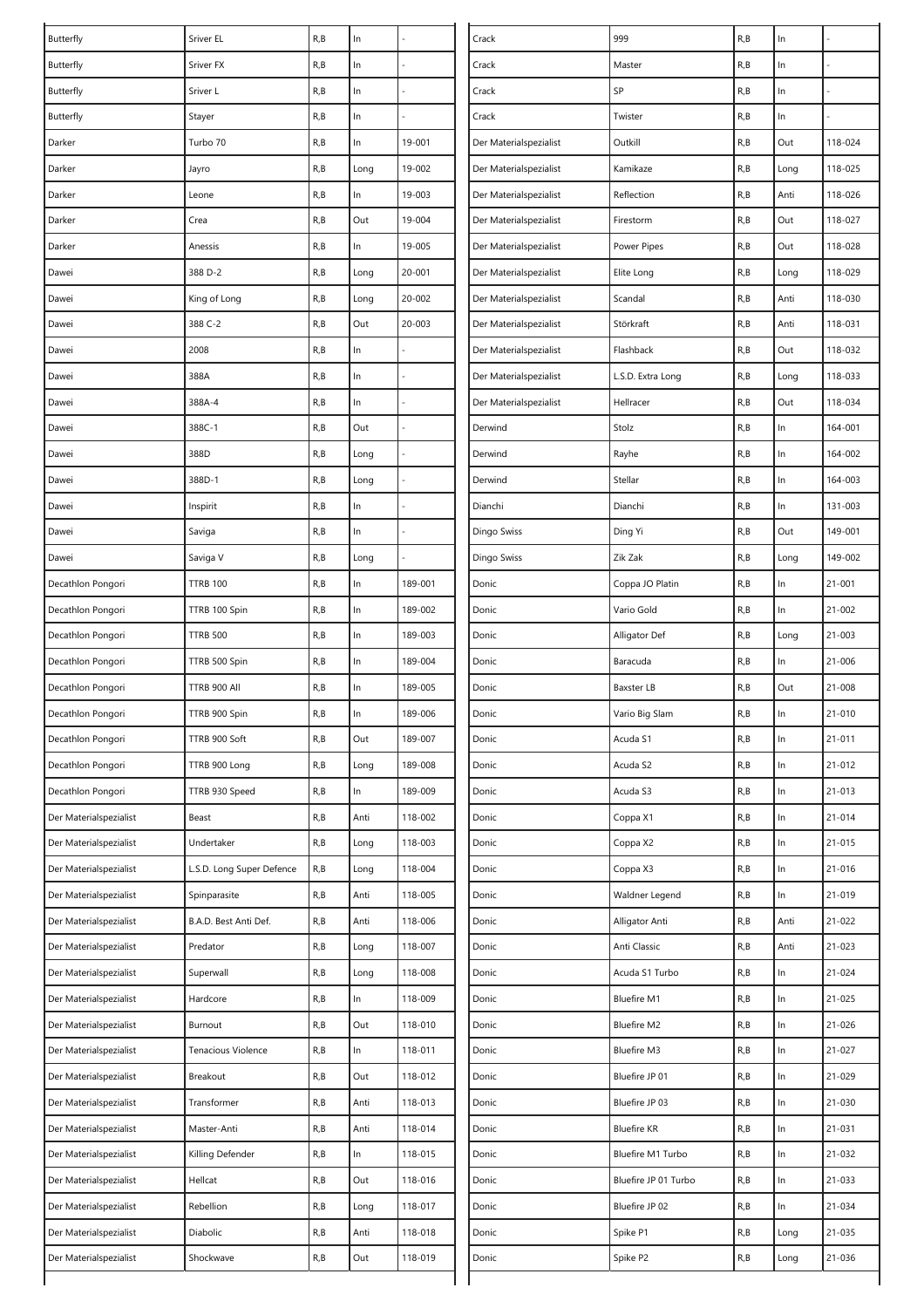| R, B<br>118-021<br>R, B<br>In<br>21-039<br>Der Materialspezialist<br>Mega-Block<br>Anti<br>Donic<br>Acuda Blue P2<br>R, B<br>Anti<br>118-022<br>R, B<br>In<br>$21 - 040$<br>Donic<br>Acuda Blue P3<br>Der Materialspezialist<br>Anti Speed<br>R, B<br>$\ln$<br>R, B<br>ln<br>118-023<br>Der Materialspezialist<br>Donic<br>Desto F1 Plus<br>21-041<br><b>Turtle Twister</b><br>R, B<br>ln<br>$21 - 043$<br>FA213<br>R, B<br>In<br>$23 - 002$<br>Donic<br>Blues T1<br>Double Fish<br>$\ln$<br>R, B<br>$21 - 045$<br>FC218<br>R, B<br>In<br>Donic<br>Acuda Blue P1 Turbo<br>Double Fish<br>23-003<br>R, B<br>$\ln$<br>21-046<br>R, B<br>In<br>Donic<br><b>Bluefire Big Slam</b><br>Double Fish<br>FS232<br>23-004<br>R, B<br>ln<br>$21 - 047$<br>FL233<br>R, B<br>In<br>23-005<br>Donic<br>Desto F4<br>Double Fish<br>ln<br>R, B<br>$\ln$<br>Slice 40/CD<br>R, B<br>21-048<br>Double Fish<br>8338<br>23-006<br>Donic<br>$\ln$<br>R, B<br>21-049<br>8484<br>R, B<br>In<br>$23 - 007$<br>Donic<br>Double Fish<br>Bluestorm Z1<br>R, B<br>ln<br>$21 - 050$<br>1615<br>R, B<br>23-008<br>Bluestorm Z2<br>Double Fish<br>Long<br>Donic<br>R, B<br>In<br>$21 - 051$<br>815<br>R, B<br>In<br>23-009<br>Donic<br>Double Fish<br>Bluestorm Z3<br>830<br>R, B<br>ln<br>21-052<br>R, B<br>In<br>23-011<br>Donic<br>Bluestorm Z1 Turbo<br>Double Fish<br>ln<br>$\ln$<br>R, B<br>21-053<br>Volant<br>R, B<br>23-012<br>Donic<br>Bluestorm Z1 Big Slam<br>Double Fish<br>R, B<br>Out<br>21-054<br>R, B<br>In<br>23-013<br>Donic<br>L-Meister 44<br>Double Fish<br>Volant 2<br>R, B<br>ln<br>21-055<br>R, B<br>In<br>23-014<br>Donic<br>Blue Grip V1<br>Double Fish<br>Volant 3<br>R, B<br>$\ln$<br>21-056<br>R, B<br>In<br>$23 - 015$<br>Double Fish<br>Athlon 1<br>Donic<br>Blue Grip R1<br>R, B<br>R, B<br>ln<br>$21 - 057$<br>Athlon 2<br>In<br>23-016<br>Donic<br><b>Bluestorm RSM</b><br>Double Fish<br>$\ln$<br>R, B<br>21-058<br>R, B<br>In<br>23-017<br>Bluegrip C1<br>Double Fish<br>Qiji<br>Donic<br>ln<br>R, B<br>21-059<br><b>DF16</b><br>R, B<br>Out<br>Donic<br>Bluegrip C2<br>Double Fish<br>23-018<br>21-060 NE<br>R, B<br>In<br>DF <sub>26</sub><br>R, B<br>Out<br>Donic<br><b>Bluegrip S2</b><br>Double Fish<br>23-020<br>W<br>21-061 NE<br>R, B<br>$\ln$<br>R, B<br>In<br>24-001<br>Donic<br><b>Bluestorm Pro</b><br>Double Happiness / DHS<br>Hurricane<br>W<br>ln<br>R, B<br>R, B<br>In<br>24-002<br>Donic<br>Double Happiness / DHS<br>Hurricane II<br>**<br>R, B<br>$\ln$<br>R, B<br>In<br>24-003<br>Donic<br>Double Happiness / DHS<br>Skyline<br>***<br>PF4<br>R, B<br>ln<br>R, B<br>In<br>24-004<br>Donic<br>Double Happiness / DHS<br>R, B<br>R, B<br>In<br>Skyline II<br>In<br>24-005<br>Donic<br>Akkadi Taichi<br>Double Happiness / DHS<br>R, B<br>R, B<br>$\ln$<br>In<br>24-006<br>Donic<br>Alpha-Slick<br>Double Happiness / DHS<br>Skyline III<br>R, B<br>R, B<br>24-009<br>Donic<br>Out<br>Double Happiness / DHS<br>In<br>Baxster<br>Memo II<br>Donic<br>R, B<br>ln<br>Double Happiness / DHS<br>R, B<br>In.<br>24-010<br>Coppa<br>Memo III<br>R, B<br>Donic<br>Coppa JO Gold<br>R, B<br>ln<br>Double Happiness / DHS<br><b>TNT</b><br>In<br>24-011<br>$\ln$<br>Coppa JO Silver<br>R, B<br>ln<br>Double Happiness / DHS<br>TNT II<br>R, B<br>24-012<br>Donic<br>6512<br>R, B<br>$\ln$<br>24-013<br>Donic<br>Coppa Tagora<br>R, B<br>ln<br>Double Happiness / DHS<br>$\ln$<br>PF 4-1<br>R, B<br>24-014<br>Coppa Tenero<br>R, B<br>Double Happiness / DHS<br>In<br>Donic<br>R, B<br>Donic<br>R, B<br>ln<br>Double Happiness / DHS<br>G 555<br>In.<br>24-015<br>Desto F1<br>G 666<br>R, B<br>In<br>Double Happiness / DHS<br>R, B<br>In<br>24-016<br>Donic<br>Desto F2<br>$\ln$<br>G 777<br>$\ln$<br>24-017<br>R, B<br>Double Happiness / DHS<br>R, B<br>Donic<br>Desto F3<br>$\ln$<br>$\ln$<br>Donic<br>Easy-Slick<br>R, B<br>Double Happiness / DHS<br>G 888<br>R, B<br>24-018<br>R, B<br>ln<br>Double Happiness / DHS<br>TNT III<br>R, B<br>In<br>24-019<br>Donic<br>Liga<br>Piranja FD TEC<br>R, B<br>Double Happiness / DHS<br>R, B<br>In<br>24-020<br>Donic<br>Long<br>Magician<br>R, B<br>R, B<br>Double Happiness / DHS<br>In<br>24-021<br>Donic<br>Quattro<br>In<br>Magician II<br>ln<br>R, B<br>$\ln$<br>Quattro A' Conda<br>R, B<br>Double Happiness / DHS<br>Magician III<br>24-022<br>Donic<br>$\ln$<br>R, B<br>Double Happiness / DHS<br>Dipper<br>R, B<br>In<br>24-023<br>Donic<br>Slice 40<br>R, B<br>Solo<br>R, B<br>ln<br>Double Happiness / DHS<br>Dipper II<br>In<br>24-024<br>Donic<br>$\ln$<br>Sonex JP Gold<br>R, B<br>Double Happiness / DHS<br>Dipper III<br>R, B<br>In.<br>24-025<br>Donic<br>$C$ 7<br>Out<br>Donic<br>R, B<br>ln<br>Double Happiness / DHS<br>R, B<br>24-026<br>Twingo<br>$\ln$<br>C8<br>24-027<br>Vari-Slick<br>R, B<br>Double Happiness / DHS<br>R, B<br>Donic<br>Long<br>$\ln$<br>Vario<br>R, B<br>Double Happiness / DHS<br>Cloud & Fog II<br>R, B<br>24-028<br>Donic<br>Long<br>R, B<br>ln<br>Double Happiness / DHS<br>Cloud & Fog III<br>R,B<br>24-029<br>Donic<br>Vario Soft<br>Long | Der Materialspezialist | <b>Elimination Extra</b> | R, B | Long | 118-020 | Donic | Acuda Blue P1 | R, B | In | 21-038 |
|---------------------------------------------------------------------------------------------------------------------------------------------------------------------------------------------------------------------------------------------------------------------------------------------------------------------------------------------------------------------------------------------------------------------------------------------------------------------------------------------------------------------------------------------------------------------------------------------------------------------------------------------------------------------------------------------------------------------------------------------------------------------------------------------------------------------------------------------------------------------------------------------------------------------------------------------------------------------------------------------------------------------------------------------------------------------------------------------------------------------------------------------------------------------------------------------------------------------------------------------------------------------------------------------------------------------------------------------------------------------------------------------------------------------------------------------------------------------------------------------------------------------------------------------------------------------------------------------------------------------------------------------------------------------------------------------------------------------------------------------------------------------------------------------------------------------------------------------------------------------------------------------------------------------------------------------------------------------------------------------------------------------------------------------------------------------------------------------------------------------------------------------------------------------------------------------------------------------------------------------------------------------------------------------------------------------------------------------------------------------------------------------------------------------------------------------------------------------------------------------------------------------------------------------------------------------------------------------------------------------------------------------------------------------------------------------------------------------------------------------------------------------------------------------------------------------------------------------------------------------------------------------------------------------------------------------------------------------------------------------------------------------------------------------------------------------------------------------------------------------------------------------------------------------------------------------------------------------------------------------------------------------------------------------------------------------------------------------------------------------------------------------------------------------------------------------------------------------------------------------------------------------------------------------------------------------------------------------------------------------------------------------------------------------------------------------------------------------------------------------------------------------------------------------------------------------------------------------------------------------------------------------------------------------------------------------------------------------------------------------------------------------------------------------------------------------------------------------------------------------------------------------------------------------------------------------------------------------------------------------------------------------------------------------------------------------------------------------------------------------------------------------------------------------------------------------------------------------------------------------------------------------------------------------------------------------------------------------------------------------------------------------------------------------------------------------------------------------------------------------------------------------------------------------------------------------------------------------------------------------------------------------------------------------------------------------------------------------------------------------------------------------------------------------------------|------------------------|--------------------------|------|------|---------|-------|---------------|------|----|--------|
|                                                                                                                                                                                                                                                                                                                                                                                                                                                                                                                                                                                                                                                                                                                                                                                                                                                                                                                                                                                                                                                                                                                                                                                                                                                                                                                                                                                                                                                                                                                                                                                                                                                                                                                                                                                                                                                                                                                                                                                                                                                                                                                                                                                                                                                                                                                                                                                                                                                                                                                                                                                                                                                                                                                                                                                                                                                                                                                                                                                                                                                                                                                                                                                                                                                                                                                                                                                                                                                                                                                                                                                                                                                                                                                                                                                                                                                                                                                                                                                                                                                                                                                                                                                                                                                                                                                                                                                                                                                                                                                                                                                                                                                                                                                                                                                                                                                                                                                                                                                                                                                         |                        |                          |      |      |         |       |               |      |    |        |
|                                                                                                                                                                                                                                                                                                                                                                                                                                                                                                                                                                                                                                                                                                                                                                                                                                                                                                                                                                                                                                                                                                                                                                                                                                                                                                                                                                                                                                                                                                                                                                                                                                                                                                                                                                                                                                                                                                                                                                                                                                                                                                                                                                                                                                                                                                                                                                                                                                                                                                                                                                                                                                                                                                                                                                                                                                                                                                                                                                                                                                                                                                                                                                                                                                                                                                                                                                                                                                                                                                                                                                                                                                                                                                                                                                                                                                                                                                                                                                                                                                                                                                                                                                                                                                                                                                                                                                                                                                                                                                                                                                                                                                                                                                                                                                                                                                                                                                                                                                                                                                                         |                        |                          |      |      |         |       |               |      |    |        |
|                                                                                                                                                                                                                                                                                                                                                                                                                                                                                                                                                                                                                                                                                                                                                                                                                                                                                                                                                                                                                                                                                                                                                                                                                                                                                                                                                                                                                                                                                                                                                                                                                                                                                                                                                                                                                                                                                                                                                                                                                                                                                                                                                                                                                                                                                                                                                                                                                                                                                                                                                                                                                                                                                                                                                                                                                                                                                                                                                                                                                                                                                                                                                                                                                                                                                                                                                                                                                                                                                                                                                                                                                                                                                                                                                                                                                                                                                                                                                                                                                                                                                                                                                                                                                                                                                                                                                                                                                                                                                                                                                                                                                                                                                                                                                                                                                                                                                                                                                                                                                                                         |                        |                          |      |      |         |       |               |      |    |        |
|                                                                                                                                                                                                                                                                                                                                                                                                                                                                                                                                                                                                                                                                                                                                                                                                                                                                                                                                                                                                                                                                                                                                                                                                                                                                                                                                                                                                                                                                                                                                                                                                                                                                                                                                                                                                                                                                                                                                                                                                                                                                                                                                                                                                                                                                                                                                                                                                                                                                                                                                                                                                                                                                                                                                                                                                                                                                                                                                                                                                                                                                                                                                                                                                                                                                                                                                                                                                                                                                                                                                                                                                                                                                                                                                                                                                                                                                                                                                                                                                                                                                                                                                                                                                                                                                                                                                                                                                                                                                                                                                                                                                                                                                                                                                                                                                                                                                                                                                                                                                                                                         |                        |                          |      |      |         |       |               |      |    |        |
|                                                                                                                                                                                                                                                                                                                                                                                                                                                                                                                                                                                                                                                                                                                                                                                                                                                                                                                                                                                                                                                                                                                                                                                                                                                                                                                                                                                                                                                                                                                                                                                                                                                                                                                                                                                                                                                                                                                                                                                                                                                                                                                                                                                                                                                                                                                                                                                                                                                                                                                                                                                                                                                                                                                                                                                                                                                                                                                                                                                                                                                                                                                                                                                                                                                                                                                                                                                                                                                                                                                                                                                                                                                                                                                                                                                                                                                                                                                                                                                                                                                                                                                                                                                                                                                                                                                                                                                                                                                                                                                                                                                                                                                                                                                                                                                                                                                                                                                                                                                                                                                         |                        |                          |      |      |         |       |               |      |    |        |
|                                                                                                                                                                                                                                                                                                                                                                                                                                                                                                                                                                                                                                                                                                                                                                                                                                                                                                                                                                                                                                                                                                                                                                                                                                                                                                                                                                                                                                                                                                                                                                                                                                                                                                                                                                                                                                                                                                                                                                                                                                                                                                                                                                                                                                                                                                                                                                                                                                                                                                                                                                                                                                                                                                                                                                                                                                                                                                                                                                                                                                                                                                                                                                                                                                                                                                                                                                                                                                                                                                                                                                                                                                                                                                                                                                                                                                                                                                                                                                                                                                                                                                                                                                                                                                                                                                                                                                                                                                                                                                                                                                                                                                                                                                                                                                                                                                                                                                                                                                                                                                                         |                        |                          |      |      |         |       |               |      |    |        |
|                                                                                                                                                                                                                                                                                                                                                                                                                                                                                                                                                                                                                                                                                                                                                                                                                                                                                                                                                                                                                                                                                                                                                                                                                                                                                                                                                                                                                                                                                                                                                                                                                                                                                                                                                                                                                                                                                                                                                                                                                                                                                                                                                                                                                                                                                                                                                                                                                                                                                                                                                                                                                                                                                                                                                                                                                                                                                                                                                                                                                                                                                                                                                                                                                                                                                                                                                                                                                                                                                                                                                                                                                                                                                                                                                                                                                                                                                                                                                                                                                                                                                                                                                                                                                                                                                                                                                                                                                                                                                                                                                                                                                                                                                                                                                                                                                                                                                                                                                                                                                                                         |                        |                          |      |      |         |       |               |      |    |        |
|                                                                                                                                                                                                                                                                                                                                                                                                                                                                                                                                                                                                                                                                                                                                                                                                                                                                                                                                                                                                                                                                                                                                                                                                                                                                                                                                                                                                                                                                                                                                                                                                                                                                                                                                                                                                                                                                                                                                                                                                                                                                                                                                                                                                                                                                                                                                                                                                                                                                                                                                                                                                                                                                                                                                                                                                                                                                                                                                                                                                                                                                                                                                                                                                                                                                                                                                                                                                                                                                                                                                                                                                                                                                                                                                                                                                                                                                                                                                                                                                                                                                                                                                                                                                                                                                                                                                                                                                                                                                                                                                                                                                                                                                                                                                                                                                                                                                                                                                                                                                                                                         |                        |                          |      |      |         |       |               |      |    |        |
|                                                                                                                                                                                                                                                                                                                                                                                                                                                                                                                                                                                                                                                                                                                                                                                                                                                                                                                                                                                                                                                                                                                                                                                                                                                                                                                                                                                                                                                                                                                                                                                                                                                                                                                                                                                                                                                                                                                                                                                                                                                                                                                                                                                                                                                                                                                                                                                                                                                                                                                                                                                                                                                                                                                                                                                                                                                                                                                                                                                                                                                                                                                                                                                                                                                                                                                                                                                                                                                                                                                                                                                                                                                                                                                                                                                                                                                                                                                                                                                                                                                                                                                                                                                                                                                                                                                                                                                                                                                                                                                                                                                                                                                                                                                                                                                                                                                                                                                                                                                                                                                         |                        |                          |      |      |         |       |               |      |    |        |
|                                                                                                                                                                                                                                                                                                                                                                                                                                                                                                                                                                                                                                                                                                                                                                                                                                                                                                                                                                                                                                                                                                                                                                                                                                                                                                                                                                                                                                                                                                                                                                                                                                                                                                                                                                                                                                                                                                                                                                                                                                                                                                                                                                                                                                                                                                                                                                                                                                                                                                                                                                                                                                                                                                                                                                                                                                                                                                                                                                                                                                                                                                                                                                                                                                                                                                                                                                                                                                                                                                                                                                                                                                                                                                                                                                                                                                                                                                                                                                                                                                                                                                                                                                                                                                                                                                                                                                                                                                                                                                                                                                                                                                                                                                                                                                                                                                                                                                                                                                                                                                                         |                        |                          |      |      |         |       |               |      |    |        |
|                                                                                                                                                                                                                                                                                                                                                                                                                                                                                                                                                                                                                                                                                                                                                                                                                                                                                                                                                                                                                                                                                                                                                                                                                                                                                                                                                                                                                                                                                                                                                                                                                                                                                                                                                                                                                                                                                                                                                                                                                                                                                                                                                                                                                                                                                                                                                                                                                                                                                                                                                                                                                                                                                                                                                                                                                                                                                                                                                                                                                                                                                                                                                                                                                                                                                                                                                                                                                                                                                                                                                                                                                                                                                                                                                                                                                                                                                                                                                                                                                                                                                                                                                                                                                                                                                                                                                                                                                                                                                                                                                                                                                                                                                                                                                                                                                                                                                                                                                                                                                                                         |                        |                          |      |      |         |       |               |      |    |        |
|                                                                                                                                                                                                                                                                                                                                                                                                                                                                                                                                                                                                                                                                                                                                                                                                                                                                                                                                                                                                                                                                                                                                                                                                                                                                                                                                                                                                                                                                                                                                                                                                                                                                                                                                                                                                                                                                                                                                                                                                                                                                                                                                                                                                                                                                                                                                                                                                                                                                                                                                                                                                                                                                                                                                                                                                                                                                                                                                                                                                                                                                                                                                                                                                                                                                                                                                                                                                                                                                                                                                                                                                                                                                                                                                                                                                                                                                                                                                                                                                                                                                                                                                                                                                                                                                                                                                                                                                                                                                                                                                                                                                                                                                                                                                                                                                                                                                                                                                                                                                                                                         |                        |                          |      |      |         |       |               |      |    |        |
|                                                                                                                                                                                                                                                                                                                                                                                                                                                                                                                                                                                                                                                                                                                                                                                                                                                                                                                                                                                                                                                                                                                                                                                                                                                                                                                                                                                                                                                                                                                                                                                                                                                                                                                                                                                                                                                                                                                                                                                                                                                                                                                                                                                                                                                                                                                                                                                                                                                                                                                                                                                                                                                                                                                                                                                                                                                                                                                                                                                                                                                                                                                                                                                                                                                                                                                                                                                                                                                                                                                                                                                                                                                                                                                                                                                                                                                                                                                                                                                                                                                                                                                                                                                                                                                                                                                                                                                                                                                                                                                                                                                                                                                                                                                                                                                                                                                                                                                                                                                                                                                         |                        |                          |      |      |         |       |               |      |    |        |
|                                                                                                                                                                                                                                                                                                                                                                                                                                                                                                                                                                                                                                                                                                                                                                                                                                                                                                                                                                                                                                                                                                                                                                                                                                                                                                                                                                                                                                                                                                                                                                                                                                                                                                                                                                                                                                                                                                                                                                                                                                                                                                                                                                                                                                                                                                                                                                                                                                                                                                                                                                                                                                                                                                                                                                                                                                                                                                                                                                                                                                                                                                                                                                                                                                                                                                                                                                                                                                                                                                                                                                                                                                                                                                                                                                                                                                                                                                                                                                                                                                                                                                                                                                                                                                                                                                                                                                                                                                                                                                                                                                                                                                                                                                                                                                                                                                                                                                                                                                                                                                                         |                        |                          |      |      |         |       |               |      |    |        |
|                                                                                                                                                                                                                                                                                                                                                                                                                                                                                                                                                                                                                                                                                                                                                                                                                                                                                                                                                                                                                                                                                                                                                                                                                                                                                                                                                                                                                                                                                                                                                                                                                                                                                                                                                                                                                                                                                                                                                                                                                                                                                                                                                                                                                                                                                                                                                                                                                                                                                                                                                                                                                                                                                                                                                                                                                                                                                                                                                                                                                                                                                                                                                                                                                                                                                                                                                                                                                                                                                                                                                                                                                                                                                                                                                                                                                                                                                                                                                                                                                                                                                                                                                                                                                                                                                                                                                                                                                                                                                                                                                                                                                                                                                                                                                                                                                                                                                                                                                                                                                                                         |                        |                          |      |      |         |       |               |      |    |        |
|                                                                                                                                                                                                                                                                                                                                                                                                                                                                                                                                                                                                                                                                                                                                                                                                                                                                                                                                                                                                                                                                                                                                                                                                                                                                                                                                                                                                                                                                                                                                                                                                                                                                                                                                                                                                                                                                                                                                                                                                                                                                                                                                                                                                                                                                                                                                                                                                                                                                                                                                                                                                                                                                                                                                                                                                                                                                                                                                                                                                                                                                                                                                                                                                                                                                                                                                                                                                                                                                                                                                                                                                                                                                                                                                                                                                                                                                                                                                                                                                                                                                                                                                                                                                                                                                                                                                                                                                                                                                                                                                                                                                                                                                                                                                                                                                                                                                                                                                                                                                                                                         |                        |                          |      |      |         |       |               |      |    |        |
|                                                                                                                                                                                                                                                                                                                                                                                                                                                                                                                                                                                                                                                                                                                                                                                                                                                                                                                                                                                                                                                                                                                                                                                                                                                                                                                                                                                                                                                                                                                                                                                                                                                                                                                                                                                                                                                                                                                                                                                                                                                                                                                                                                                                                                                                                                                                                                                                                                                                                                                                                                                                                                                                                                                                                                                                                                                                                                                                                                                                                                                                                                                                                                                                                                                                                                                                                                                                                                                                                                                                                                                                                                                                                                                                                                                                                                                                                                                                                                                                                                                                                                                                                                                                                                                                                                                                                                                                                                                                                                                                                                                                                                                                                                                                                                                                                                                                                                                                                                                                                                                         |                        |                          |      |      |         |       |               |      |    |        |
|                                                                                                                                                                                                                                                                                                                                                                                                                                                                                                                                                                                                                                                                                                                                                                                                                                                                                                                                                                                                                                                                                                                                                                                                                                                                                                                                                                                                                                                                                                                                                                                                                                                                                                                                                                                                                                                                                                                                                                                                                                                                                                                                                                                                                                                                                                                                                                                                                                                                                                                                                                                                                                                                                                                                                                                                                                                                                                                                                                                                                                                                                                                                                                                                                                                                                                                                                                                                                                                                                                                                                                                                                                                                                                                                                                                                                                                                                                                                                                                                                                                                                                                                                                                                                                                                                                                                                                                                                                                                                                                                                                                                                                                                                                                                                                                                                                                                                                                                                                                                                                                         |                        |                          |      |      |         |       |               |      |    |        |
|                                                                                                                                                                                                                                                                                                                                                                                                                                                                                                                                                                                                                                                                                                                                                                                                                                                                                                                                                                                                                                                                                                                                                                                                                                                                                                                                                                                                                                                                                                                                                                                                                                                                                                                                                                                                                                                                                                                                                                                                                                                                                                                                                                                                                                                                                                                                                                                                                                                                                                                                                                                                                                                                                                                                                                                                                                                                                                                                                                                                                                                                                                                                                                                                                                                                                                                                                                                                                                                                                                                                                                                                                                                                                                                                                                                                                                                                                                                                                                                                                                                                                                                                                                                                                                                                                                                                                                                                                                                                                                                                                                                                                                                                                                                                                                                                                                                                                                                                                                                                                                                         |                        |                          |      |      |         |       |               |      |    |        |
|                                                                                                                                                                                                                                                                                                                                                                                                                                                                                                                                                                                                                                                                                                                                                                                                                                                                                                                                                                                                                                                                                                                                                                                                                                                                                                                                                                                                                                                                                                                                                                                                                                                                                                                                                                                                                                                                                                                                                                                                                                                                                                                                                                                                                                                                                                                                                                                                                                                                                                                                                                                                                                                                                                                                                                                                                                                                                                                                                                                                                                                                                                                                                                                                                                                                                                                                                                                                                                                                                                                                                                                                                                                                                                                                                                                                                                                                                                                                                                                                                                                                                                                                                                                                                                                                                                                                                                                                                                                                                                                                                                                                                                                                                                                                                                                                                                                                                                                                                                                                                                                         |                        |                          |      |      |         |       |               |      |    |        |
|                                                                                                                                                                                                                                                                                                                                                                                                                                                                                                                                                                                                                                                                                                                                                                                                                                                                                                                                                                                                                                                                                                                                                                                                                                                                                                                                                                                                                                                                                                                                                                                                                                                                                                                                                                                                                                                                                                                                                                                                                                                                                                                                                                                                                                                                                                                                                                                                                                                                                                                                                                                                                                                                                                                                                                                                                                                                                                                                                                                                                                                                                                                                                                                                                                                                                                                                                                                                                                                                                                                                                                                                                                                                                                                                                                                                                                                                                                                                                                                                                                                                                                                                                                                                                                                                                                                                                                                                                                                                                                                                                                                                                                                                                                                                                                                                                                                                                                                                                                                                                                                         |                        |                          |      |      |         |       |               |      |    |        |
|                                                                                                                                                                                                                                                                                                                                                                                                                                                                                                                                                                                                                                                                                                                                                                                                                                                                                                                                                                                                                                                                                                                                                                                                                                                                                                                                                                                                                                                                                                                                                                                                                                                                                                                                                                                                                                                                                                                                                                                                                                                                                                                                                                                                                                                                                                                                                                                                                                                                                                                                                                                                                                                                                                                                                                                                                                                                                                                                                                                                                                                                                                                                                                                                                                                                                                                                                                                                                                                                                                                                                                                                                                                                                                                                                                                                                                                                                                                                                                                                                                                                                                                                                                                                                                                                                                                                                                                                                                                                                                                                                                                                                                                                                                                                                                                                                                                                                                                                                                                                                                                         |                        |                          |      |      |         |       |               |      |    |        |
|                                                                                                                                                                                                                                                                                                                                                                                                                                                                                                                                                                                                                                                                                                                                                                                                                                                                                                                                                                                                                                                                                                                                                                                                                                                                                                                                                                                                                                                                                                                                                                                                                                                                                                                                                                                                                                                                                                                                                                                                                                                                                                                                                                                                                                                                                                                                                                                                                                                                                                                                                                                                                                                                                                                                                                                                                                                                                                                                                                                                                                                                                                                                                                                                                                                                                                                                                                                                                                                                                                                                                                                                                                                                                                                                                                                                                                                                                                                                                                                                                                                                                                                                                                                                                                                                                                                                                                                                                                                                                                                                                                                                                                                                                                                                                                                                                                                                                                                                                                                                                                                         |                        |                          |      |      |         |       |               |      |    |        |
|                                                                                                                                                                                                                                                                                                                                                                                                                                                                                                                                                                                                                                                                                                                                                                                                                                                                                                                                                                                                                                                                                                                                                                                                                                                                                                                                                                                                                                                                                                                                                                                                                                                                                                                                                                                                                                                                                                                                                                                                                                                                                                                                                                                                                                                                                                                                                                                                                                                                                                                                                                                                                                                                                                                                                                                                                                                                                                                                                                                                                                                                                                                                                                                                                                                                                                                                                                                                                                                                                                                                                                                                                                                                                                                                                                                                                                                                                                                                                                                                                                                                                                                                                                                                                                                                                                                                                                                                                                                                                                                                                                                                                                                                                                                                                                                                                                                                                                                                                                                                                                                         |                        |                          |      |      |         |       |               |      |    |        |
|                                                                                                                                                                                                                                                                                                                                                                                                                                                                                                                                                                                                                                                                                                                                                                                                                                                                                                                                                                                                                                                                                                                                                                                                                                                                                                                                                                                                                                                                                                                                                                                                                                                                                                                                                                                                                                                                                                                                                                                                                                                                                                                                                                                                                                                                                                                                                                                                                                                                                                                                                                                                                                                                                                                                                                                                                                                                                                                                                                                                                                                                                                                                                                                                                                                                                                                                                                                                                                                                                                                                                                                                                                                                                                                                                                                                                                                                                                                                                                                                                                                                                                                                                                                                                                                                                                                                                                                                                                                                                                                                                                                                                                                                                                                                                                                                                                                                                                                                                                                                                                                         |                        |                          |      |      |         |       |               |      |    |        |
|                                                                                                                                                                                                                                                                                                                                                                                                                                                                                                                                                                                                                                                                                                                                                                                                                                                                                                                                                                                                                                                                                                                                                                                                                                                                                                                                                                                                                                                                                                                                                                                                                                                                                                                                                                                                                                                                                                                                                                                                                                                                                                                                                                                                                                                                                                                                                                                                                                                                                                                                                                                                                                                                                                                                                                                                                                                                                                                                                                                                                                                                                                                                                                                                                                                                                                                                                                                                                                                                                                                                                                                                                                                                                                                                                                                                                                                                                                                                                                                                                                                                                                                                                                                                                                                                                                                                                                                                                                                                                                                                                                                                                                                                                                                                                                                                                                                                                                                                                                                                                                                         |                        |                          |      |      |         |       |               |      |    |        |
|                                                                                                                                                                                                                                                                                                                                                                                                                                                                                                                                                                                                                                                                                                                                                                                                                                                                                                                                                                                                                                                                                                                                                                                                                                                                                                                                                                                                                                                                                                                                                                                                                                                                                                                                                                                                                                                                                                                                                                                                                                                                                                                                                                                                                                                                                                                                                                                                                                                                                                                                                                                                                                                                                                                                                                                                                                                                                                                                                                                                                                                                                                                                                                                                                                                                                                                                                                                                                                                                                                                                                                                                                                                                                                                                                                                                                                                                                                                                                                                                                                                                                                                                                                                                                                                                                                                                                                                                                                                                                                                                                                                                                                                                                                                                                                                                                                                                                                                                                                                                                                                         |                        |                          |      |      |         |       |               |      |    |        |
|                                                                                                                                                                                                                                                                                                                                                                                                                                                                                                                                                                                                                                                                                                                                                                                                                                                                                                                                                                                                                                                                                                                                                                                                                                                                                                                                                                                                                                                                                                                                                                                                                                                                                                                                                                                                                                                                                                                                                                                                                                                                                                                                                                                                                                                                                                                                                                                                                                                                                                                                                                                                                                                                                                                                                                                                                                                                                                                                                                                                                                                                                                                                                                                                                                                                                                                                                                                                                                                                                                                                                                                                                                                                                                                                                                                                                                                                                                                                                                                                                                                                                                                                                                                                                                                                                                                                                                                                                                                                                                                                                                                                                                                                                                                                                                                                                                                                                                                                                                                                                                                         |                        |                          |      |      |         |       |               |      |    |        |
|                                                                                                                                                                                                                                                                                                                                                                                                                                                                                                                                                                                                                                                                                                                                                                                                                                                                                                                                                                                                                                                                                                                                                                                                                                                                                                                                                                                                                                                                                                                                                                                                                                                                                                                                                                                                                                                                                                                                                                                                                                                                                                                                                                                                                                                                                                                                                                                                                                                                                                                                                                                                                                                                                                                                                                                                                                                                                                                                                                                                                                                                                                                                                                                                                                                                                                                                                                                                                                                                                                                                                                                                                                                                                                                                                                                                                                                                                                                                                                                                                                                                                                                                                                                                                                                                                                                                                                                                                                                                                                                                                                                                                                                                                                                                                                                                                                                                                                                                                                                                                                                         |                        |                          |      |      |         |       |               |      |    |        |
|                                                                                                                                                                                                                                                                                                                                                                                                                                                                                                                                                                                                                                                                                                                                                                                                                                                                                                                                                                                                                                                                                                                                                                                                                                                                                                                                                                                                                                                                                                                                                                                                                                                                                                                                                                                                                                                                                                                                                                                                                                                                                                                                                                                                                                                                                                                                                                                                                                                                                                                                                                                                                                                                                                                                                                                                                                                                                                                                                                                                                                                                                                                                                                                                                                                                                                                                                                                                                                                                                                                                                                                                                                                                                                                                                                                                                                                                                                                                                                                                                                                                                                                                                                                                                                                                                                                                                                                                                                                                                                                                                                                                                                                                                                                                                                                                                                                                                                                                                                                                                                                         |                        |                          |      |      |         |       |               |      |    |        |
|                                                                                                                                                                                                                                                                                                                                                                                                                                                                                                                                                                                                                                                                                                                                                                                                                                                                                                                                                                                                                                                                                                                                                                                                                                                                                                                                                                                                                                                                                                                                                                                                                                                                                                                                                                                                                                                                                                                                                                                                                                                                                                                                                                                                                                                                                                                                                                                                                                                                                                                                                                                                                                                                                                                                                                                                                                                                                                                                                                                                                                                                                                                                                                                                                                                                                                                                                                                                                                                                                                                                                                                                                                                                                                                                                                                                                                                                                                                                                                                                                                                                                                                                                                                                                                                                                                                                                                                                                                                                                                                                                                                                                                                                                                                                                                                                                                                                                                                                                                                                                                                         |                        |                          |      |      |         |       |               |      |    |        |
|                                                                                                                                                                                                                                                                                                                                                                                                                                                                                                                                                                                                                                                                                                                                                                                                                                                                                                                                                                                                                                                                                                                                                                                                                                                                                                                                                                                                                                                                                                                                                                                                                                                                                                                                                                                                                                                                                                                                                                                                                                                                                                                                                                                                                                                                                                                                                                                                                                                                                                                                                                                                                                                                                                                                                                                                                                                                                                                                                                                                                                                                                                                                                                                                                                                                                                                                                                                                                                                                                                                                                                                                                                                                                                                                                                                                                                                                                                                                                                                                                                                                                                                                                                                                                                                                                                                                                                                                                                                                                                                                                                                                                                                                                                                                                                                                                                                                                                                                                                                                                                                         |                        |                          |      |      |         |       |               |      |    |        |
|                                                                                                                                                                                                                                                                                                                                                                                                                                                                                                                                                                                                                                                                                                                                                                                                                                                                                                                                                                                                                                                                                                                                                                                                                                                                                                                                                                                                                                                                                                                                                                                                                                                                                                                                                                                                                                                                                                                                                                                                                                                                                                                                                                                                                                                                                                                                                                                                                                                                                                                                                                                                                                                                                                                                                                                                                                                                                                                                                                                                                                                                                                                                                                                                                                                                                                                                                                                                                                                                                                                                                                                                                                                                                                                                                                                                                                                                                                                                                                                                                                                                                                                                                                                                                                                                                                                                                                                                                                                                                                                                                                                                                                                                                                                                                                                                                                                                                                                                                                                                                                                         |                        |                          |      |      |         |       |               |      |    |        |
|                                                                                                                                                                                                                                                                                                                                                                                                                                                                                                                                                                                                                                                                                                                                                                                                                                                                                                                                                                                                                                                                                                                                                                                                                                                                                                                                                                                                                                                                                                                                                                                                                                                                                                                                                                                                                                                                                                                                                                                                                                                                                                                                                                                                                                                                                                                                                                                                                                                                                                                                                                                                                                                                                                                                                                                                                                                                                                                                                                                                                                                                                                                                                                                                                                                                                                                                                                                                                                                                                                                                                                                                                                                                                                                                                                                                                                                                                                                                                                                                                                                                                                                                                                                                                                                                                                                                                                                                                                                                                                                                                                                                                                                                                                                                                                                                                                                                                                                                                                                                                                                         |                        |                          |      |      |         |       |               |      |    |        |
|                                                                                                                                                                                                                                                                                                                                                                                                                                                                                                                                                                                                                                                                                                                                                                                                                                                                                                                                                                                                                                                                                                                                                                                                                                                                                                                                                                                                                                                                                                                                                                                                                                                                                                                                                                                                                                                                                                                                                                                                                                                                                                                                                                                                                                                                                                                                                                                                                                                                                                                                                                                                                                                                                                                                                                                                                                                                                                                                                                                                                                                                                                                                                                                                                                                                                                                                                                                                                                                                                                                                                                                                                                                                                                                                                                                                                                                                                                                                                                                                                                                                                                                                                                                                                                                                                                                                                                                                                                                                                                                                                                                                                                                                                                                                                                                                                                                                                                                                                                                                                                                         |                        |                          |      |      |         |       |               |      |    |        |
|                                                                                                                                                                                                                                                                                                                                                                                                                                                                                                                                                                                                                                                                                                                                                                                                                                                                                                                                                                                                                                                                                                                                                                                                                                                                                                                                                                                                                                                                                                                                                                                                                                                                                                                                                                                                                                                                                                                                                                                                                                                                                                                                                                                                                                                                                                                                                                                                                                                                                                                                                                                                                                                                                                                                                                                                                                                                                                                                                                                                                                                                                                                                                                                                                                                                                                                                                                                                                                                                                                                                                                                                                                                                                                                                                                                                                                                                                                                                                                                                                                                                                                                                                                                                                                                                                                                                                                                                                                                                                                                                                                                                                                                                                                                                                                                                                                                                                                                                                                                                                                                         |                        |                          |      |      |         |       |               |      |    |        |
|                                                                                                                                                                                                                                                                                                                                                                                                                                                                                                                                                                                                                                                                                                                                                                                                                                                                                                                                                                                                                                                                                                                                                                                                                                                                                                                                                                                                                                                                                                                                                                                                                                                                                                                                                                                                                                                                                                                                                                                                                                                                                                                                                                                                                                                                                                                                                                                                                                                                                                                                                                                                                                                                                                                                                                                                                                                                                                                                                                                                                                                                                                                                                                                                                                                                                                                                                                                                                                                                                                                                                                                                                                                                                                                                                                                                                                                                                                                                                                                                                                                                                                                                                                                                                                                                                                                                                                                                                                                                                                                                                                                                                                                                                                                                                                                                                                                                                                                                                                                                                                                         |                        |                          |      |      |         |       |               |      |    |        |
|                                                                                                                                                                                                                                                                                                                                                                                                                                                                                                                                                                                                                                                                                                                                                                                                                                                                                                                                                                                                                                                                                                                                                                                                                                                                                                                                                                                                                                                                                                                                                                                                                                                                                                                                                                                                                                                                                                                                                                                                                                                                                                                                                                                                                                                                                                                                                                                                                                                                                                                                                                                                                                                                                                                                                                                                                                                                                                                                                                                                                                                                                                                                                                                                                                                                                                                                                                                                                                                                                                                                                                                                                                                                                                                                                                                                                                                                                                                                                                                                                                                                                                                                                                                                                                                                                                                                                                                                                                                                                                                                                                                                                                                                                                                                                                                                                                                                                                                                                                                                                                                         |                        |                          |      |      |         |       |               |      |    |        |
|                                                                                                                                                                                                                                                                                                                                                                                                                                                                                                                                                                                                                                                                                                                                                                                                                                                                                                                                                                                                                                                                                                                                                                                                                                                                                                                                                                                                                                                                                                                                                                                                                                                                                                                                                                                                                                                                                                                                                                                                                                                                                                                                                                                                                                                                                                                                                                                                                                                                                                                                                                                                                                                                                                                                                                                                                                                                                                                                                                                                                                                                                                                                                                                                                                                                                                                                                                                                                                                                                                                                                                                                                                                                                                                                                                                                                                                                                                                                                                                                                                                                                                                                                                                                                                                                                                                                                                                                                                                                                                                                                                                                                                                                                                                                                                                                                                                                                                                                                                                                                                                         |                        |                          |      |      |         |       |               |      |    |        |
|                                                                                                                                                                                                                                                                                                                                                                                                                                                                                                                                                                                                                                                                                                                                                                                                                                                                                                                                                                                                                                                                                                                                                                                                                                                                                                                                                                                                                                                                                                                                                                                                                                                                                                                                                                                                                                                                                                                                                                                                                                                                                                                                                                                                                                                                                                                                                                                                                                                                                                                                                                                                                                                                                                                                                                                                                                                                                                                                                                                                                                                                                                                                                                                                                                                                                                                                                                                                                                                                                                                                                                                                                                                                                                                                                                                                                                                                                                                                                                                                                                                                                                                                                                                                                                                                                                                                                                                                                                                                                                                                                                                                                                                                                                                                                                                                                                                                                                                                                                                                                                                         |                        |                          |      |      |         |       |               |      |    |        |
|                                                                                                                                                                                                                                                                                                                                                                                                                                                                                                                                                                                                                                                                                                                                                                                                                                                                                                                                                                                                                                                                                                                                                                                                                                                                                                                                                                                                                                                                                                                                                                                                                                                                                                                                                                                                                                                                                                                                                                                                                                                                                                                                                                                                                                                                                                                                                                                                                                                                                                                                                                                                                                                                                                                                                                                                                                                                                                                                                                                                                                                                                                                                                                                                                                                                                                                                                                                                                                                                                                                                                                                                                                                                                                                                                                                                                                                                                                                                                                                                                                                                                                                                                                                                                                                                                                                                                                                                                                                                                                                                                                                                                                                                                                                                                                                                                                                                                                                                                                                                                                                         |                        |                          |      |      |         |       |               |      |    |        |
|                                                                                                                                                                                                                                                                                                                                                                                                                                                                                                                                                                                                                                                                                                                                                                                                                                                                                                                                                                                                                                                                                                                                                                                                                                                                                                                                                                                                                                                                                                                                                                                                                                                                                                                                                                                                                                                                                                                                                                                                                                                                                                                                                                                                                                                                                                                                                                                                                                                                                                                                                                                                                                                                                                                                                                                                                                                                                                                                                                                                                                                                                                                                                                                                                                                                                                                                                                                                                                                                                                                                                                                                                                                                                                                                                                                                                                                                                                                                                                                                                                                                                                                                                                                                                                                                                                                                                                                                                                                                                                                                                                                                                                                                                                                                                                                                                                                                                                                                                                                                                                                         |                        |                          |      |      |         |       |               |      |    |        |
|                                                                                                                                                                                                                                                                                                                                                                                                                                                                                                                                                                                                                                                                                                                                                                                                                                                                                                                                                                                                                                                                                                                                                                                                                                                                                                                                                                                                                                                                                                                                                                                                                                                                                                                                                                                                                                                                                                                                                                                                                                                                                                                                                                                                                                                                                                                                                                                                                                                                                                                                                                                                                                                                                                                                                                                                                                                                                                                                                                                                                                                                                                                                                                                                                                                                                                                                                                                                                                                                                                                                                                                                                                                                                                                                                                                                                                                                                                                                                                                                                                                                                                                                                                                                                                                                                                                                                                                                                                                                                                                                                                                                                                                                                                                                                                                                                                                                                                                                                                                                                                                         |                        |                          |      |      |         |       |               |      |    |        |
|                                                                                                                                                                                                                                                                                                                                                                                                                                                                                                                                                                                                                                                                                                                                                                                                                                                                                                                                                                                                                                                                                                                                                                                                                                                                                                                                                                                                                                                                                                                                                                                                                                                                                                                                                                                                                                                                                                                                                                                                                                                                                                                                                                                                                                                                                                                                                                                                                                                                                                                                                                                                                                                                                                                                                                                                                                                                                                                                                                                                                                                                                                                                                                                                                                                                                                                                                                                                                                                                                                                                                                                                                                                                                                                                                                                                                                                                                                                                                                                                                                                                                                                                                                                                                                                                                                                                                                                                                                                                                                                                                                                                                                                                                                                                                                                                                                                                                                                                                                                                                                                         |                        |                          |      |      |         |       |               |      |    |        |
|                                                                                                                                                                                                                                                                                                                                                                                                                                                                                                                                                                                                                                                                                                                                                                                                                                                                                                                                                                                                                                                                                                                                                                                                                                                                                                                                                                                                                                                                                                                                                                                                                                                                                                                                                                                                                                                                                                                                                                                                                                                                                                                                                                                                                                                                                                                                                                                                                                                                                                                                                                                                                                                                                                                                                                                                                                                                                                                                                                                                                                                                                                                                                                                                                                                                                                                                                                                                                                                                                                                                                                                                                                                                                                                                                                                                                                                                                                                                                                                                                                                                                                                                                                                                                                                                                                                                                                                                                                                                                                                                                                                                                                                                                                                                                                                                                                                                                                                                                                                                                                                         |                        |                          |      |      |         |       |               |      |    |        |
|                                                                                                                                                                                                                                                                                                                                                                                                                                                                                                                                                                                                                                                                                                                                                                                                                                                                                                                                                                                                                                                                                                                                                                                                                                                                                                                                                                                                                                                                                                                                                                                                                                                                                                                                                                                                                                                                                                                                                                                                                                                                                                                                                                                                                                                                                                                                                                                                                                                                                                                                                                                                                                                                                                                                                                                                                                                                                                                                                                                                                                                                                                                                                                                                                                                                                                                                                                                                                                                                                                                                                                                                                                                                                                                                                                                                                                                                                                                                                                                                                                                                                                                                                                                                                                                                                                                                                                                                                                                                                                                                                                                                                                                                                                                                                                                                                                                                                                                                                                                                                                                         |                        |                          |      |      |         |       |               |      |    |        |
|                                                                                                                                                                                                                                                                                                                                                                                                                                                                                                                                                                                                                                                                                                                                                                                                                                                                                                                                                                                                                                                                                                                                                                                                                                                                                                                                                                                                                                                                                                                                                                                                                                                                                                                                                                                                                                                                                                                                                                                                                                                                                                                                                                                                                                                                                                                                                                                                                                                                                                                                                                                                                                                                                                                                                                                                                                                                                                                                                                                                                                                                                                                                                                                                                                                                                                                                                                                                                                                                                                                                                                                                                                                                                                                                                                                                                                                                                                                                                                                                                                                                                                                                                                                                                                                                                                                                                                                                                                                                                                                                                                                                                                                                                                                                                                                                                                                                                                                                                                                                                                                         |                        |                          |      |      |         |       |               |      |    |        |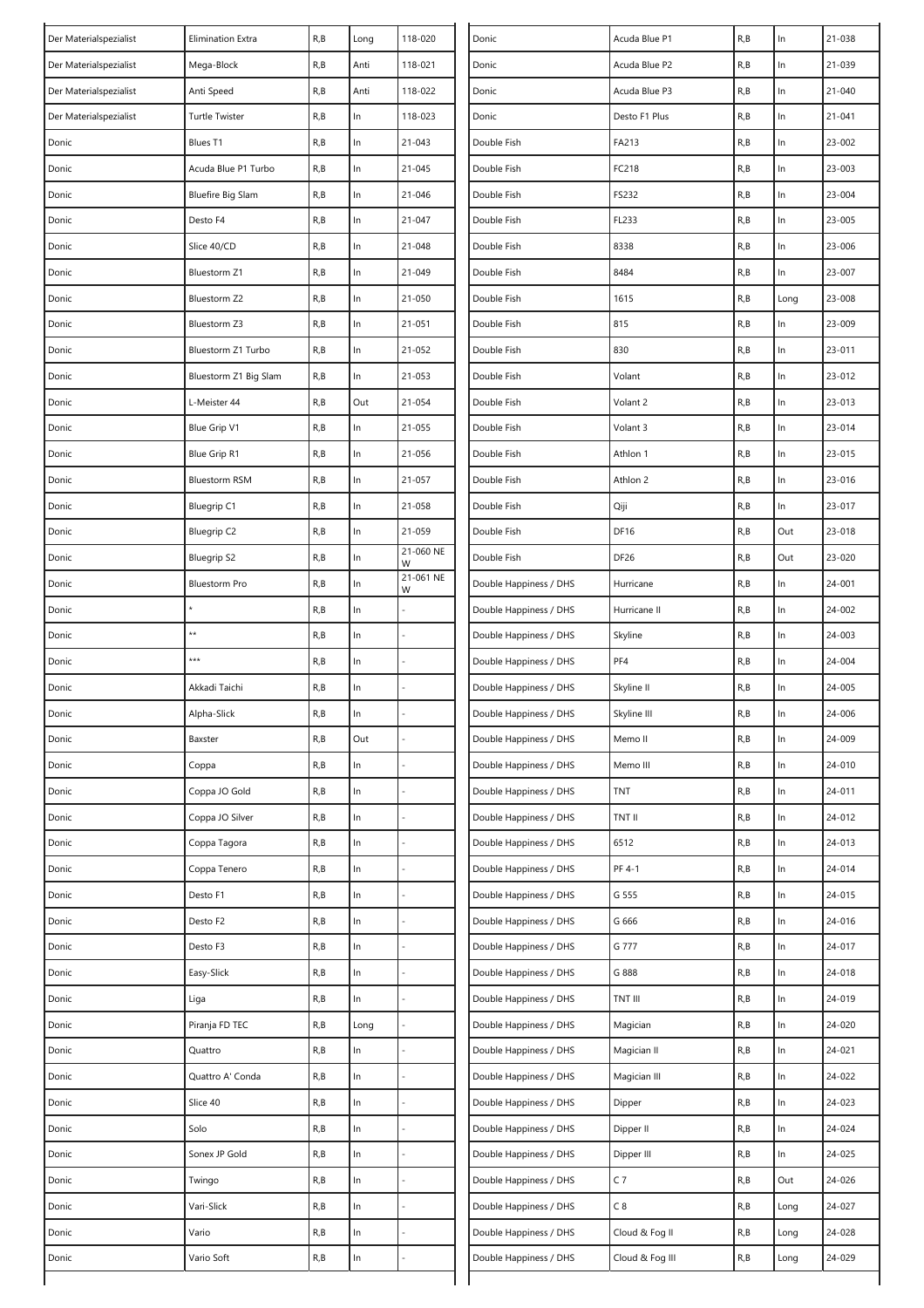| Donier                 | Max                       | R, B | $\ln$ |        | Double Happiness / DHS | 651                      | R, B | Out   | 24-030          |
|------------------------|---------------------------|------|-------|--------|------------------------|--------------------------|------|-------|-----------------|
| Donier                 | Max Attack                | R, B | In    |        | Double Happiness / DHS | 652                      | R,B  | Out   | 24-031          |
| Donier                 | Versus                    | R, B | In    |        | Double Happiness / DHS | 874                      | R,B  | Out   | 24-032          |
| Double Fish            | A One                     | R, B | In    | 23-001 | Double Happiness / DHS | Dragonow                 | R,B  | Out   | 24-033          |
| Double Happiness / DHS | Sharping                  | R, B | Out   | 24-034 | Dr Neubauer            | Desperado 2              | R,B  | Long  | 26-027          |
| Double Happiness / DHS | Nittaku Hurricane II      | R, B | In    | 24-035 | Dr Neubauer            | Tarantula                | R,B  | Anti  | 26-028          |
| Double Happiness / DHS | Nittaku Hurricane III     | R, B | In    | 24-036 | Dr Neubauer            | K.O. Pro                 | R,B  | Out   | 26-029          |
| Double Happiness / DHS | Nittaku Hurricane Pro II  | R, B | $\ln$ | 24-037 | Dr Neubauer            | Pistol 2                 | R, B | Out   | 26-030          |
| Double Happiness / DHS | Nittaku Hurricane Pro III | R, B | In    | 24-038 | Dr Neubauer            | Domination Speed Soft    | R,B  | $\ln$ | 26-031          |
| Double Happiness / DHS | Sharping Nittaku          | R, B | Out   | 24-043 | Dr Neubauer            | Trouble Maker            | R, B | Long  | 26-032          |
| Double Happiness / DHS | Nittaku C7                | R, B | Out   | 24-044 | Dr Neubauer            | $A-B-S2$                 | R,B  | Anti  | 26-033          |
| Double Happiness / DHS | Tin Arc                   | R, B | In    | 24-045 | Dr Neubauer            | Explosion                | R, B | Out   | 26-034          |
| Double Happiness / DHS | Tin Arc II                | R, B | In    | 24-046 | Dr Neubauer            | Allround Premium 2       | R,B  | Long  | 26-035          |
| Double Happiness / DHS | Tin Arc III               | R, B | In    | 24-047 | Dr Neubauer            | A-B-S 2 Soft             | R, B | Anti  | 26-036          |
| Double Happiness / DHS | Gold Arc II               | R, B | $\ln$ | 24-049 | Dr Neubauer            | Aggressor Pro            | R,B  | Out   | 26-037          |
| Double Happiness / DHS | Tin Arc 5                 | R, B | In    | 24-051 | Dr Neubauer            | Killer Pro Evo           | R,B  | Out   | 26-038          |
| Double Happiness / DHS | Nittaku Tin Arc 5         | R, B | In    | 24-052 | Dr Neubauer            | <b>Explosion Pro</b>     | R,B  | Out   | 26-039          |
| Double Happiness / DHS | Cloud & fog               | R, B | Long  | 24-053 | Dr Neubauer            | Tornado Extreme          | R,B  | Out   | 26-040          |
| Double Happiness / DHS | Hurricane 8               | R, B | $\ln$ | 24-054 | Dr Neubauer            | Killer Soft              | R, B | Out   | $26 - 041$      |
| Double Happiness / DHS | Hurricane 9               | R, B | In    | 24-055 | Dr Neubauer            | Aggressor Evo            | R,B  | Out   | 26-042          |
| Double Happiness / DHS | Gold Arc 5                | R, B | In    | 24-056 | Dr Neubauer            | A-B-S 2 Evo              | R,B  | Anti  | $26 - 043$      |
| Double Happiness / DHS | Gold Arc 8                | R, B | In    | 24-057 | Dr Neubauer            | <b>Explosion Extreme</b> | R, B | Out   | 26-044          |
| Double Happiness / DHS | Sharping 2                | R, B | Out   | 24-058 | Dr Neubauer            | Killer Extreme           | R,B  | Out   | $26 - 045$      |
| Double Happiness / DHS | Hurricane III             | R, B | $\ln$ | 24-108 | Dr Neubauer            | Tornado Supreme          | R,B  | Out   | 26-046 NE<br>W  |
| Double Happiness / DHS | Skyline II                | R, B | In    |        | Dr Neubauer            | Dominance Spin           | R,B  | $\ln$ | 26-047 NE<br>W  |
| Double Power           | No. 3080                  | R, B | In    |        | Dr Neubauer            | Dominance Speed          | R,B  | In    | 26-048 NE<br>W  |
| Dr Neubauer            | Special Defence           | R, B | In    | 26-001 | Dr Neubauer            | Punch                    | R,B  | Long  | 26-049 NE<br>W  |
| Dr Neubauer            | Goliath                   | R, B | In    | 26-002 | Dr Neubauer            | Diamant                  | R,B  | Out   |                 |
| Dr Neubauer            | Monster Classic           | R, B | Long  | 26-003 | Dr Neubauer            | Domination               | R, B | In    |                 |
| Dr Neubauer            | <b>Boomerang Classic</b>  | R, B | Long  | 26-004 | Dr Neubauer            | Leopard                  | R,B  | Out   |                 |
| Dr Neubauer            | Gorilla                   | R, B | Anti  | 26-005 | Dr Neubauer            | Pistol                   | R,B  | Out   |                 |
| Dr Neubauer            | Grizzly                   | R, B | Anti  | 26-006 | Dr Neubauer            | Tornado Ultra            | R,B  | Out   |                 |
| Dr Neubauer            | Anti Special              | R, B | Anti  | 26-007 | Dunlop                 | <b>Evolution Max</b>     | R,B  | In    | 107-080         |
| Dr Neubauer            | $A - B - S$               | R, B | Anti  | 26-008 | Dunlop                 | <b>Revolution Max</b>    | R,B  | $\ln$ | 107-090         |
| Dr Neubauer            | Fighter                   | R, B | Long  | 26-009 | Dunlop                 | <b>Revolution Max II</b> | R,B  | $\ln$ | 107-100         |
| Dr Neubauer            | Inferno Classic           | R, B | Long  | 26-010 | Dynamic Sports         | Soared Wolf              | R,B  | $\ln$ | 204-001 NE<br>W |
| Dr Neubauer            | Desperado                 | R, B | Long  | 26-011 | Eakent                 | Eiwaz                    | R, B | $\ln$ | 156-001         |
| Dr Neubauer            | Terminator #              | R, B | Out   | 26-012 | Eakent                 | Rad                      | R,B  | $\ln$ | 156-003         |
| Dr Neubauer            | Allround Premium          | R, B | Long  | 26-013 | Eastfield              | A-Soft                   | R,B  | $\ln$ | 152-001         |
| Dr Neubauer            | Killer                    | R, B | Out   | 26-014 | Eastfield              | A-Pro                    | R,B  | $\ln$ | 152-002         |
| Dr Neubauer            | Number 1                  | R, B | Long  | 26-015 | Efforter               | Diadem                   | R,B  | Anti  | 143-007         |
| Dr Neubauer            | Viper                     | R, B | Long  | 26-016 | Efforter               | Number 8                 | R, B | $\ln$ | 143-008         |
| Dr Neubauer            | Buffalo                   | R, B | Anti  | 26-017 | Efforter               | Tank Pro                 | R, B | Out   | 143-010 NE<br>W |
| Dr Neubauer            | Power Attack              | R, B | Anti  | 26-018 | Efforter               | Tank Half Long           | R,B  | Out   | 143-011         |
| Dr Neubauer            | Viper Soft                | R, B | Long  | 26-019 | Efforter               | Torpedo                  | R,B  | Out   | 143-012         |
| Dr Neubauer            | Aggressor                 | R, B | Out   | 26-020 | Efforter               | Hunter                   | R,B  | Out   | 143-013         |
| Dr Neubauer            | Bison                     | R, B | Anti  | 26-021 | Efforter               | Jewel                    | R, B | Long  | 143-014         |
| Dr Neubauer            | Gangster                  | R, B | Long  | 26-022 | Efforter               | Melody                   | R,B  | Long  | 143-015         |
|                        |                           |      |       |        |                        |                          |      |       |                 |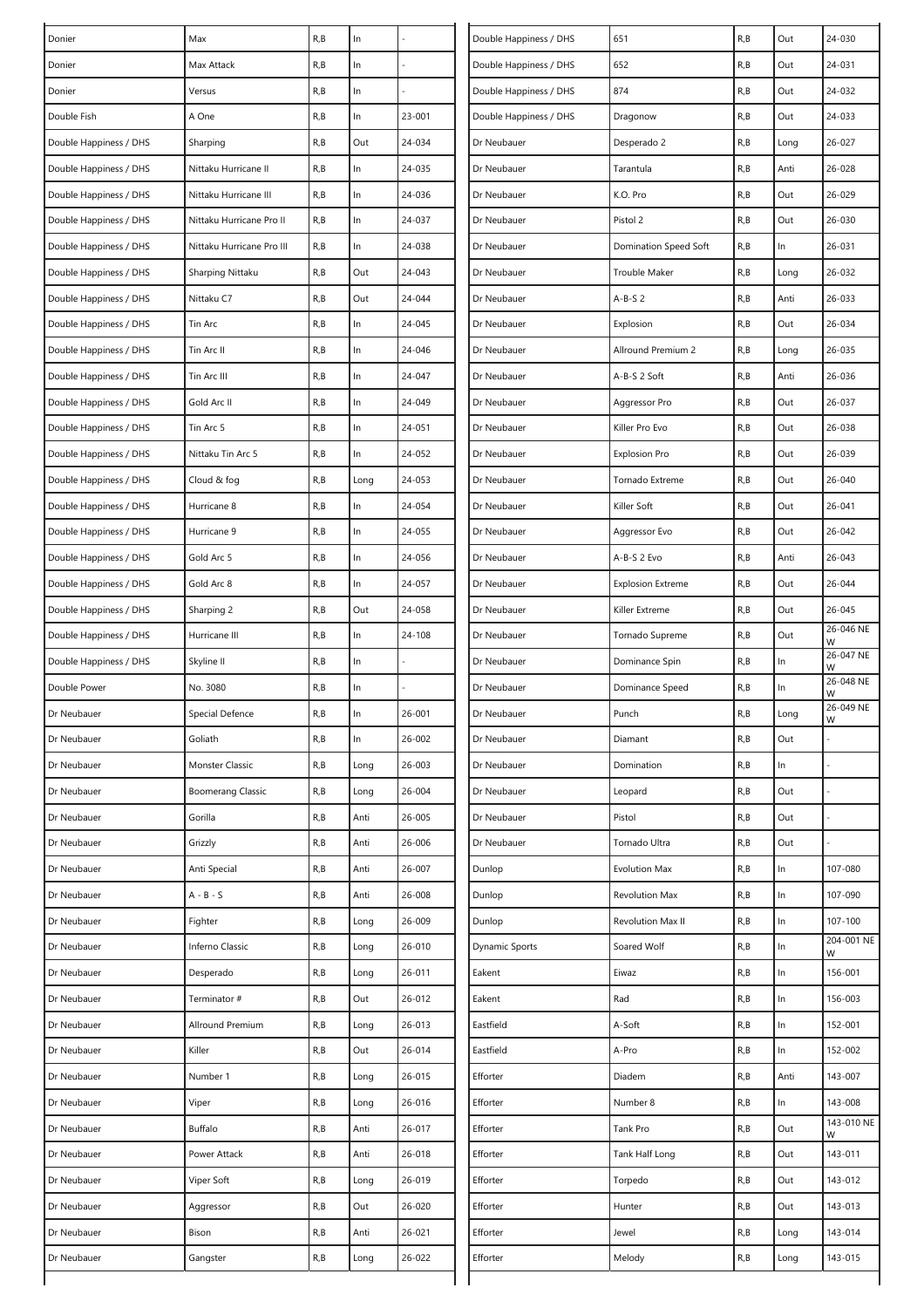| Dr Neubauer | K.O.                       | R, B | Out   | 26-023  | Efforter | Tank II Speed      | R, B | Out   | 143-016        |
|-------------|----------------------------|------|-------|---------|----------|--------------------|------|-------|----------------|
| Dr Neubauer | Django                     | R, B | Anti  | 26-024  | Efforter | Tank III Spin      | R, B | Out   | 143-017        |
| Dr Neubauer | Rhino                      | R, B | Anti  | 26-025  | Föerster | H-OF2              | R, B | ln    | 139-001        |
| Dr Neubauer | Nugget                     | R, B | Out   | 26-026  | Föerster | OFF4JET            | R, B | $\ln$ | 139-002        |
| Föerster    | ***                        | R, B | $\ln$ | 139-003 | G. Yap   | Cyclone            | R, B | In    | 167-003        |
| Friendship  | R.I.T.C. 729 - 5           | R, B | $\ln$ | 27-001  | G. Yap   | Energy             | R, B | In    | 167-004        |
| Friendship  | R.I.T.C. 729 - 08          | R, B | ln    | 27-004  | G. Yap   | Storm              | R, B | In    | 167-005        |
| Friendship  | 729 105                    | R, B | Out   | 27-005  | Gambler  | Sevens             | R, B | In    | 28-004         |
| Friendship  | 729 Battle                 | R, B | ln    | 27-006  | Gambler  | Big Gun            | R, B | $\ln$ | 28-005         |
| Friendship  | 729 Battle II              | R, B | $\ln$ | 27-007  | Gambler  | Burst              | R, B | In    | 28-006         |
| Friendship  | 729 Origin                 | R, B | ln    | 27-008  | Gambler  | Zero High Gravity  | R, B | In    | 28-007         |
| Friendship  | 729 Aurora                 | R, B | $\ln$ | 27-009  | Gambler  | GXS                | R, B | Out   | 28-008         |
| Friendship  | Presto Speed               | R, B | ln    | 27-010  | Gambler  | <b>GXM</b>         | R, B | Out   | 28-009         |
| Friendship  | Presto Spin                | R, B | $\ln$ | 27-011  | Gambler  | GXL                | R, B | Long  | 28-010         |
| Friendship  | <b>Bloom Power</b>         | R, B | $\ln$ | 27-012  | Gambler  | X3 Diamond         | R, B | In    | 28-011         |
| Friendship  | <b>Bloom Spin</b>          | R, B | ln    | 27-013  | Gambler  | Vintage            | R, B | Out   | 28-012         |
| Friendship  | Pando                      | R, B | $\ln$ | 27-014  | Gambler  | Nine Ultra Tack    | R, B | In    | 28-013         |
| Friendship  | Visnatura                  | R, B | ln    | 27-015  | Gambler  | Mech-Tek Predator  | R, B | In    | 28-014         |
| Friendship  | 729 Battle III             | R, B | $\ln$ | 27-016  | Gambler  | Volt-M             | R,B  | In    | 28-015         |
| Friendship  | 563 SP                     | R, B | Out   | 27-017  | Gambler  | Volt-T             | R,B  | In    | 28-016         |
| Friendship  | 802 SP                     | R, B | Out   | 27-018  | Gambler  | Volt Pro           | R,B  | In    | 28-018         |
| Friendship  | Dragon-L                   | R, B | $\ln$ | 27-019  | Gambler  | Volt Speed         | R, B | $\ln$ | 28-019         |
| Friendship  | Dragon-F                   | R, B | ln    | 27-020  | Gambler  | 4 Kings            | R, B | In    |                |
| Friendship  | 729 Focus                  | R, B | $\ln$ |         | Gambler  | Aces               | R, B | In    |                |
| Friendship  | 729 Focus II               | R, B | ln    |         | Gds      | Devastator         | R, B | In    | 150-001        |
| Friendship  | 729 Focus III              | R, B | $\ln$ |         | Gds      | Firework           | R,B  | ln    | 150-002        |
| Friendship  | 729 High Point             | R, B | $\ln$ |         | Gewo     | Reflexx            | R, B | $\ln$ | 29-003         |
| Friendship  | R.I.T.C. 563               | R, B | Out   |         | Gewo     | Thunderball2       | R,B  | In    | 29-004         |
| Friendship  | R.I.T.C. 563-1             | R, B | Out   |         | Gewo     | Return             | R, B | In    | 29-005         |
| Friendship  | R.I.T.C. 729               | R, B | In    |         | Gewo     | Flexxon            | R, B | $\ln$ | 29-006         |
| Friendship  | R.I.T.C. 729-2             | R, B | $\ln$ |         | Gewo     | Nanoflex           | R, B | $\ln$ | 29-007         |
| Friendship  | R.I.T.C. 729-40H           | R, B | ln    |         | Gewo     | Return Pro         | R, B | $\ln$ | 29-008         |
| Friendship  | R.I.T.C. 729-40S           | R, B | $\ln$ |         | Gewo     | Hype EL            | R, B | $\ln$ | 29-009         |
| Friendship  | R.I.T.C. 729 Cream         | R, B | ln    |         | Gewo     | Proton Neo         | R,B  | In    | 29-010         |
| Friendship  | R.I.T.C. 729 Dr. Evil      | R, B | Out   |         | Gewo     | Hype XT Pro        | R,B  | $\ln$ | 29-011         |
| Friendship  | R.I.T.C. 729 Faster        | R, B | ln    |         | Gewo     | Hype KR Pro        | R, B | $\ln$ | 29-012         |
| Friendship  | R.I.T.C. 729 GeoSpin       | R, B | ln    |         | Gewo     | Raver              | R, B | $\ln$ | 29-015         |
| Friendship  | R.I.T.C. 729 GeoSpin Tacky | R, B | ln    |         | Gewo     | CS Powerspeed      | R, B | $\ln$ | 29-016         |
| Friendship  | R.I.T.C. 729 Higher        | R, B | ln    |         | Gewo     | CS Powerspin       | R, B | In    | 29-017         |
| Friendship  | R.I.T.C. 729 SP            | R, B | ln    |         | Gewo     | Neoflexx           | R,B  | $\ln$ | 29-018         |
| Friendship  | R.I.T.C. 755               | R, B | Long  |         | Gewo     | Nexxus Pro         | R,B  | $\ln$ | 29-019         |
| Friendship  | R.I.T.C. 799               | R, B | Out   |         | Gewo     | Nexxus XT Pro      | R, B | $\ln$ | 29-020         |
| Friendship  | R.I.T.C. 802               | R, B | Out   |         | Gewo     | Nexxus EL Pro Hard | R, B | In    | 29-021         |
| Friendship  | R.I.T.C. 802-1             | R, B | Out   |         | Gewo     | Nexxus XT Pro Hard | R, B | In    | 29-022         |
| Friendship  | R.I.T.C. 802-40            | R, B | Out   | L,      | Gewo     | Codexx Pro         | R,B  | In    | 29-023 NE<br>W |
| Friendship  | R.I.T.C. 804               | R, B | Anti  |         | Gewo     | Mega Flex Control  | R, B | $\ln$ |                |
| Friendship  | R.I.T.C. 837               | R, B | Long  |         | Gewo     | Nano               | R,B  | In    |                |
| Friendship  | R.I.T.C. 2000 Tack-Speed   | R, B | In    |         | Gewo     | Target airTEC      | R, B | In    |                |
|             |                            |      |       |         |          |                    |      |       |                |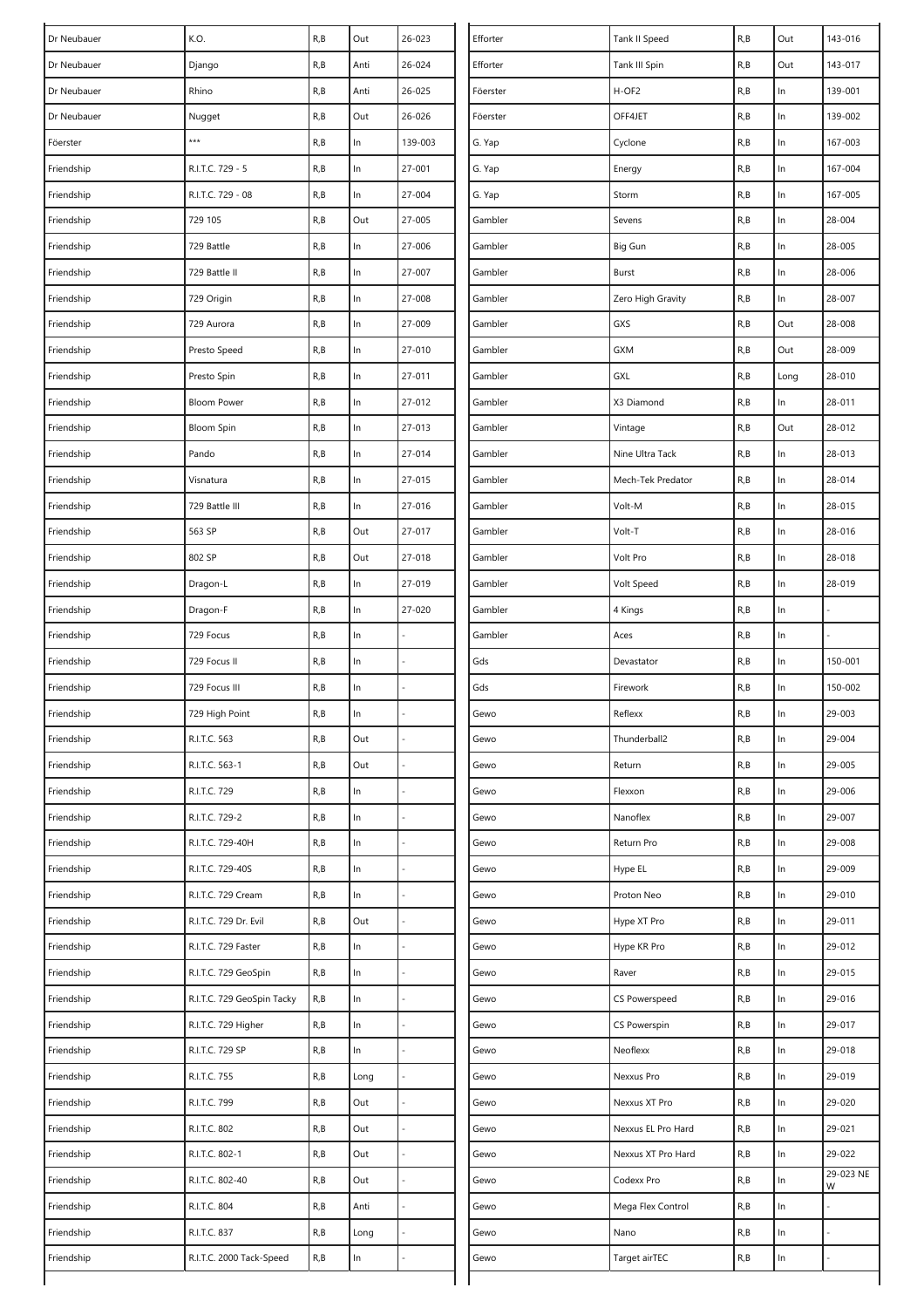| Friendship   | Sky-Wing        | R, B | $\ln$ |         | Giant Dragon | Taichi                    | R, B      | $\ln$ | $30 - 001$      |
|--------------|-----------------|------|-------|---------|--------------|---------------------------|-----------|-------|-----------------|
| Friendship   | Super 729 FX    | R, B | ln    |         | Giant Dragon | Karate                    | R, B      | $\ln$ | 30-002          |
| G. Yap       | Vulpe           | R, B | Long  | 167-001 | Giant Dragon | Meteorite                 | R, B      | Long  | 30-003          |
| G. Yap       | Thunder         | R, B | In    | 167-002 | Giant Dragon | Giant Long                | R,B       | Long  | 30-004          |
| Giant Dragon | Allround        | R, B | ln    | 30-005  | Gofes        | Hera G42                  | R, B      | In    | 199-001         |
| Giant Dragon | Guard           | R, B | Anti  | 30-006  | Guoqiu       | Gong Fu                   | R,B       | $\ln$ | 34-001          |
| Giant Dragon | Submarine       | R, B | $\ln$ | 30-007  | Guoqiu       | AB In                     | R,B       | $\ln$ | 34-002          |
| Giant Dragon | Topenergy       | R, B | ln    | 30-008  | Guoqiu       | FF In                     | R, B      | $\ln$ | 34-003          |
| Giant Dragon | Superspin G3    | R, B | $\ln$ | 30-009  | Guoqiu       | HB In                     | R, B      | $\ln$ | 34-004          |
| Giant Dragon | Superspin G4    | R, B | ln    | 30-010  | Guoqiu       | MG Long                   | R, B      | Long  | 34-005          |
| Giant Dragon | Superveloce V12 | R, B | ln    | 30-011  | Haifu        | Whale                     | R, B      | In    | 90-001          |
| Giant Dragon | Dragon Talon    | R, B | Long  | 30-012  | Haifu        | Shark                     | R, B      | $\ln$ | 90-002          |
| Giant Dragon | Snowflake       | R, B | Long  | 30-013  | Haifu        | Penguin                   | R, B      | Out   | 90-003          |
| Giant Dragon | Cropcircles     | R, B | Long  | 30-014  | Haifu        | Dolphin                   | R, B      | Out   | 90-004          |
| Giant Dragon | Blast           | R, B | Out   | 30-015  | Haifu        | Whale III                 | R, B      | $\ln$ | 90-005          |
| Giant Dragon | 612             | R, B | Out   | 30-016  | Haifu        | Shark III                 | R, B      | $\ln$ | 90-006          |
| Giant Dragon | Attack Long     | R, B | Long  | 30-017  | Haifu        | Pirates 07                | R, B      | $\ln$ | 90-007          |
| Giant Dragon | Commander       | R, B | ln    | 30-018  | Haifu        | Pirates 08                | R, B      | $\ln$ | 90-008          |
| Giant Dragon | Storm           | R, B | $\ln$ | 30-019  | Haifu        | Octopus                   | R, B      | Long  | 90-009          |
| Giant Dragon | Future          | R, B | ln    | 30-020  | Haifu        | O. Orca                   | R,B       | In    | 90-010          |
| Giant Dragon | Soft Anti       | R, B | $\ln$ | 30-021  | Haifu        | Otariidae                 | R, B      | $\ln$ | 90-011          |
| Giant Dragon | Peril Anti      | R, B | $\ln$ | 30-022  | Haitan       | Hippocampus Speed         | R,B       | $\ln$ | 145-001         |
| Giant Dragon | 807             | R, B | $\ln$ |         | Haitan       | Seal                      | R, B      | $\ln$ | 145-002         |
| Giant Dragon | 8086            | R, B | $\ln$ |         | Haitan       | Otarri Inae               | R, B      | $\ln$ | 145-003         |
| Giant Dragon | 8087            | R, B | ln    |         | Haitan       | Sea Otter                 | R, B      | Out   | 145-004         |
| Giant Dragon | 8088            | R, B | ln    |         | Haitan       | Walrus                    | R,B       | Out   | 145-005         |
| Giant Dragon | 8228 A          | R, B | Out   |         | Haitan       | Sea Dragon                | R, B      | Long  | 145-006         |
| Giant Dragon | 8228 B          | R, B | In    |         | Hallmark     | Podium                    | R, B      | In    | 35-002          |
| Giant Dragon | Extspeed        | R, B | ln    |         | Hallmark     | Pheonix                   | R,B       | Long  | 35-004          |
| Giant Dragon | Maxspin         | R, B | $\ln$ |         | Hallmark     | <b>Friction Special 2</b> | R, B      | Long  | 35-005          |
| Giant Dragon | Superspeed      | R, B | $\ln$ |         | Hallmark     | Green Power               | R, B      | $\ln$ | 35-006          |
| Giant Dragon | Superspin       | R, B | $\ln$ |         | Hallmark     | <b>Tactics LP</b>         | R, B      | Long  | 35-007          |
| Giant Dragon | Superspin G2    | R, B | ln    |         | Hallmark     | Destroyer                 | R, B      | Long  | 35-008          |
| GKI          | Nano Sting      | R, B | Long  | 31-001  | Hallmark     | Devil Anti                | R, B      | Anti  | 35-009          |
| GKI          | Euro Chelonz    | R, B | ln    | 31-002  | Hallmark     | Frustration               | R,B       | Long  |                 |
| GKI          | ChelonZ HybridZ | R, B | ln    | 31-004  | Hallmark     | Half Long                 | R, B      | Out   |                 |
| GKI          | HybridZ GX      | R, B | ln    | 31-005  | Hallmark     | Magic Pips                | R, B      | Out   |                 |
| GKI          | Hybridz Power   | R, B | $\ln$ | 31-006  | Hallmark     | Mirage                    | R, B      | Anti  |                 |
| GKI          | Superia         | R, B | ln    | 31-007  | Hallmark     | Panther                   | ${\sf R}$ | Out   |                 |
| GKI          | Euro Jumbo      | R, B | ln    |         | Hallmark     | Power Spin                | R, B      | $\ln$ |                 |
| GKI          | Euro Spintec    | R, B | ln    |         | Hostepoch    | PotentSpin                | R, B      | $\ln$ | 201-001 NE<br>W |
| GKI          | Euro XX         | R, B | ln    |         | Hostepoch    | PotentLoop                | R, B      | $\ln$ | 201-002 NE<br>W |
| Globe        | Mo Wang II      | R, B | Long  | 32-002  | Hostepoch    | PotentFloat               | R,B       | Out   | 201-003 NE<br>W |
| Globe        | 888 II          | R, B | Out   | 32-003  | Hostepoch    | PotentBlock               | R,B       | Long  | 201-004 NE<br>W |
| Globe        | 888             | R, B | Out   |         | Hostepoch    | PotentAttack III          | R, B      | Out   | 201-007 NE<br>W |
| Globe        | 889             | R, B | Out   |         | Imperial     | Factor                    | R, B      | $\ln$ | 36-001          |
| Globe        | 889-2           | R, B | Out   |         | Imperial     | Spinbreaker               | R, B      | Long  | 36-002          |
| Globe        | 979             | R, B | Long  |         | Imperial     | Attack                    | R,B       | In    | 36-003          |
|              |                 |      |       |         |              |                           |           |       |                 |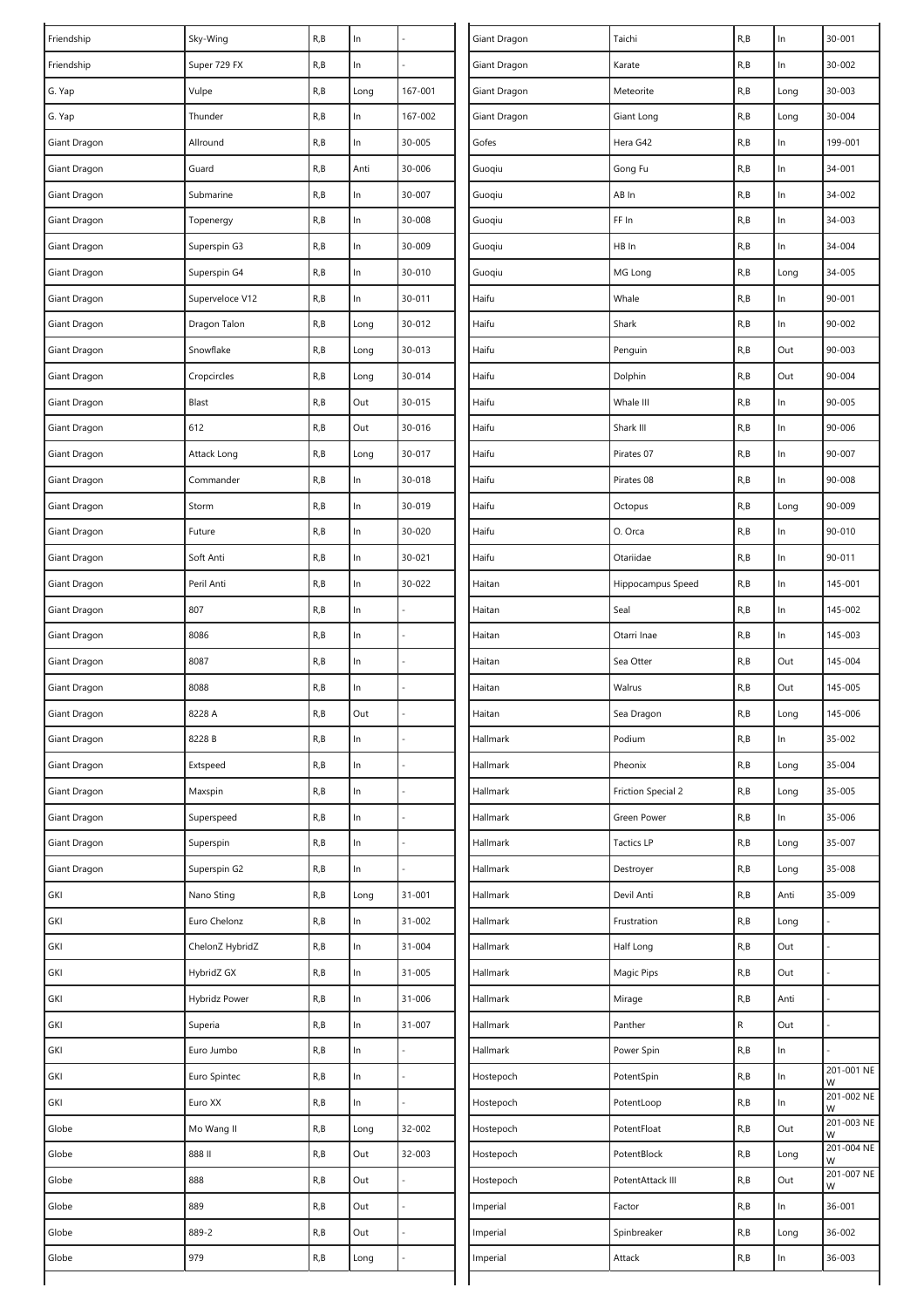| Globe    | 999              | R, B | $\ln$ |                | Imperial | China                  | R, B | $\ln$ | 36-004 |
|----------|------------------|------|-------|----------------|----------|------------------------|------|-------|--------|
| Globe    | 999T             | R, B | $\ln$ |                | Imperial | Cyber Tacky            | R, B | $\ln$ | 36-005 |
| Globe    | Taiphoon Gold    | R, B | $\ln$ |                | Imperial | Vector Pro             | R, B | Out   | 36-006 |
| Globe    | Tropy            | R, B | $\ln$ |                | Imperial | <b>Balance Pro</b>     | R, B | In    | 36-007 |
| Imperial | China            | R, B | $\ln$ |                | Joola    | Golden Tango PS        | R, B | $\ln$ | 40-033 |
| Imperial | Crash            | R, B | $\ln$ |                | Joola    | Rhyzer Pro 50          | R, B | In    | 40-034 |
| Imperial | Cyber Tacky      | R, B | $\ln$ |                | Joola    | Rhyzer Pro 45          | R, B | $\ln$ | 40-035 |
| Imperial | Force            | R, B | $\ln$ |                | Joola    | Dynaryz ACC            | R, B | $\ln$ | 40-036 |
| Imperial | Rubber 11 20 one | R, B | $\ln$ |                | Joola    | Dynaryz AGR            | R, B | $\ln$ | 40-037 |
| Imperial | Rubber 45 20 one | R, B | ln    |                | Joola    | Dynaryz CMD            | R, B | $\ln$ | 40-038 |
| Imperial | Super Strike     | R, B | In    |                | Joola    | Rhyzen CMD             | R, B | $\ln$ | 40-039 |
| Imperial | Swift            | R, B | $\ln$ |                | Joola    | Rhyzen ZGR             | R, B | $\ln$ | 40-040 |
| Inzone   | Evolve           | R, B | $\ln$ | 147-001        | Joola    | Micron                 | R, B | $\ln$ | 40-041 |
| Inzone   | Progress         | R, B | $\ln$ | 147-002        | Joola    | Vizon                  | R, B | $\ln$ | 40-042 |
| Inzone   | Spin             | R, B | $\ln$ | 147-004        | Joola    | Dynaryz ZGR            | R, B | $\ln$ | 40-043 |
| Inzone   | Zett             | R, B | ln    | 147-005        | Joola    | Anti Topspin Toni Hold | R, B | Anti  |        |
| Inzone   | Accel            | R, B | $\ln$ | 147-006        | Joola    | Badman                 | R, B | Long  |        |
| ITC      | Powercell Ultra  | R, B | $\ln$ | 157-006        | Joola    | Compass                | R, B | In    |        |
| ITC      | Impact           | R, B | $\ln$ | 157-007        | Joola    | Energy                 | R, B | $\ln$ |        |
| ITC      | Hello            | R, B | In    | 157-008        | Joola    | Energy X-tra           | R, B | In    |        |
| Japtec   | Fickle           | R, B | Long  | 38-001 NE<br>W | Joola    | Fiesta                 | R, B | $\ln$ |        |
| Japtec   | Balance          | R, B | ln    |                | Joola    | Mambo                  | R, B | $\ln$ |        |
| Japtec   | DL - 01          | R, B | Long  |                | Joola    | Mambo H                | R, B | $\ln$ |        |
| Japtec   | Experience       | R, B | ln    |                | Joola    | Octopus                | R, B | Long  |        |
| Japtec   | Performance      | R, B | ln    |                | Joola    | Peking                 | R, B | In    |        |
| Japtec   | Precision        | R, B | $\ln$ |                | Joola    | Samba                  | R, B | $\ln$ |        |
| Joola    | Shark            | R, B | Long  | 40-002         | Joola    | Smart                  | R, B | In    |        |
| Joola    | Orca             | R, B | Long  | 40-003         | Joola    | Smash                  | R, B | In    |        |
| Joola    | Amy              | R, B | Anti  | 40-004         | Joola    | Tango Extrem           | R, B | $\ln$ |        |
| Joola    | Express Ultra    | R, B | Out   | 40-006         | Joola    | Tango Ultra            | R, B | Out   |        |
| Joola    | X-Plode          | R, B | $\ln$ | 40-008         | Joola    | Teacher                | R, B | $\ln$ |        |
| Joola    | Samba +          | R, B | $\ln$ | 40-011         | Joola    | Thema                  | R, B | $\ln$ |        |
| Joola    | Rhyzm            | R, B | $\ln$ | 40-013         | Joola    | Topspin                | R, B | $\ln$ |        |
| Joola    | Upp              | R, B | $\ln$ | 40-014         | Joola    | Tramp                  | R, B | In    |        |
| Joola    | Maxxx            | R, B | $\ln$ | 40-015         | Juic     | Nanospin               | R, B | $\ln$ | 41-004 |
| Joola    | Novic            | R, B | $\ln$ | 40-016         | Juic     | Nano Spin II           | R, B | $\ln$ | 41-006 |
| Joola    | Maxxx-P          | R, B | $\ln$ | 40-017         | Juic     | Patisuma V             | R, B | Out   | 41-011 |
| Joola    | Rhyzm-P          | R, B | $\ln$ | 40-018         | Juic     | 999                    | R, B | $\ln$ |        |
| Joola    | Infinity         | R, B | ln    | 40-019         | Juic     | 999 Elite              | R, B | $\ln$ |        |
| Joola    | GX 75            | R, B | $\ln$ | 40-020         | Juic     | Dany V                 | R, B | $\ln$ |        |
| Joola    | 4 All            | R, B | $\ln$ | 40-021         | Juic     | DrivaSmash             | R, B | $\ln$ |        |
| Joola    | 4 You            | R, B | $\ln$ | 40-022         | Juic     | Driva Smash Ultima     | R, B | ln    |        |
| Joola    | Zack             | R, B | $\ln$ | 40-023         | Juic     | Leggy R                | R, B | Long  |        |
| Joola    | Rhyzm-tech       | R, B | $\ln$ | 40-024         | Juic     | Masterspin             | R, B | Out   |        |
| Joola    | Samba 19         | R, B | $\ln$ | 40-025         | Juic     | Neo Anti               | R, B | Anti  |        |
| Joola    | Samba 27         | R, B | $\ln$ | 40-026         | Juic     | Offense                | R, B | Out   |        |
| Joola    | Samba Tech       | R, B | $\ln$ | 40-027         | Juic     | Scramble               | R, B | $\ln$ |        |
| Joola    | <b>CWX</b>       | R, B | Long  | 40-028         | Juic     | SpinSpiel              | R, B | In    |        |
|          |                  |      |       |                |          |                        |      |       |        |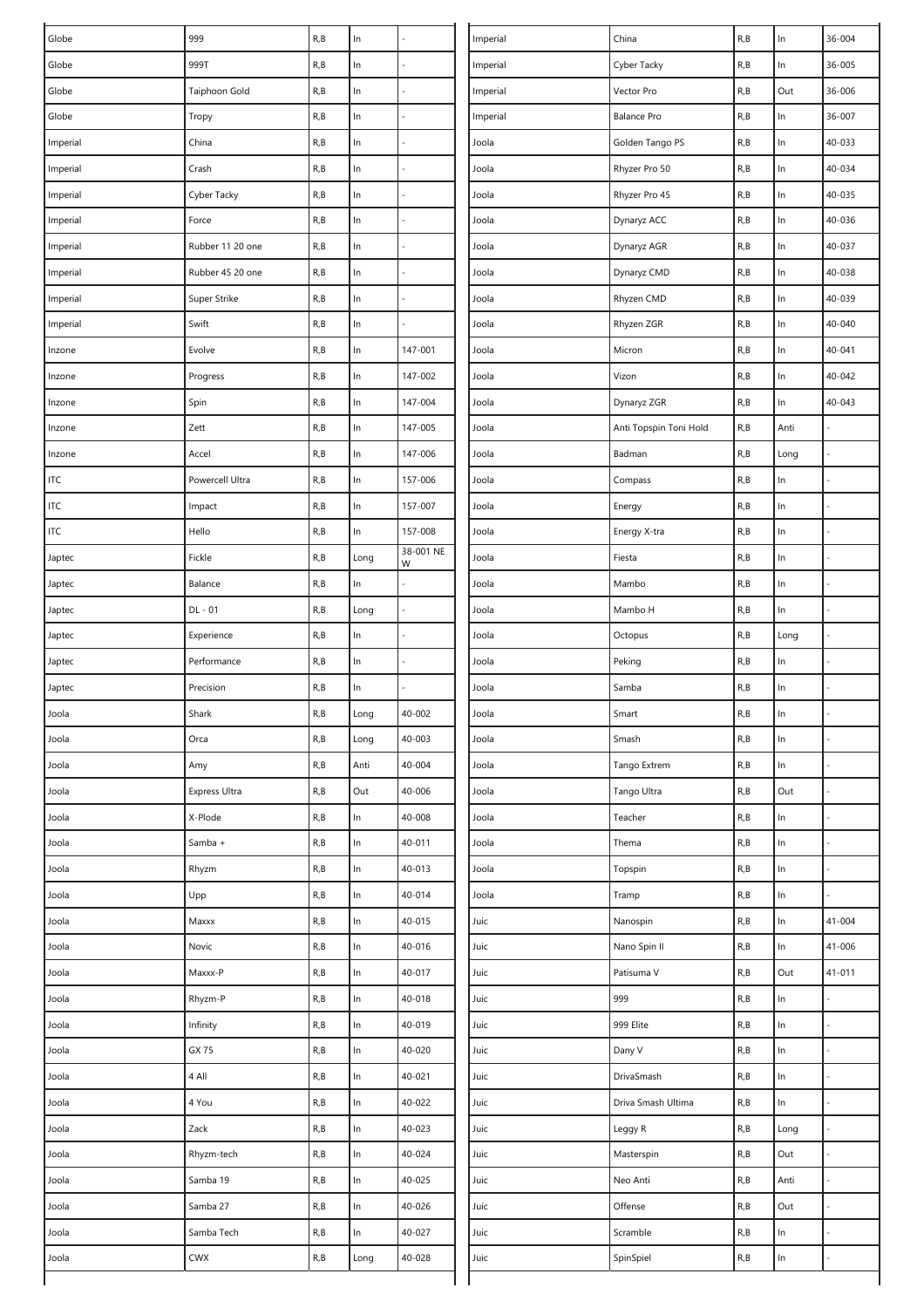| Joola                            | Golden Tango            | R, B                    | $\ln$ | 40-029  | KBS       | Assos Power        | R, B | In    | 198-001 |
|----------------------------------|-------------------------|-------------------------|-------|---------|-----------|--------------------|------|-------|---------|
| Joola                            | Rhyzer 43               | R, B                    | $\ln$ | 40-030  | KBS       | Moliva             | R, B | $\ln$ | 198-002 |
| Joola                            | Axxess                  | R, B                    | ln    | 40-031  | KBS       | Rize Soft          | R, B | $\ln$ | 198-003 |
| Joola                            | Rhyzer 48               | R, B                    | ln    | 40-032  | KBS       | <b>Tarsus Spin</b> | R, B | In    | 198-004 |
| KBS                              | Truva Lp                | R, B                    | Long  | 198-005 | Lion      | Mantlet            | R, B | Anti  | 46-014  |
| KBS                              | Truva SP                | R, B                    | Out   | 198-006 | Lion      | Trapper            | R, B | Long  | 46-015  |
| Killerspin                       | Fortissimo              | R, B                    | $\ln$ | 43-002  | Lion      | Pavise             | R, B | Anti  | 46-016  |
| Killerspin                       | Nitrx-4Z                | R, B                    | $\ln$ |         | Lion      | Trident            | R, B | In    | 46-017  |
| Kinson                           | Perfect                 | R, B                    | $\ln$ |         | Lion      | Trapper SP         | R, B | Long  | 46-018  |
| Kinson                           | Super Spin              | R, B                    | $\ln$ |         | Lion      | E-Shield           | R, B | Anti  | 46-019  |
| Kokutaku                         | $G-10$                  | R, B                    | ln    | 45-004  | Lion      | International      | R, B | In    |         |
| Kokutaku                         | BLütenkirsche 868       | R, B                    | $\ln$ |         | Lion      | Scirocco           | R, B | $\ln$ |         |
| Kokutaku                         | BLütenkirsche 868 Tokyo | R, B                    | $\ln$ |         | Lion      | SS 800             | R, B | $\ln$ |         |
| Kokutaku                         | Clitter                 | R, B                    | Out   |         | Lion      | Typhoon            | R, B | In    |         |
| Kokutaku                         | Spec-V                  | R, B                    | In    |         | Lion      | XA 900             | R, B | In    |         |
| Kokutaku                         | Spindle                 | R, B                    | $\ln$ |         | Loki      | GTX                | R, B | $\ln$ | 158-002 |
| Kokutaku                         | Synchron                | R, B                    | $\ln$ |         | Loki      | TIII Paragon       | R, B | $\ln$ | 158-003 |
| Kokutaku                         | Tuple 007               | R, B                    | $\ln$ |         | Loki      | 80                 | R, B | $\ln$ | 158-004 |
| Kokutaku                         | Tuple 007 Taiwan        | R, B                    | $\ln$ |         | Loki      | Rxton I            | R, B | $\ln$ | 158-005 |
| Kokutaku                         | Tuple 110               | R, B                    | Out   |         | Loki      | Rxton III          | R, B | $\ln$ | 158-006 |
| Kokutaku                         | Tuple 119               | R, B                    | Out   |         | Loki      | Rxton V            | R, B | $\ln$ | 158-007 |
| Kokutaku                         | Tuple 911               | R, B                    | Long  |         | Loki      | Arthur Asia        | R, B | $\ln$ | 158-008 |
| KTL                              | Black Power [B]         | $\sf B$                 | $\ln$ | 110-001 | Loki      | Arthur Europe      | R, B | $\ln$ | 158-009 |
| KTL                              | Red Diamond [R]         | ${\sf R}$               | $\ln$ | 110-002 | Loki      | Arthur Pro         | R, B | In    | 158-010 |
| KTL                              | Stranger                | R, B                    | Long  | 110-003 | Loki      | Arthur China       | R, B | In    | 158-011 |
| KTL                              | Golden Star             | R, B                    | ln    | 110-004 | Metal TT  | Death              | R, B | Long  | 180-001 |
| KTL                              | Magic Power             | R, B                    | Out   | 110-005 | Meteor    | 575                | R, B | Long  |         |
| KTL                              | Pro XP                  | R, B                    | In    | 110-006 | Meteor    | $71 - 1$           | R, B | Long  |         |
| KTL                              | Pro XT                  | R, B                    | $\ln$ | 110-007 | Meteor    | $71 - 2$           | R, B | Out   |         |
| KTL                              | Panther                 | R, B                    | In    | 110-008 | Meteor    | 813                | R, B | $\ln$ |         |
| KTL                              | Falcon                  | R, B                    | In    | 110-009 | Meteor    | 835                | R, B | $\ln$ |         |
| KTL                              | Rapid Speed             | R, B                    | $\ln$ | 110-010 | Meteor    | 845                | R, B | Long  |         |
| KTL                              | Rapid Sound             | R, B                    | $\ln$ | 110-011 | Meteor    | 8512               | R, B | Long  |         |
| KTL                              | Rapid Soft              | R, B                    | $\ln$ | 110-012 | Meteor    | 9012               | R, B | Long  |         |
| KTL                              | Recoil                  | R, B                    | In    | 110-013 | Milky Way | Apollo             | R, B | ln    | 49-001  |
| $\mathsf{K}\mathsf{T}\mathsf{L}$ | Rapid Power             | $\mathsf{R},\mathsf{B}$ | $\ln$ | 110-014 | Milky Way | Sun                | R, B | $\ln$ | 49-002  |
| $\mathsf{KTL}$                   | Blue Ocean              | R, B                    | $\ln$ | 110-015 | Milky Way | Moon               | R, B | $\ln$ | 49-003  |
| KTL                              | Torrent                 | R, B                    | $\ln$ | 110-017 | Milky Way | Moon Speed         | R, B | $\ln$ | 49-004  |
| L.d.t.t                          | <b>EA777</b>            | R, B                    | $\ln$ | 140-001 | Milky Way | MaxTense M. Star   | R, B | $\ln$ | 49-005  |
| Lion                             | Roar                    | R, B                    | $\ln$ | 46-001  | Milky Way | MaxTense E. Moon   | R, B | $\ln$ | 49-006  |
| Lion                             | Claw                    | R, B                    | Long  | 46-002  | Milky Way | <b>Big Dipper</b>  | R, B | $\ln$ | 49-007  |
| Lion                             | Star                    | R, B                    | $\ln$ | 46-003  | Milky Way | Super Kim          | R, B | Long  | 49-009  |
| Lion                             | 2 Stars                 | $\mathsf{R},\mathsf{B}$ | In    | 46-004  | Milky Way | Qing               | R, B | Long  | 49-010  |
| Lion                             | 3 Stars                 | R, B                    | In    | 46-005  | Milky Way | Uranus Poly        | R, B | Out   | 49-011  |
| Lion                             | Super 3                 | R, B                    | ln    | 46-006  | Milky Way | Young              | R, B | Long  | 49-016  |
| Lion                             | 5 Stars                 | R, B                    | $\ln$ | 46-007  | Milky Way | VIP                | R, B | Long  | 49-017  |
| Lion                             | Aggressor               | R, B                    | $\ln$ | 46-008  | Milky Way | <b>VVIP</b>        | R, B | Long  | 49-018  |
| Lion                             | Allrounder              | R, B                    | ln    | 46-009  | Milky Way | Uranus Pro         | R, B | Out   | 49-019  |
|                                  |                         |                         |       |         |           |                    |      |       |         |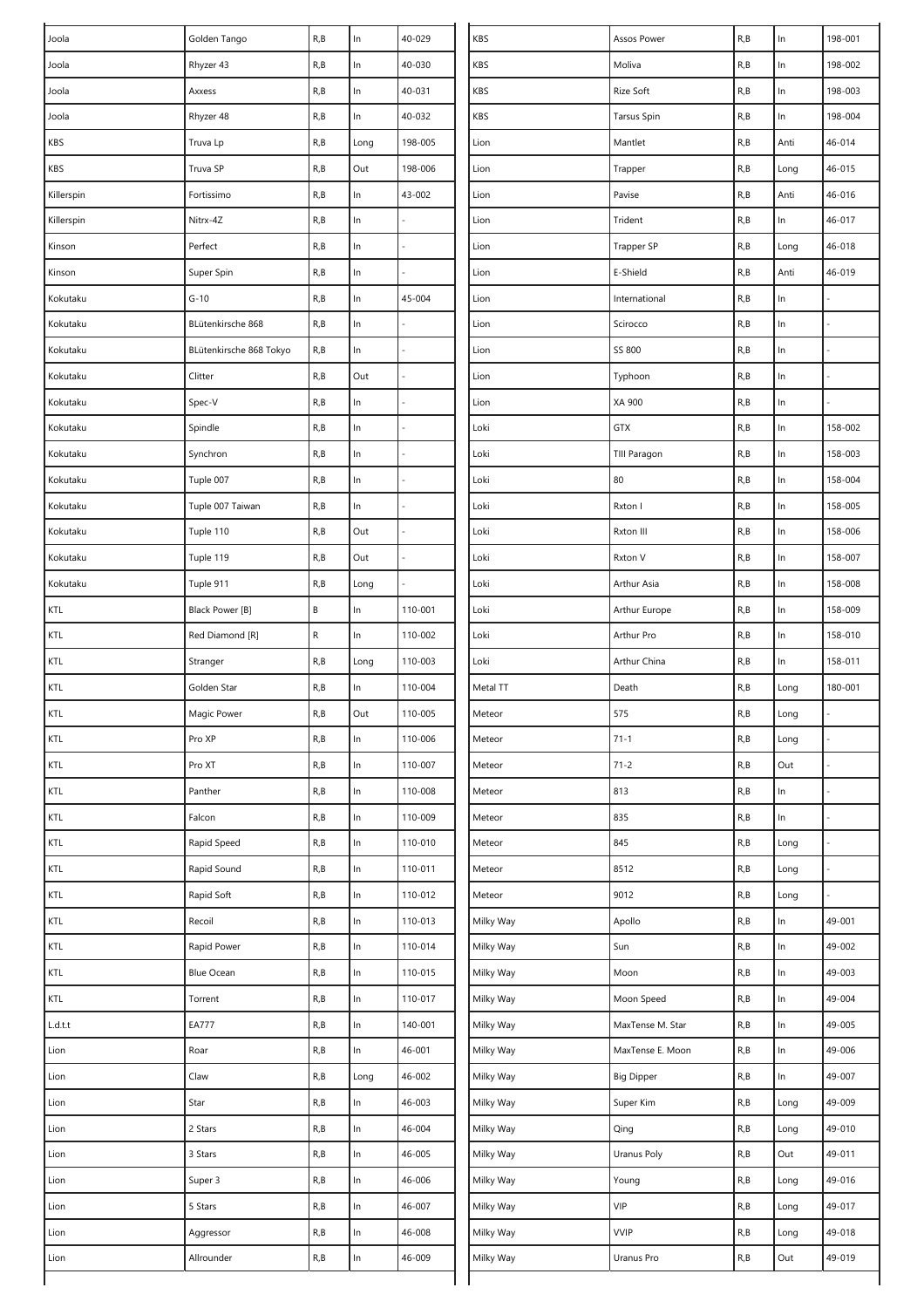| Lion      | Elite Control     | R, B | $\ln$ | 46-010         | Milky Way | MaxTense Venus    | R, B | $\ln$ | 49-022 |
|-----------|-------------------|------|-------|----------------|-----------|-------------------|------|-------|--------|
| Lion      | Rebirth           | R, B | Out   | 46-011         | Milky Way | MaxTense Earth    | R, B | $\ln$ | 49-023 |
| Lion      | Radiant           | R, B | ln    | 46-012         | Milky Way | MaxTense Jupiter  | R, B | $\ln$ | 49-025 |
| Lion      | Firearms          | R, B | Out   | 46-013         | Milky Way | 955               | R, B | Long  |        |
| Milky Way | 9000              | R, B | $\ln$ |                | Nittaku   | Royallarge        | R, B | Out   | 54-018 |
| Milky Way | Mars              | R, B | $\ln$ |                | Nittaku   | Retora            | R, B | In    | 54-019 |
| Milky Way | Mercury           | R, B | $\ln$ |                | Nittaku   | Flyatt            | R, B | $\ln$ | 54-020 |
| Milky Way | Neptune           | R, B | Long  |                | Nittaku   | Pimple Slide      | R, B | Out   | 54-021 |
| Milky Way | Pluto             | R, B | Out   |                | Nittaku   | Revspin           | R, B | $\ln$ | 54-022 |
| Milky Way | Saturn            | R, B | ln    |                | Nittaku   | Jewellarge        | R, B | Out   | 54-023 |
| Mizuno    | Booster HP        | R, B | Out   | 50-005         | Nittaku   | P 12              | R, B | $\ln$ | 54-024 |
| Mizuno    | Opti              | R, B | $\ln$ | 50-006         | Nittaku   | Fastarc C-1       | R, B | $\ln$ | 54-025 |
| Mizuno    | Rookie            | R, B | $\ln$ | 50-007         | Nittaku   | Zalt              | R, B | $\ln$ | 54-026 |
| Mizuno    | <b>GF T48</b>     | R, B | $\ln$ | 50-008         | Nittaku   | Alhelg            | R, B | $\ln$ | 54-027 |
| Mizuno    | <b>GF T45</b>     | R, B | $\ln$ | 50-009         | Nittaku   | Flyatt Spin       | R, B | $\ln$ | 54-028 |
| Mizuno    | <b>GF T40</b>     | R, B | ln    | 50-010         | Nittaku   | Lonfrict          | R, B | Long  | 54-029 |
| Mizuno    | <b>GF PRO</b>     | R, B | $\ln$ | 50-012         | Nittaku   | Beautry           | R, B | Out   | 54-030 |
| Mizuno    | Q3                | R, B | $\ln$ | 50-013         | Nittaku   | Jammin            | R, B | ln    | 54-031 |
| Mizuno    | Q4                | R, B | $\ln$ | 50-014         | Nittaku   | DO Knuckle        | R, B | Out   | 54-032 |
| Mizuno    | GF R              | R, B | $\ln$ | 50-015         | Nittaku   | Fastarc P-1       | R, B | $\ln$ | 54-033 |
| Mizuno    | Q5                | R, B | $\ln$ | 50-016         | Nittaku   | Super Do Knuckle  | R, B | Out   | 54-034 |
| Mizuno    | Q5S               | R, B | $\ln$ | 50-019         | Nittaku   | Factive           | R, B | $\ln$ | 54-035 |
| Mizuno    | Unison+           | R, B | $\ln$ | 50-020         | Nittaku   | Hammondpower      | R, B | ln    | 54-036 |
| Mizuno    | Q1                | R, B | $\ln$ | $50 - 021$     | Nittaku   | Hayate 44         | R, B | Out   | 54-037 |
| Mizuno    | Q quality         | R, B | ln    | 50-022 NE<br>W | Nittaku   | Do Knuckle44      | R, B | Out   | 54-038 |
| Mizuno    | Booster EV        | R, B | Out   |                | Nittaku   | Moristo SP AX     | R, B | Out   | 54-039 |
| Mizuno    | Booster SA        | R, B | Out   |                | Nittaku   | RuuKing           | R, B | $\ln$ | 54-040 |
| Mizuno    | Polaris           | R, B | Out   |                | Nittaku   | Goriki Counter    | R, B | In    | 54-041 |
| Mizuno    | Unison            | R, B | $\ln$ |                | Nittaku   | Goriki Kaisoku    | R, B | $\ln$ | 54-042 |
| Neottec   | Hinomi            | R, B | ln    | $91 - 001$     | Nittaku   | F-Road            | R, B | In    | 54-043 |
| Neottec   | Iken              | R, B | $\ln$ | 91-002         | Nittaku   | Radice            | R, B | $\ln$ | 54-044 |
| Neottec   | Katana            | R, B | ln    | 91-003         | Nittaku   | Sonic AR          | R, B | Out   | 54-045 |
| Neottec   | Tokkan            | R, B | Long  | 91-004         | Nittaku   | Spintial          | R, B | In    | 54-046 |
| Neottec   | Maxima In         | R, B | In    | 91-005         | Nittaku   | Sieger PK 50      | R, B | In    | 54-047 |
| Neottec   | Enkei In          | R, B | ln    | 91-006         | Nittaku   | Blastac [B]       | В    | $\ln$ | 54-048 |
| Neottec   | X5                | R, B | $\ln$ | 91-007         | Nittaku   | Inception         | R, B | $\ln$ | 54-049 |
| Nexy      | Karis             | R, B | ln    | 94-005         | Nittaku   | Hammond Z2        | R, B | In    | 54-051 |
| Nexy      | Etika             | R, B | ln    | 94-006         | Nittaku   | Hammond Z6        | R, B | In    | 54-052 |
| Nimatsu   | Zerberus          | R, B | Long  | 53-002         | Nittaku   | Specialist X      | R, B | Out   | 54-053 |
| Nimatsu   | Hurricane         | R, B | ln    |                | Nittaku   | Blastac [B] III   | B    | ln    | 54-054 |
| Nimatsu   | Pegasus           | R, B | $\ln$ |                | Nittaku   | Royalprince       | R, B | Out   | 54-055 |
| Nimatsu   | Scorpion          | R, B | ln    |                | Nittaku   | Largeking         | R, B | Out   | 54-056 |
| Nimatsu   | Spinfighter ***   | R, B | $\ln$ |                | Nittaku   | DO Knuckle LONG-1 | R, B | Long  | 54-058 |
| Nimatsu   | XX5               | R, B | $\ln$ |                | Nittaku   | Hammond Z8        | R, B | In    | 54-059 |
| Nittaku   | Specialist Hibiki | R, B | Out   | 54-003         | Nittaku   | Arufeel           | R, B | $\ln$ |        |
| Nittaku   | Narucross 44      | R, B | Out   | 54-004         | Nittaku   | Best Anti         | R,B  | Anti  |        |
| Nittaku   | Hammond FA Speed  | R, B | Out   | 54-006         | Nittaku   | Express           | R, B | Out   |        |
| Nittaku   | Renanos Hold      | R, B | In    | 54-009         | Nittaku   | Hammond           | R, B | In    |        |
|           |                   |      |       |                |           |                   |      |       |        |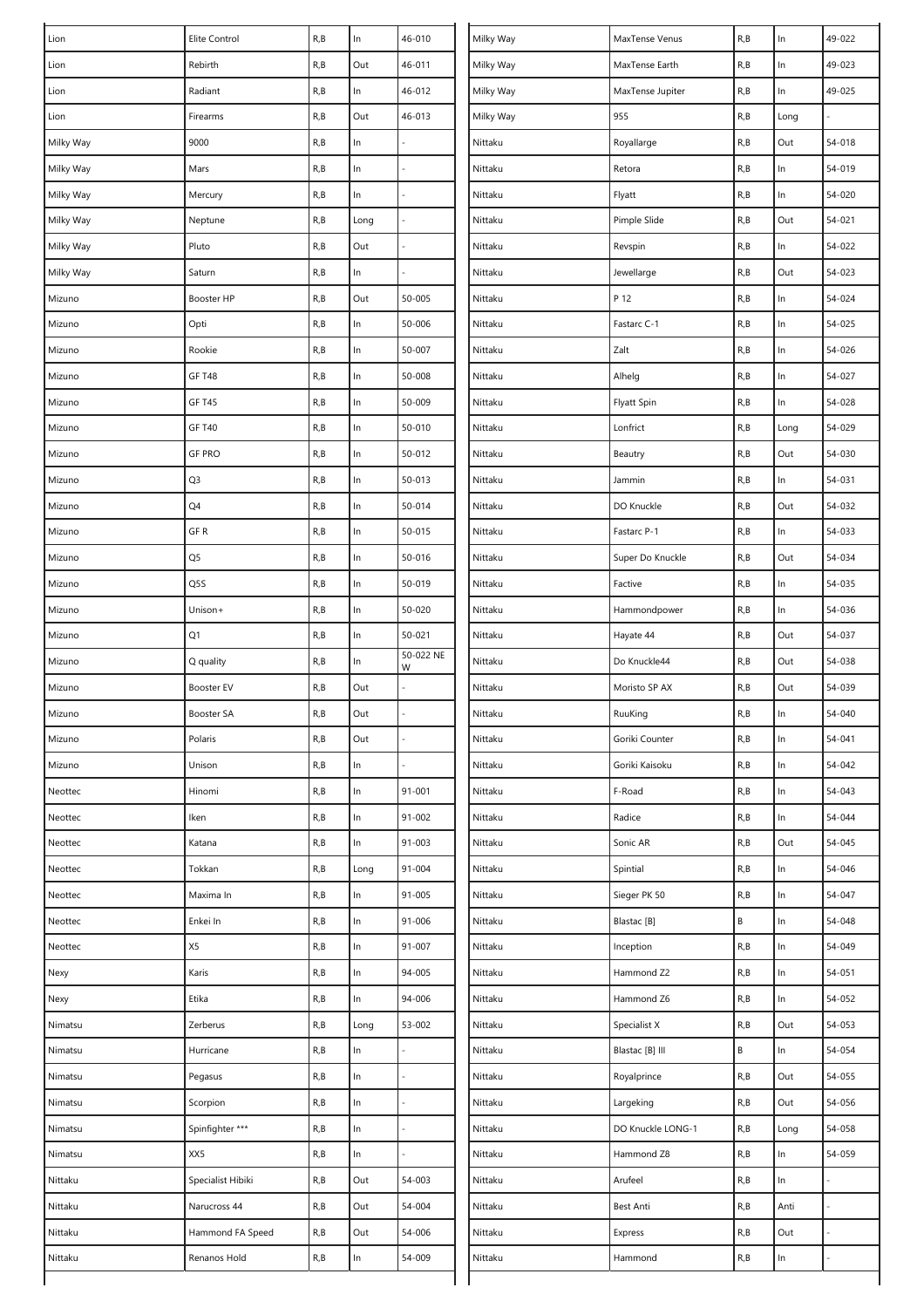| Nittaku | Wallest               | R, B                    | Long  | 54-013         | Nittaku    | Hammond FA     | R, B                                               | Out           |                 |
|---------|-----------------------|-------------------------|-------|----------------|------------|----------------|----------------------------------------------------|---------------|-----------------|
| Nittaku | Fastarc G-1           | R, B                    | In    | 54-015         | Nittaku    | Hammond Pro a  | R, B                                               | In            |                 |
| Nittaku | Fastarc S-1           | R, B                    | $\ln$ | 54-016         | Nittaku    | Japan Original | R, B                                               | In            |                 |
| Nittaku | Galze                 | R, B                    | In    | 54-017         | Nittaku    | Magic Carbon   | R, B                                               | In            |                 |
| Nittaku | Micro                 | R, B                    | $\ln$ |                | Pimplepark | Cluster        | R, B                                               | Long          | 163-002         |
| Nittaku | Moristo 2000          | R, B                    | $\ln$ |                | Pimplepark | Epos           | R, B                                               | In            | 163-003         |
| Nittaku | Moristo 44            | R, B                    | Out   |                | Pimplepark | Tenaxx         | R, B                                               | Anti          | 163-004         |
| Nittaku | Moristo DF            | R, B                    | $\ln$ |                | Pimplepark | Bloxx          | R, B                                               | In            | 163-005 NE<br>W |
| Nittaku | Moristo LP            | R, B                    | Long  |                | Pimplepark | Bumper         | R, B                                               | Out           | 163-006 NE<br>W |
| Nittaku | Moristo LP One        | R, B                    | Long  |                | Pongfinity | Sensei         | R, B                                               | In            | 207-001         |
| Nittaku | Moristo SP            | R, B                    | Out   |                | Prasidha   | Titan          | R, B                                               | $\ln$         | 58-002          |
| Nittaku | Narucross EX          | R, B                    | $\ln$ |                | Prasidha   | Long 1615      | R, B                                               | Long          | 58-003          |
| Nittaku | Nodias                | R, B                    | ln    |                | Prasidha   | Master         | R, B                                               | In            | 58-004          |
| Nittaku | Pimplemini            | R, B                    | Out   |                | Prasidha   | 830            | R, B                                               | In            |                 |
| Nittaku | Pimplemini One        | R, B                    | Out   |                | Prasidha   | Action         | R, B                                               | Out           |                 |
| Nittaku | Refoma                | R, B                    | ln    |                | Prasidha   | Frankfurt      | R, B                                               | In            |                 |
| Nittaku | Renanos               | R, B                    | $\ln$ |                | Prasidha   | Long-A         | R, B                                               | Long          |                 |
| Nittaku | Screw                 | R, B                    | Long  |                | Prasidha   | Osaka          | R, B                                               | In            |                 |
| Nittaku | Screw One             | R, B                    | Long  |                | Prasidha   | Tokyo          | R, B                                               | $\ln$         |                 |
| Nittaku | Specialist Chikara    | R, B                    | Out   |                | Prasidha   | Twister 8338   | R, B                                               | In            |                 |
| Nittaku | Specialist One        | R, B                    | Out   |                | Proideal   | Magician I     | R, B                                               | Long          | 181-001         |
| Nittaku | Specialist Soft       | R, B                    | Out   |                | Proideal   | Magician II    | R, B                                               | Long          | 181-002         |
| Nittaku | Specialist Soft HS    | R, B                    | Out   |                | Reactor    | Mirage         | R, B                                               | Out           | $60 - 001$      |
| Nittaku | Super Large           | R, B                    | Out   |                | Reactor    | Rafale         | R, B                                               | Out           | $60 - 002$      |
|         |                       |                         |       |                |            |                |                                                    |               |                 |
| Nozomi  | Kateru                | R, B                    | In    | 148-001        | Reactor    | Pioneer        | R, B                                               | Out           | 60-003          |
| Nozomi  | Kateru JP             | R, B                    | In    | 148-002        | Reactor    | Corbor         | R, B                                               | In            | $60 - 005$      |
| Nozomi  | Kateru world Stage    | R,B                     | In    | 148-003        | Reactor    | Tornado        | R, B                                               | In            | 60-006          |
| Nozomi  | Kateru Super Nova     | R, B                    | $\ln$ | 148-004        | Reactor    | Ckylin         | R, B                                               | $\ln$         | 60-007          |
| Palio   | Macro ERA             | R, B                    | $\ln$ | 55-001         | Reactor    | Thunder        | R, B                                               | $\mathsf{In}$ | 60-008          |
| Palio   | Conqueror             | R, B                    | $\ln$ | 55-002         | Reactor    | Tornado Pro    | R, B                                               | $\ln$         | 60-009          |
| Palio   | Flying Dragon         | R, B                    | Out   | 55-003         | Reactor    | Tornado Long   | R, B                                               | Long          | 60-010          |
| Palio   | Power Dragon          | R, B                    | Out   | 55-004         | Rucanor    | Competition    | R, B                                               | $\ln$         | $61 - 001$      |
| Palio   | Thor's                | R, B                    | $\ln$ | 55-005         | Rucanor    | Mogi Ura       | R, B                                               | $\ln$         |                 |
| Palio   | Blit`z                | R, B                    | $\ln$ | 55-006         | Rucanor    | Orient         | R, B                                               | $\ln$         |                 |
| Palio   | The Way               | R, B                    | $\ln$ | 55-007         | Rucanor    | TTB-150        | R, B                                               | ln            |                 |
| Palio   | Aeolus                | R, B                    | $\ln$ | 55-008         | San-Ei     | Taipan         | R, B                                               | $\ln$         | 87-001          |
| Palio   | AK47                  | R, B                    | $\ln$ |                | Sanwei     | Target         | R, B                                               | $\ln$         | $62 - 001$      |
| Palio   | Amigo                 | R, B                    | $\ln$ | $\overline{a}$ | Sanwei     | Gears          | R, B                                               | $\ln$         | 62-003          |
| Palio   | CJ8000                | R, B                    | $\ln$ |                | Sanwei     | Ghost          | R, B                                               | Out           | 62-005          |
| Palio   | <b>CK531A</b>         | R, B                    | Long  |                | Sanwei     | Code           | R, B                                               | Long          | 62-006          |
| Palio   | Drunken Dragon        | $\mathsf{R},\mathsf{B}$ | ln    |                | Sanwei     | T88 Taiji      | R, B                                               | In            | 62-007          |
| Palio   | <b>Emperor Dragon</b> | R, B                    | $\ln$ |                | Sanwei     | T88            | R, B                                               | $\ln$         | 62-008          |
| Palio   | Hadou                 | R, B                    | $\ln$ |                | Sanwei     | $1 - 88T$      | R, B                                               | $\ln$         | 62-009          |
| Palio   | Hidden Dragon         | R, B                    | $\ln$ |                | Sanwei     | T88 - II       | R, B                                               | $\ln$         | 62-010          |
| Palio   | HK1997                | R, B                    | $\ln$ |                | Sanwei     | T88 - III      | R, B                                               | $\ln$         | $62 - 011$      |
| Palio   | Macro                 | R, B                    | $\ln$ |                | Sanwei     | Target Pro 40+ | R, B                                               | In            | $62 - 015$      |
| Palio   | Macro Pro             | R, B                    | $\ln$ |                | Sanwei     | Pistol Racket  | R, B                                               | $\ln$         | 62-016          |
| Palio   | Wildish Dragon        | $\mathsf{R},\mathsf{B}$ | $\ln$ |                | Sanwei     | DZ Dizzy       | $\mathsf{R}_{\scriptscriptstyle\prime} \mathsf{B}$ | Long          | 62-017          |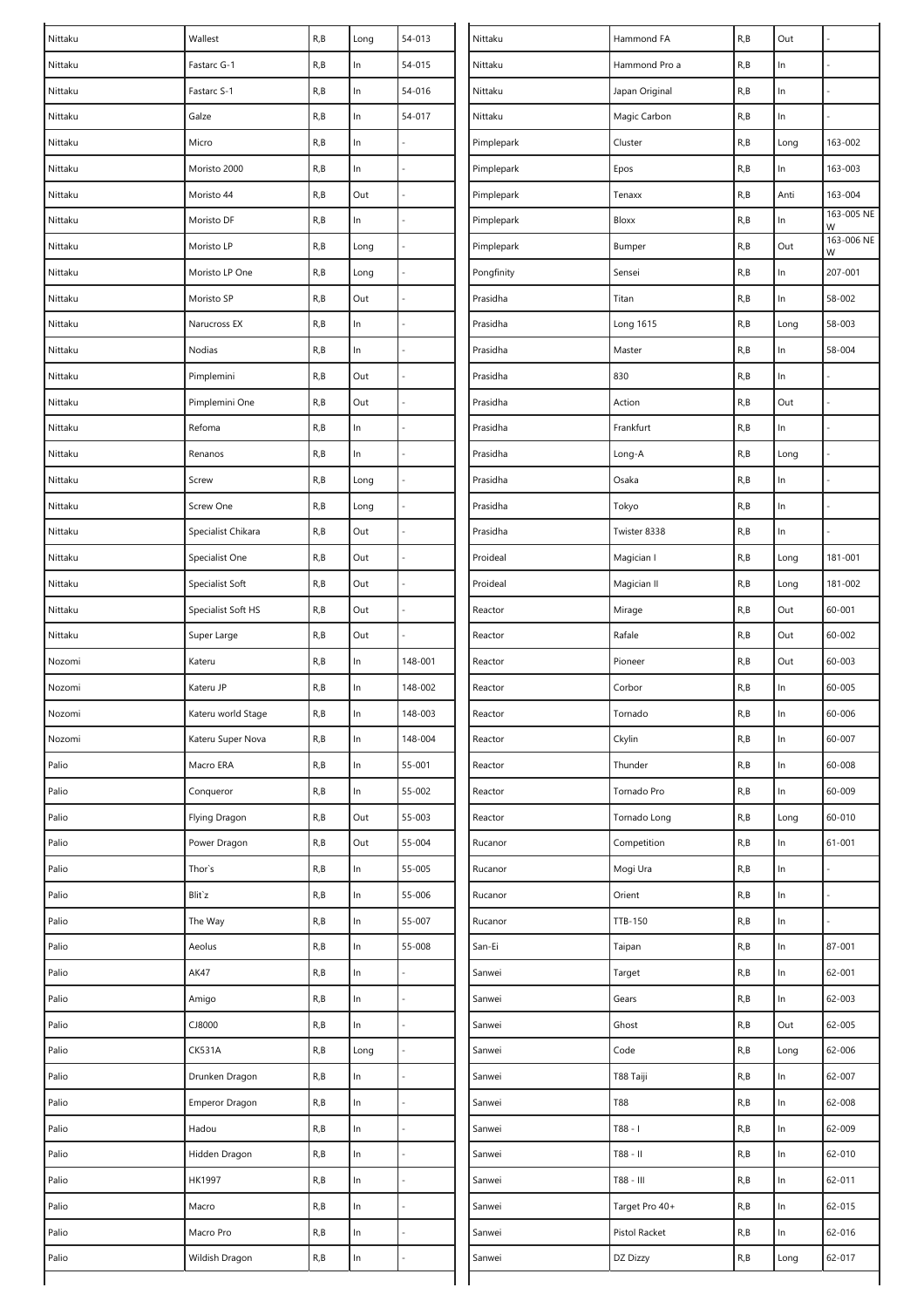| Palio           | WP1013             | R, B | Out   |                   | Sanwei          | Gear Hyper              | R, B | $\ln$ | 62-020     |
|-----------------|--------------------|------|-------|-------------------|-----------------|-------------------------|------|-------|------------|
| Period Making   | Firedrake          | R, B | In    | 170-001<br>Sanwei |                 | <b>Target National</b>  | R, B | In    | $62 - 021$ |
| Period Making   | Zebra              | R, B | Long  | 170-004           | Sauer & Troeger | Hellfire                | R,B  | Long  | 130-001    |
| Pimplepark      | Wobbler            | R, B | Long  | 163-001           | Sauer & Troeger | Secret Flow             | R, B | In    | 130-002    |
| Sauer & Troeger | Easy P             | R, B | Long  | 130-003           | Spinlord        | Gigant                  | R,B  | Anti  | 108-021    |
| Sauer & Troeger | Hass               | R, B | Out   | 130-004           | Spinlord        | ORKan                   | R, B | Out   | 108-022    |
| Sauer & Troeger | Zargus             | R, B | Out   | 130-005           | Spinlord        | Wyvern                  | R, B | Out   | 108-023    |
| Sauer & Troeger | Hipster            | R, B | Out   | 130-006           | Spinlord        | Leviathan               | R, B | Long  | 108-024    |
| Sauer & Troeger | Schmerz            | R, B | Long  | 130-007           | Spinlord        | Quokka                  | R,B  | Anti  | 108-025    |
| Sauer & Troeger | Super Stop         | R, B | Anti  | 130-008           | Spinlord        | Nashorn                 | R, B | Out   | 108-026    |
| Sauer & Troeger | Hellfire-X         | R, B | Long  | 130-009           | Spinlord        | Dornenglanz III         | R, B | Long  | 108-027    |
| Saviga          | Turbo              | R, B | ln    | 113-001           | Stag            | Peter Karlsson Training | R,B  | $\ln$ | 67-002     |
| Saviga          | Fantasy            | R, B | Long  | 113-002           | Stag            | Championship            | R, B | In    | 67-004     |
| Saviga          | 27                 | R, B | Long  | 113-003           | Stag            | International           | R, B | $\ln$ | 67-005     |
| Saviga          | Se7en Swing Sync   | R, B | Out   | 113-004           | Stag            | Power Drive Plus        | R, B | $\ln$ | 67-006     |
| Saviga          | Monster 77         | R, B | Long  | 113-005           | Stag            | Official                | R, B | $\ln$ | 67-007     |
| Saviga          | Superspeed 777     | R, B | ln    | 113-006           | Stag            | Peter Karlsson Gen-II   | R, B | $\ln$ | 67-008     |
| Saviga          | Super Block        | R, B | Out   | 113-007           | Stag            | Tec                     | R, B | $\ln$ | 67-009     |
| Saviga          | Super Long         | R, B | Long  | 113-008           | Stag            | Super                   | R, B | $\ln$ | 67-010     |
| Schildkröt      | Avantgarde ***     | R, B | ln    |                   | Stag            | Power Drive             | R,B  | $\ln$ | 67-011     |
| Schildkröt      | Champion *****     | R, B | $\ln$ |                   | Stag            | All Round               | R, B | $\ln$ | 67-012     |
| Schildkröt      | Elite              | R, B | $\ln$ |                   | Stag            | Thunder Spin Plus       | R, B | $\ln$ | 67-013     |
| Schildkröt      | Energy             | R, B | $\ln$ |                   | Stag            | Robust                  | R, B | $\ln$ | 67-014     |
| Schildkröt      | Jade               | R, B | $\ln$ |                   | Stag            | Star X                  | R, B | $\ln$ | 67-015     |
| Schildkröt      | Prestige           | R, B | ln    |                   | Stag            | Control                 | R,B  | $\ln$ | 67-016     |
| Schildkröt      | Spinmax            | R, B | $\ln$ |                   | Stag            | Ninja Attack            | R,B  | $\ln$ |            |
| Skitt           | Aconda             | R, B | In    | 133-001           | Stag            | Ninja Fire              | R, B | $\ln$ |            |
| Skitt           | Uno                | R, B | $\ln$ | 133-002           | Start Line      | <b>Expert Energy</b>    | R, B | In    | 196-001    |
| Skitt           | Aconda Power       | R, B | $\ln$ | 133-003           | Starwood        | Speed                   | R, B | $\ln$ | 121-001    |
| Soulspin        | Project Sixteen    | R, B | ln    | 166-001           | Starwood        | Spin                    | R, B | $\ln$ | 121-002    |
| Soulspin        | Project Sixteen ST | R, B | $\ln$ | 166-002           | Starwood        | Power                   | R, B | $\ln$ | 121-003    |
| Spinlab         | Vortex             | R, B | Anti  | 195-001           | Starwood        | Alfa 3                  | R, B | Long  | 121-004    |
| Spinlord        | Marder             | R, B | ln    | 108-001           | Starwood        | Bravo                   | R, B | Out   | 121-005    |
| Spinlord        | Tiger              | R, B | In    | 108-002           | Starwood        | Bravo 8                 | R,B  | Out   | 121-007    |
| Spinlord        | Adler              | R, B | $\ln$ | 108-003           | Starwood        | Naruwan                 | R,B  | $\ln$ | 121-008    |
| Spinlord        | Zeitgeist          | R, B | Long  | 108-004           | Stiga           | Boost TC                | R, B | $\ln$ | 68-002     |
| Spinlord        | Stachelfeuer       | R, B | Long  | 108-005           | Stiga           | Boost TS                | R,B  | $\ln$ | 68-003     |
| Spinlord        | Dornenglanz        | R, B | Long  | 108-006           | Stiga           | Magna TC II             | R, B | $\ln$ | 68-006     |
| Spinlord        | Irbis              | R, B | ln    | 108-007           | Stiga           | Magna TS II             | R, B | $\ln$ | 68-007     |
| Spinlord        | Blitzschlag        | R, B | Long  | 108-008           | Stiga           | Calibra LT              | R,B  | $\ln$ | 68-008     |
| Spinlord        | Degu               | R, B | Out   | 108-009           | Stiga           | Calibra LT Sound        | R, B | $\ln$ | 68-009     |
| Spinlord        | Feuerstich         | R, B | Long  | 108-010           | Stiga           | Power LT                | R,B  | $\ln$ | 68-010     |
| Spinlord        | Waran              | R, B | Out   | 108-011           | Stiga           | S                       | R, B | $\ln$ | 68-011     |
| Spinlord        | Sternenfall        | R, B | Long  | 108-012           | Stiga           | S1                      | R, B | $\ln$ | 68-012     |
| Spinlord        | Agenda             | R, B | Long  | 108-013           | Stiga           | S <sub>2</sub>          | R, B | $\ln$ | 68-013     |
| Spinlord        | Keiler             | R, B | Out   | 108-014           | Stiga           | S3                      | R,B  | $\ln$ | 68-014     |
| Spinlord        | Dornenglanz II     | R, B | Long  | 108-015           | Stiga           | S <sub>4</sub>          | R, B | $\ln$ | 68-015     |
| Spinlord        | Gipfelsturm        | R, B | Out   | 108-016           | Stiga           | S5                      | R, B | $\ln$ | 68-016     |
|                 |                    |      |       |                   |                 |                         |      |       |            |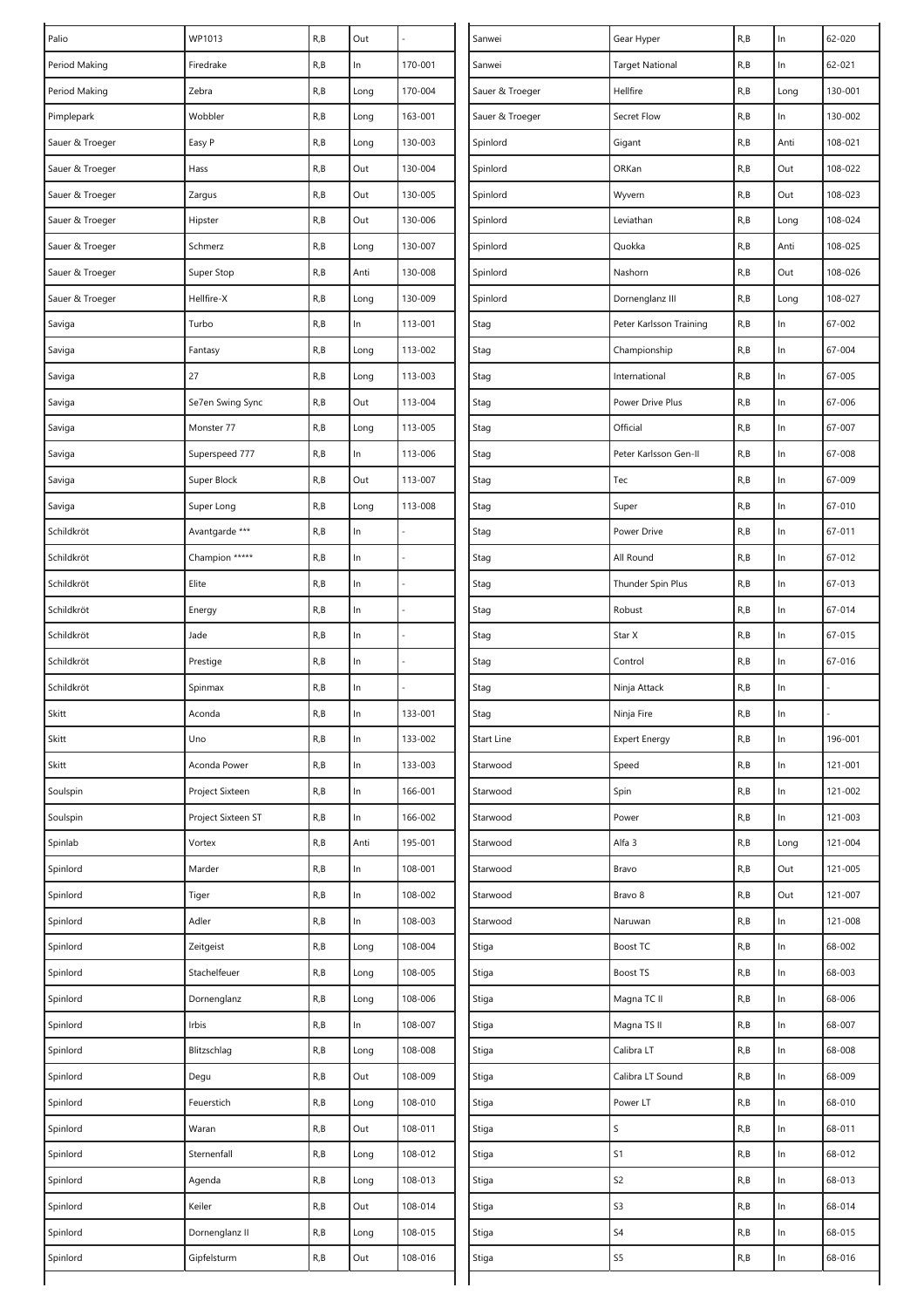| Spinlord | Sandwind          | R, B | Anti  | 108-017        | Stiga    | Calibra LT Plus     | R, B | $\ln$ | 68-017         |
|----------|-------------------|------|-------|----------------|----------|---------------------|------|-------|----------------|
| Spinlord | Ozelot            | R, B | In    | 108-018        | Stiga    | Calibra LT Spin     | R, B | $\ln$ | 68-018         |
| Spinlord | Strahlkraft       | R, B | Long  | 108-019        | Stiga    | Magna TX            | R, B | ln    | 68-019         |
| Spinlord | Tanuki            | R, B | $\ln$ | 108-020        | Stiga    | Calibra Tour S      | R, B | $\ln$ | 68-020         |
| Stiga    | Calibra Tour M    | R, B | $\ln$ | 68-021         | Stiga    | Innova Ultra Light  | R, B | In    |                |
| Stiga    | Calibra Tour H    | R, B | $\ln$ | 68-022         | Stiga    | Magic               | R, B | In    |                |
| Stiga    | Airoc S           | R, B | ln    | 68-023         | Stiga    | Magna               | R, B | In    |                |
| Stiga    | Airoc M           | R, B | $\ln$ | 68-024         | Stiga    | Mendo               | R, B | $\ln$ |                |
| Stiga    | Airoc Astro S     | R, B | ln    | 68-025         | Stiga    | Mendo Energy        | R, B | $\ln$ |                |
| Stiga    | Airoc Astro M     | R, B | $\ln$ | 68-026         | Stiga    | Mendo MP            | R, B | $\ln$ |                |
| Stiga    | Genesis M         | R, B | In    | 68-027         | Stiga    | Neos                | R, B | In    |                |
| Stiga    | Genesis S         | R, B | $\ln$ | 68-028         | Stiga    | Neos Sound          | R, B | $\ln$ |                |
| Stiga    | Mantra S          | R, B | $\ln$ | 68-029         | Stiga    | Neos Tacky          | R, B | $\ln$ |                |
| Stiga    | Mantra M          | R, B | In    | 68-030         | Stiga    | Premium             | R, B | $\ln$ |                |
| Stiga    | Mantra H          | R, B | $\ln$ | 68-031         | Stiga    | Radical             | R, B | Out   |                |
| Stiga    | Genesis II Spin S | R, B | ln    | 68-033         | Stiga    | Royal               | R, B | Out   |                |
| Stiga    | Genesis II Spin M | R, B | $\ln$ | 68-034         | Suke     | Phgntom             | R, B | $\ln$ | 188-002        |
| Stiga    | Vertical 20       | R, B | Long  | 68-035         | Sunflex  | <b>Expert Xonox</b> | R, B | $\ln$ | 69-001         |
| Stiga    | Vertical 55       | R, B | Long  | 68-036         | Sunflex  | Expert Zeno         | R, B | $\ln$ | 69-002         |
| Stiga    | Horizontal 20     | R, B | Long  | 68-037         | Sunflex  | Anti Loop           | R, B | Anti  | 69-003         |
| Stiga    | Horizontal 55     | R, B | Long  | 68-038         | Sunflex  | Ice Breaker         | R, B | Long  | 69-004         |
| Stiga    | Magnify LB        | R, B | Out   | 68-039         | Sunflex  | Samurai             | R, B | $\ln$ | 69-005         |
| Stiga    | Asteria S         | R, B | ln    | 68-040         | Sunflex  | Mandarin            | R, B | In    | 69-006         |
| Stiga    | Symmetry          | R, B | Out   | 68-041         | Sunflex  | Taipan              | R, B | $\ln$ | 69-007         |
| Stiga    | Star              | R, B | ln    | 68-042         | Sunflex  | Shogun              | R, B | $\ln$ | 69-008         |
| Stiga    | Star*             | R, B | ln    | 68-043         | Sunflex  | Mikado              | R, B | $\ln$ | 69-009         |
| Stiga    | Star**            | R, B | ln    | 68-044         | Sunflex  | Mogul               | R, B | In    | 69-010         |
| Stiga    | Star***           | R, B | ln    | 68-045         | Sunflex  | Sun-Power           | R, B | $\ln$ | 69-011         |
| Stiga    | Star****          | R, B | ln    | 68-046         | Sunflex  | Sun-Control         | R, B | $\ln$ | 69-012         |
| Stiga    | Star*****         | R, B | ln    | 68-047         | Sunflex  | AF50                | R, B | In    | 69-013         |
| Stiga    | DNA Pro S         | R, B | $\ln$ | 68-048         | Sunflex  | <b>BZ60</b>         | R, B | $\ln$ | 69-014         |
| Stiga    | DNA Pro M         | R, B | ln    | 68-049         | Sunflex  | Dr. Freeze          | R, B | Anti  | 69-015         |
| Stiga    | DNA Pro H         | R, B | $\ln$ | 68-050         | Sunflex  | Zenith              | R, B | In    | 69-016         |
| Stiga    | DNA Future M      | R, B | ln    | 68-051         | Sunflex  | Splinter            | R, B | Out   | 69-017 NE<br>W |
| Stiga    | DNA Platinum S    | R, B | ln    | 68-052 NE<br>W | Sunflex  | AF 50               | R, B | $\ln$ |                |
| Stiga    | DNA Platinum M    | R, B | ln    | 68-053 NE<br>W | Sunflex  | BZ 60               | R, B | $\ln$ |                |
| Stiga    | DNA Platinum H    | R, B | ln    | 68-054 NE<br>W | Sunflex  | Mandarin            | R, B | In    |                |
| Stiga    | DNA Platinum XH   | R, B | $\ln$ | 68-055 NE<br>W | Sunflex  | Mikado              | R, B | $\ln$ |                |
| Stiga    | DNA Dragon Grip   | R, B | ln    | 68-056 NE<br>W | Sunflex  | Mogul               | R, B | In    |                |
| Stiga    | Almana            | R, B | $\ln$ |                | Sunflex  | Samurai             | R, B | $\ln$ |                |
| Stiga    | Almana Sound      | R, B | $\ln$ |                | Sunflex  | Shogun              | R, B | $\ln$ |                |
| Stiga    | Carbo             | R, B | $\ln$ |                | Sunflex  | Sun-Control         | R, B | $\ln$ |                |
| Stiga    | Carbo MC          | R, B | $\ln$ |                | Sunflex  | Sun-Power           | R, B | In    |                |
| Stiga    | Carbo Sound       | R, B | ln    |                | Sunflex  | Taipan              | R, B | In    |                |
| Stiga    | Chop & Drive      | R, B | $\ln$ |                | Sunnysix | Sunny3              | R, B | $\ln$ | 174-001        |
| Stiga    | Clippa            | R, B | Out   |                | Sunnysix | Gust                | R, B | $\ln$ | 174-002        |
| Stiga    | Cobra 2000        | R, B | $\ln$ |                | Sunnysix | Sunny7              | R, B | $\ln$ | 174-003        |
| Stiga    | Energy Absorber   | R, B | Anti  |                | Sword    | Break               | R, B | In    | 70-001         |
|          |                   |      |       |                |          |                     |      |       |                |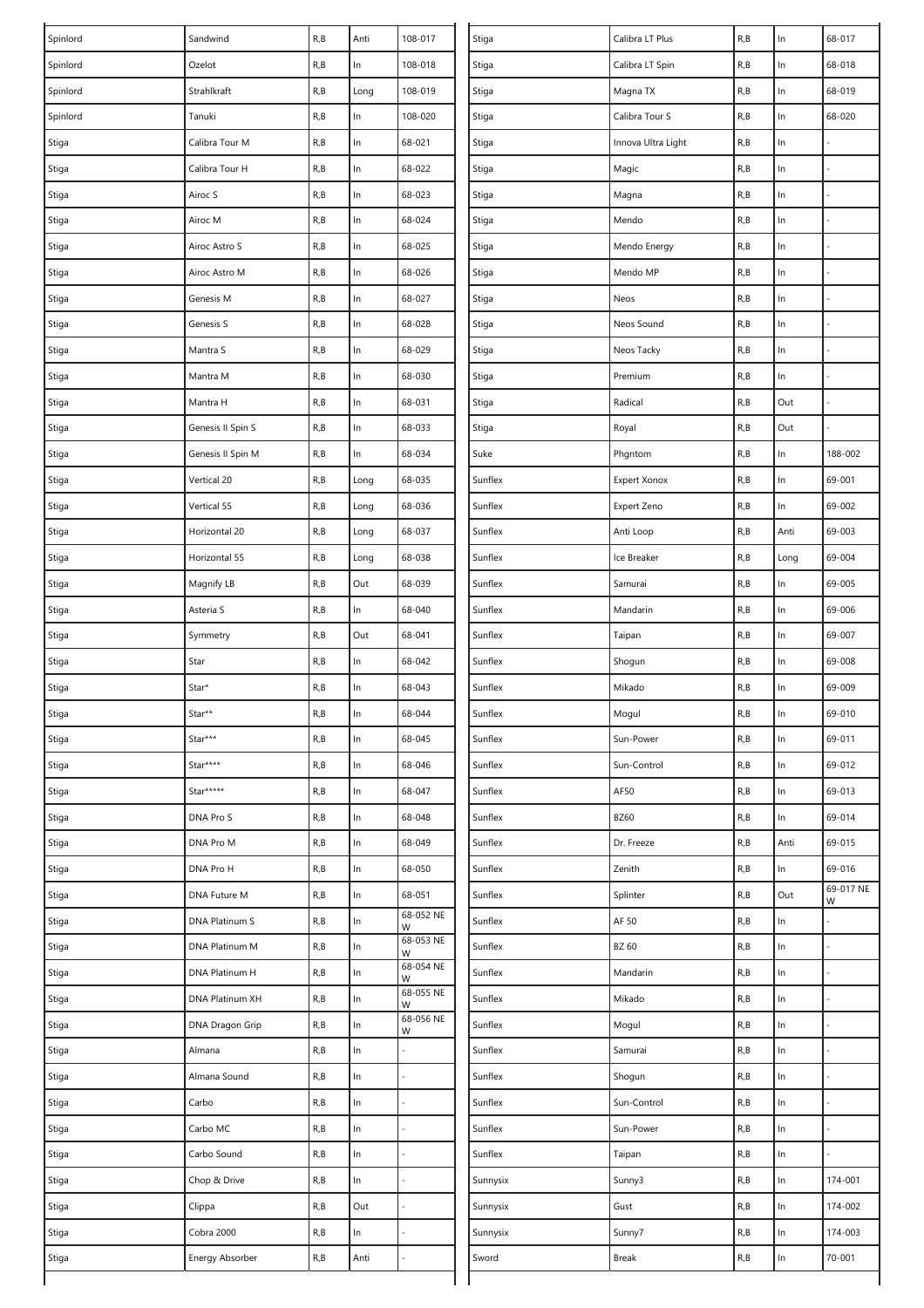| Stiga             | Evo               | R, B | $\ln$ |         | Sword  | Maze                   | R, B | In    | 70-005    |
|-------------------|-------------------|------|-------|---------|--------|------------------------|------|-------|-----------|
| Stiga             | Future            | R, B | $\ln$ |         | Sword  | Flute                  | R, B | $\ln$ | 70-007    |
| Stiga             | Innova            | R, B | $\ln$ |         | Sword  | Paladin II             | R, B | $\ln$ | 70-008    |
| Stiga             | Innova Premium    | R, B | $\ln$ |         | Sword  | Long Can               | R, B | Out   | 70-010    |
| Sword             | Dance             | R, B | Out   | 70-012  | Tibhar | Aurus Prime            | R, B | In    | 74-029    |
| Sword             | Zeus              | R, B | $\ln$ | 70-013  | Tibhar | Aurus Select           | R, B | In    | 74-030    |
| Sword             | Ares              | R, B | $\ln$ | 70-015  | Tibhar | Quantum X              | R, B | $\ln$ | 74-031    |
| Sword             | Venom             | R, B | Long  | 70-016  | Tibhar | Speedy Soft XD         | R, B | Out   | 74-032    |
| Sword             | Remix             | R, B | In    | 70-018  | Tibhar | Hybrid K1 Pro          | R, B | In    | 74-033    |
| Sword             | Scylla III        | R, B | Long  | 70-019  | Tibhar | Hybrid K2              | R, B | $\ln$ | 74-034    |
| Sword             | 2000-F            | R, B | ln    |         | Tibhar | Speedster              | R, B | $\ln$ | 74-035    |
| Sword             | Hero              | R, B | $\ln$ |         | Tibhar | Space                  | R, B | $\ln$ | 74-036    |
| Sword             | King              | R, B | ln    |         | Tibhar | MX-K                   | R, B | $\ln$ | 74-037    |
| Sword             | RG                | R, B | $\ln$ |         | Tibhar | Speedy Soft D. TecS XD | R, B | Out   | 74-038    |
| Tagro             | Chimera           | R, B | $\ln$ | 190-001 | Tibhar | Quantum X Pro          | R, B | $\ln$ | 74-039    |
| Tagro             | Victor LB-1       | R, B | Out   | 190-002 | Tibhar | Hybrid K1 J            | R, B | $\ln$ | 74-040    |
| Tagro             | Victor LB-2       | R, B | Out   | 190-003 | Tibhar | Game                   | R, B | $\ln$ | 74-041    |
| Tecnopro          | Competition       | R, B | ln    |         | Tibhar | Evolution MX-D         | R, B | $\ln$ | 74-042    |
| Tecnopro          | Expert            | R, B | $\ln$ |         | Tibhar | Infinity MX-P          | R, B | $\ln$ | 74-043    |
| Tecnopro          | Supercom          | R, B | $\ln$ |         | Tibhar | Infinity MX-S          | R, B | $\ln$ | 74-044    |
| Tecnopro          | Tournament        | R, B | $\ln$ |         | Tibhar | Lightning              | R, B | $\ln$ | 74-045    |
| The Pimpleholics  | Jengking          | R, B | Long  | 178-001 | Tibhar | Lava                   | R, B | $\ln$ | 74-046    |
| The Pimpleholics  | Puroo             | R, B | Out   | 178-002 | Tibhar | Hybrid K3              | R, B | $\ln$ | 74-047    |
| The Pimpleholics  | Vetcong           | R, B | Long  | 178-003 | Tibhar | Play                   | R, B | In    | 74-048    |
| The World Connect | Speed Star        | R, B | ln    | 151-002 | Tibhar | Hybrid K2 Pro          | R, B | In    | 74-049 NE |
| The World Connect | Spin Star         | R, B | $\ln$ | 151-003 | Tibhar | Dang                   | R, B | In    | W         |
| Tibhar            | Sinus             | R, B | ln    | 74-001  | Tibhar | Ellen                  | R, B | Anti  |           |
| Tibhar            | <b>Grass Flex</b> | R, B | Out   | 74-002  | Tibhar | Extra Long             | R, B | Long  |           |
| Tibhar            | Grass Ultra       | R, B | Long  | 74-003  | Tibhar | Grass                  | R, B | Long  |           |
| Tibhar            | Genius            | R, B | In    | 74-005  | Tibhar | Grass D. TecS          | R, B | Long  |           |
| Tibhar            | Nianmor           | R, B | $\ln$ | 74-006  | Tibhar | Learn Spin             | R, B | $\ln$ |           |
| Tibhar            | Aurus             | R, B | $\ln$ | 74-007  | Tibhar | Legend                 | R, B | $\ln$ |           |
| Tibhar            | Grip - S          | R, B | $\ln$ | 74-008  | Tibhar | Nimbus                 | R, B | $\ln$ |           |
| Tibhar            | Genius +          | R, B | ln    | 74-009  | Tibhar | Norm                   | R, B | $\ln$ |           |
| Tibhar            | Mythik            | R, B | Long  | 74-010  | Tibhar | Phantom                | R, B | $\ln$ |           |
| Tibhar            | Evolution FX - P  | R, B | $\ln$ | 74-012  | Tibhar | Rapid                  | R, B | $\ln$ |           |
| Tibhar            | Evolution MX - P  | R, B | $\ln$ | 74-013  | Tibhar | Rapid D. TecS          | R, B | $\ln$ |           |
| Tibhar            | Grip - S Europe   | R, B | ln    | 74-014  | Tibhar | Rapid Soft             | R, B | In    |           |
| Tibhar            | 1Q                | R, B | In    | 74-015  | Tibhar | Serie 2000             | R, B | $\ln$ |           |
| Tibhar            | $5Q$              | R, B | $\ln$ | 74-016  | Tibhar | Speedy Soft            | R, B | Out   |           |
| Tibhar            | Evolution EL-P    | R, B | $\ln$ | 74-017  | Tibhar | Speedy Soft D. TecS    | R, B | Out   |           |
| Tibhar            | Evolution MX-S    | R, B | $\ln$ | 74-018  | Tibhar | Speedy Spin            | R, B | In    |           |
| Tibhar            | $5Q +$            | R, B | $\ln$ | 74-019  | Tibhar | Speedy Spin Premium    | R, B | $\ln$ |           |
| Tibhar            | Volcano +         | R, B | $\ln$ | 74-020  | Tibhar | Super Defense 40       | R, B | $\ln$ |           |
| Tibhar            | Quantum           | R, B | $\ln$ | 74-021  | Tibhar | Vari Spin              | R, B | $\ln$ |           |
| Tibhar            | Nimbus            | R, B | $\ln$ | 74-022  | Tibhar | Vari Spin D. TecS      | R, B | ln    |           |
| Tibhar            | Hybrid K-1        | R, B | $\ln$ | 74-023  | Tmount | Tcore Ace 1            | R, B | $\ln$ | 169-002   |
| Tibhar            | Crazy Bull        | R, B | ln    | 74-024  | Tmount | Tcore Ace 2            | R, B | In    | 169-003   |
|                   |                   |      |       |         |        |                        |      |       |           |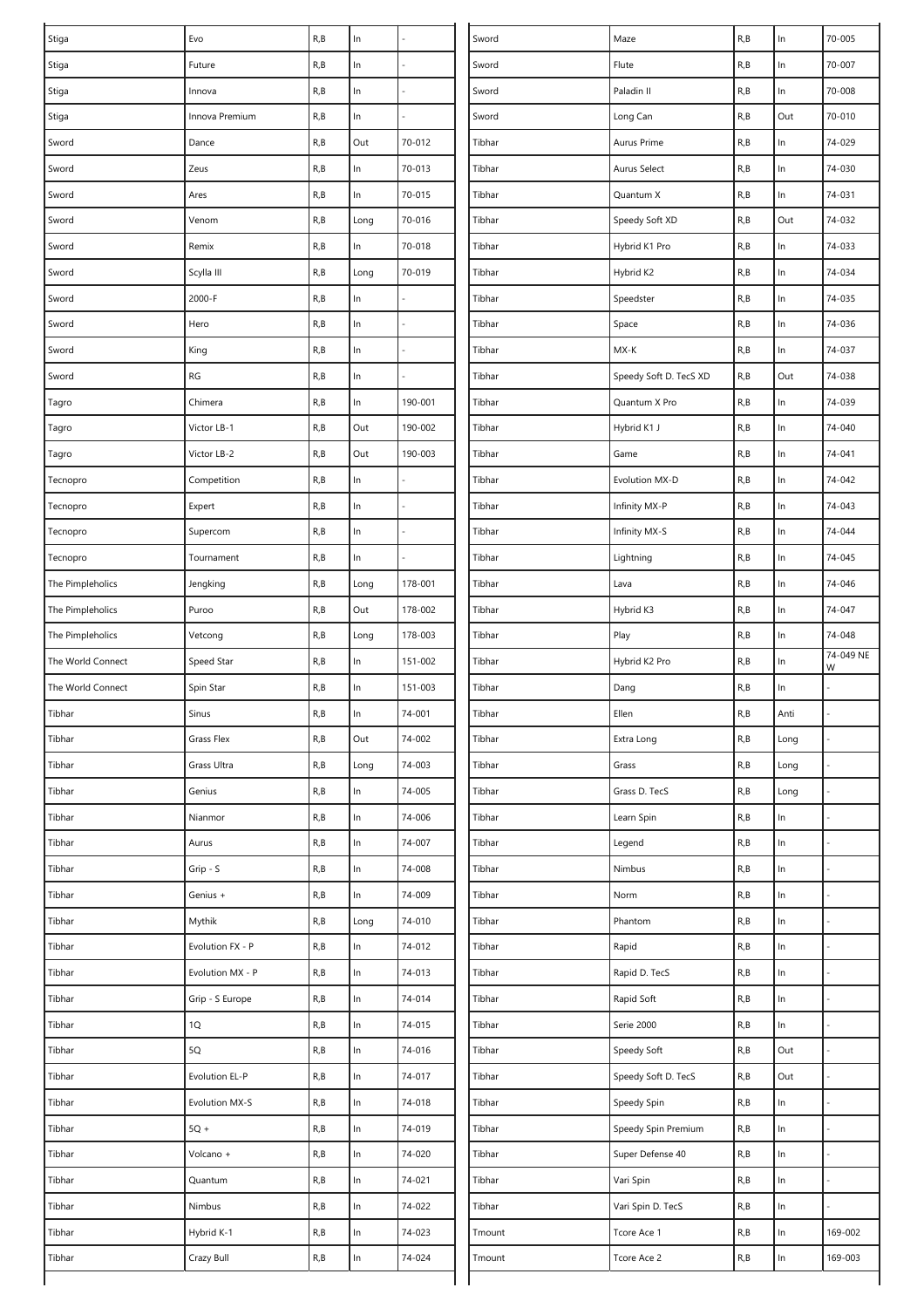| Tibhar                      | Evolution EL-S     | R, B | $\ln$ | 74-025           | Tmount     | Tcore Master X        | R, B | $\ln$         | 169-004 |
|-----------------------------|--------------------|------|-------|------------------|------------|-----------------------|------|---------------|---------|
| Tibhar                      | Evolution FX-S     | R, B | $\ln$ | 74-026<br>Tmount |            | Tcore Master V        | R, B | $\ln$         | 169-005 |
| Tibhar                      | Beluga             | R, B | $\ln$ | 74-027           | Toni Hold  | Anti Topspin New 40   | R, B | Anti          |         |
| Tibhar                      | <b>Tacky Power</b> | R, B | $\ln$ | 74-028           | <b>TSP</b> | Curl P-H              | R, B | Long          | 76-001  |
| <b>TSP</b>                  | Grandy             | R, B | $\ln$ | 76-004           | Tuttle     | 2015 Good             | R, B | In.           | 96-013  |
| <b>TSP</b>                  | Agrit              | R, B | ln    | 76-005           | Tuttle     | 2018 VIP              | R, B | $\ln$         | 96-014  |
| TSP                         | Agrit Speed        | R, B | $\ln$ | 76-006           | Tuttle     | 55A                   | R, B | $\ln$         | 96-015  |
| <b>TSP</b>                  | Rise               | R, B | $\ln$ | 76-007           | Tuttle     | 66B                   | R, B | $\ln$         | 96-016  |
| <b>TSP</b>                  | Rise Speed         | R, B | $\ln$ | 76-008           | Tuttle     | South Pole            | R, B | ln            | 96-017  |
| <b>TSP</b>                  | Curl P-4           | R, B | Long  | 76-009           | Tuttle     | North Pole            | R, B | $\ln$         | 96-018  |
| <b>TSP</b>                  | Spin Magic         | R, B | Out   | 76-010           | Tuttle     | President G20         | R, B | $\ln$         | 96-019  |
| <b>TSP</b>                  | Ventus Speed       | R, B | $\ln$ | 76-011           | V 3 Tec    | Spin Attack X3        | R, B | $\ln$         | 85-001  |
| $\ensuremath{\mathsf{TSP}}$ | Ventus Spin        | R, B | $\ln$ | 76-012           | V 3 Tec    | Fast Control S1       | R, B | $\ln$         | 85-002  |
| <b>TSP</b>                  | Ventus Soft        | R, B | $\ln$ | 76-013           | V 3 Tec    | Power Drive Y5        | R, B | $\ln$         | 85-003  |
| <b>TSP</b>                  | Regalis Red        | R, B | $\ln$ | 76-014           | Victas     | VO > 101              | R, B | Out           | 117-001 |
| <b>TSP</b>                  | Regalis Blue       | R, B | ln    | 76-015           | Victas     | VLB > 301             | R, B | Out           | 117-002 |
| TSP                         | Spectol Red        | R, B | Out   | 76-016           | Victas     | VS > 401              | R, B | $\ln$         | 117-003 |
| TSP                         | Spectol Blue       | R, B | Out   | 76-017           | Victas     | VO > 102              | R, B | Out           | 117-005 |
| <b>TSP</b>                  | Spinpips Red       | R, B | Out   | 76-018           | Victas     | V > 01                | R, B | $\ln$         | 117-006 |
| <b>TSP</b>                  | Spinpips Blue      | R, B | Out   | 76-019           | Victas     | $V > 01$ Limber       | R, B | $\ln$         | 117-007 |
| TSP                         | Gambit             | R, B | ln    | 76-020           | Victas     | $V > 01$ Stiff        | R, B | $\mathsf{In}$ | 117-008 |
| TSP                         | Ventus Basic       | R, B | $\ln$ | 76-021           | Victas     | $VS > 402$ Limber     | R, B | $\ln$         | 117-009 |
| TSP                         | Super Ventus       | R, B | $\ln$ | 76-022           | Victas     | VS > 402 Double Extra | R, B | $\ln$         | 117-010 |
| <b>TSP</b>                  | 730                | R, B | ln    |                  | Victas     | $V > 15$ Extra        | R, B | $\ln$         | 117-011 |
| <b>TSP</b>                  | Curl P-1 R         | R, B | Long  |                  | Victas     | $V > 15$ Limber       | R, B | $\ln$         | 117-012 |
| <b>TSP</b>                  | Curl P-2           | R, B | Out   |                  | Victas     | $V > 15$ Stiff        | R, B | $\ln$         | 117-013 |
| <b>TSP</b>                  | Curl P-3           | R, B | Long  |                  | Victas     | VO > 103              | R, B | Out           | 117-014 |
| <b>TSP</b>                  | Curl P-3a R        | R, B | Long  |                  | Victas     | $VJ > 07$ Regular     | R, B | $\ln$         | 117-015 |
| <b>TSP</b>                  | Giant              | R, B | $\ln$ |                  | Victas     | VJ > 07 Limber        | R, B | $\ln$         | 117-016 |
| <b>TSP</b>                  | L Catcher          | R, B | Out   |                  | Victas     | $VI > 07$ Stiff       | R, B | $\ln$         | 117-017 |
| <b>TSP</b>                  | Milli Tall II      | R, B | Out   | L,               | Victas     | VJC > 07 Sticky Extra | R, B | $\ln$         | 117-018 |
| TSP                         | Spectol            | R, B | Out   |                  | Victas     | V > 11                | R, B | $\ln$         | 117-019 |
| <b>TSP</b>                  | Summit             | R, B | $\ln$ |                  | Victas     | V > 03                | R, B | $\ln$         | 117-020 |
| TSP                         | Super Spinpips     | R, B | Out   |                  | Victas     | Ventus Regular        | R, B | $\ln$         | 117-024 |
| <b>TSP</b>                  | Tarbit             | R, B | ln    |                  | Victas     | Ventus Limber         | R, B | $\ln$         | 117-025 |
| TSP                         | $T - Rex$          | R, B | $\ln$ |                  | Victas     | Ventus Stiff          | R, B | $\ln$         | 117-026 |
| TSP                         | Triple             | R, B | $\ln$ |                  | Victas     | Ventus Extra          | R, B | ln            | 117-027 |
| <b>TSP</b>                  | Tyranno            | R, B | Out   |                  | Victas     | <b>TRIPLE Regular</b> | R, B | ln            | 117-028 |
| <b>TSP</b>                  | UQ                 | R, B | ln    |                  | Victas     | <b>TRIPLE Extra</b>   | R, B | $\ln$         | 117-029 |
| <b>TSP</b>                  | X's                | R, B | $\ln$ |                  | Victas     | TRIPLE Double Extra   | R, B | $\ln$         | 117-030 |
| TSP                         | $X's F-1$          | R, B | $\ln$ |                  | Victas     | X's Regular           | R, B | $\ln$         | 117-031 |
| Tuttle                      | Beijing            | R, B | $\ln$ | 96-001           | Victas     | Spectol S1            | R, B | Out           | 117-032 |
| Tuttle                      | World No. 1        | R, B | ln    | 96-002           | Victas     | Spectol S2            | R, B | Out           | 117-033 |
| Tuttle                      | LV                 | R, B | $\ln$ | 96-004           | Victas     | Spectol S3            | R, B | Out           | 117-034 |
| Tuttle                      | 888                | R, B | $\ln$ | 96-005           | Victas     | Spinpips D1           | R, B | Out           | 117-035 |
| Tuttle                      | Spring-3B          | R, B | $\ln$ | 96-006           | Victas     | Spinpips D2           | R, B | Out           | 117-036 |
| Tuttle                      | Summer-3C          | R, B | Out   | 96-007           | Victas     | Spinpips D3           | R, B | Out           | 117-037 |
| Tuttle                      | Autumn-3D          | R, B | Long  | 96-008           | Victas     | Curl P1V              | R, B | Long          | 117-038 |
|                             |                    |      |       |                  |            |                       |      |               |         |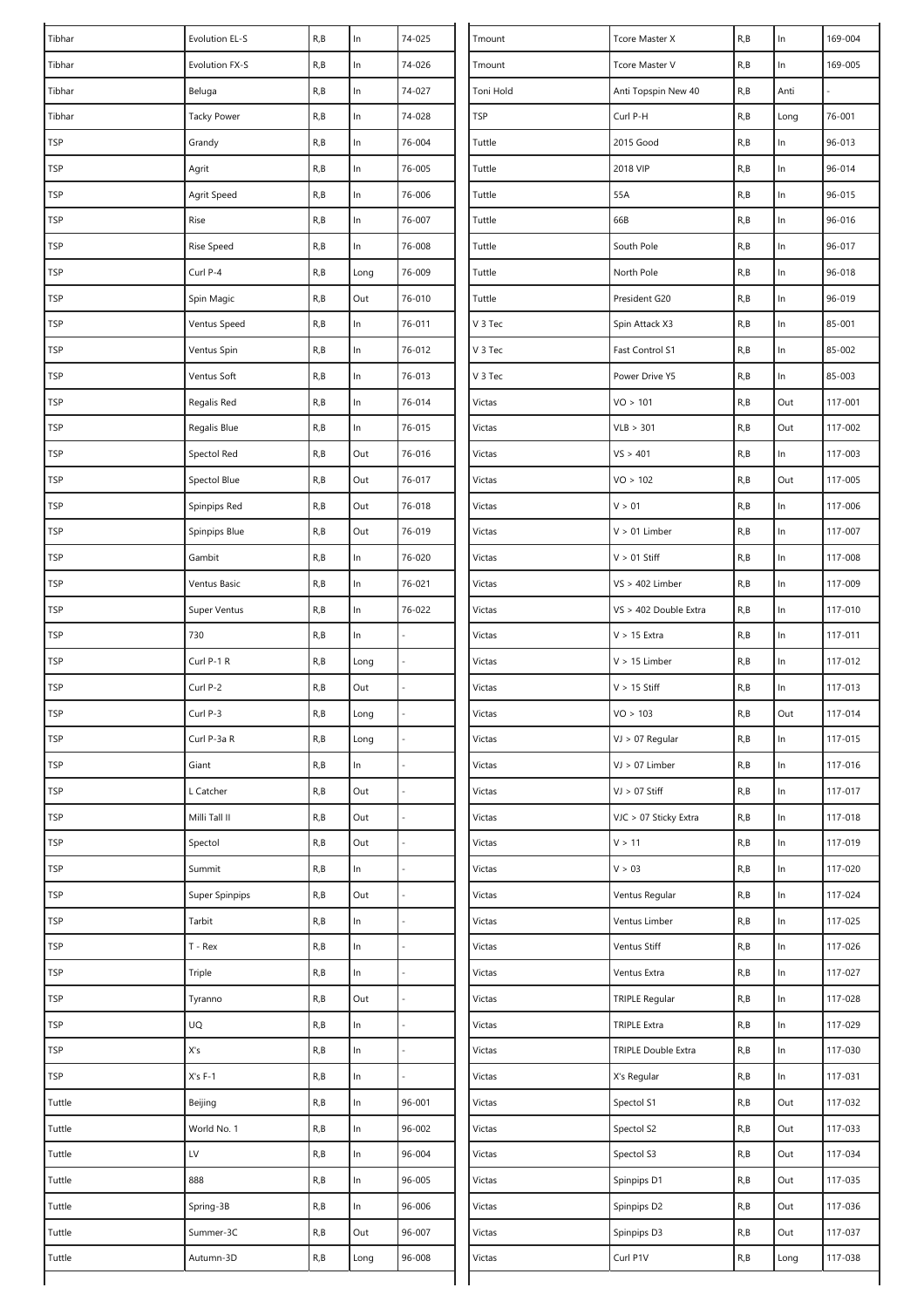| Tuttle  | Winter-3E                | R, B | Out   | 96-009           | Victas   | Curl P2V              | R, B | Out   | 117-039 |
|---------|--------------------------|------|-------|------------------|----------|-----------------------|------|-------|---------|
| Tuttle  | Prevention Arc           | R, B | Anti  | 96-010<br>Victas |          | Curl P3V              | R, B | Long  | 117-040 |
| Tuttle  | A 380 Sky                | R, B | $\ln$ | 96-011           | Victas   | Curl P3 Alpha V       | R, B | Long  | 117-041 |
| Tuttle  | 2013 Positive Energy     | R, B | $\ln$ | 96-012           | Victas   | Curl P4V              | R, B | Long  | 117-042 |
| Victas  | Curl P5V                 | R, B | Long  | 117-043          | Xiom     | MUV° Eurospin         | R, B | In    | 79-039  |
| Victas  | Giant-V                  | R, B | In    | 117-044          | Xiom     | MUV° Hyspin           | R, B | $\ln$ | 79-040  |
| Victas  | V Large L1               | R, B | Out   | 117-045 NE<br>W  | Xiom     | MUV° Vspin            | R, B | $\ln$ | 79-041  |
| Victas  | V Large L2               | R, B | Out   | 117-046 NE<br>W  | Xiom     | Omega V Asia          | R, B | $\ln$ | 79-042  |
| Victas  | V Large L3               | R, B | Out   | 117-047 NE<br>W  | Xiom     | Omega V Europe        | R, B | $\ln$ | 79-043  |
| Victas  | $V > 15$ Sticky          | R, B | $\ln$ | 117-048 NE<br>W  | Xiom     | Musa III              | R, B | $\ln$ | 79-045  |
| Vollo   | Impulse***               | R, B | $\ln$ | 187-001          | Xiom     | Vega LPO              | R, B | Long  | 79-046  |
| Winney  | T7                       | R, B | $\ln$ | 176-001          | Xiom     | Vega DEF              | R, B | $\ln$ | 79-047  |
| Winney  | N7                       | R, B | ln    | 176-002          | Xiom     | Omega IIx             | R, B | $\ln$ | 79-048  |
| Winney  | C <sub>5</sub>           | R, B | Long  | 176-005          | Xiom     | Musa III China        | R, B | $\ln$ | 79-049  |
| Winning | Mad X                    | R, B | In    | 78-001           | Xiom     | Vega Europe DF        | R, B | $\ln$ | 79-050  |
| Winning | NP Long                  | R, B | Long  | 78-002           | Xiom     | Vega Asia DF          | R,B  | $\ln$ | 79-051  |
| Winning | NP-Grass                 | R, B | Long  | 78-003           | Xiom     | Omega V Elite         | R, B | $\ln$ | 79-054  |
| Winning | G-Wave                   | R, B | ln    | 78-004           | Xiom     | Vega Intro            | R, B | $\ln$ | 79-055  |
| Winning | Friendship 729 Super TSS | R, B | $\ln$ |                  | Xiom     | Omega VII Pro         | R, B | $\ln$ | 79-056  |
| Winning | King Power Komann        | R, B | $\ln$ |                  | Xiom     | Omega VII Europe      | R, B | $\ln$ | 79-057  |
| Winning | $NP - 1$                 | R, B | Out   |                  | Xiom     | Omega VII Asia        | R, B | $\ln$ | 79-058  |
| Winning | $NP - 2$                 | R, B | Out   |                  | Xiom     | Omega VII Tour        | R, B | $\ln$ | 79-059  |
| Winning | $NP - 6$                 | R, B | Out   |                  | Xiom     | Vega Tour             | R,B  | $\ln$ | 79-060  |
| Winning | $NP - 8$                 | R, B | Out   |                  | Xiom     | Oza                   | R, B | $\ln$ | 79-061  |
| Xiom    | Zeta                     | R, B | In    | 79-002           | Xiom     | Omega VII Hyper       | R,B  | $\ln$ | 79-062  |
| Xiom    | Omega IV                 | R, B | In    | 79-003           | Xiom     | Vega X                | R, B | ln    | 79-063  |
| Xiom    | Sigma III                | R, B | In    | 79-007           | Xiom     | Omega VII China Guang | R, B | $\ln$ | 79-064  |
| Xiom    | Vega Europe              | R, B | ln    | 79-008           | Xiom     | Omega VII China Ying  | R, B | ln    | 79-065  |
| Xiom    | Vega Asia                | R, B | ln    | 79-009           | Xiom     | Sigma IV              | R, B | $\ln$ | 79-066  |
| Xiom    | Zava 1                   | R, B | Out   | 79-011           | Xiom     | Sigma V               | R, B | $\ln$ | 79-067  |
| Xiom    | Vega Pro                 | R, B | $\ln$ | 79-012           | Xiom     | Omega II              | R, B | $\ln$ |         |
| Xiom    | Vega Elite               | R, B | $\ln$ | 79-013           | Xiom     | Omega III             | R, B | $\ln$ |         |
| Xiom    | Tau I                    | R, B | $\ln$ | 79-014           | Xiom     | Yanus - DF            | R, B | $\ln$ |         |
| Xiom    | Tau II                   | R, B | $\ln$ | 79-015           | Xushaofa | 999 LSZ               | R, B | $\ln$ | 81-001  |
| Xiom    | Omega IV Pro             | R, B | ln    | 79-017           | Xushaofa | 999 ZCD               | R, B | $\ln$ | 81-002  |
| Xiom    | Omega IV Asia            | R, B | $\ln$ | 79-018           | Yaping   | 139                   | R, B | $\ln$ |         |
| Xiom    | Omega IV Europe          | R, B | $\ln$ | 79-019           | Yasaka   | Pryde 30              | R,B  | ln    | 83-002  |
| Xiom    | Omega IV Elite           | R, B | $\ln$ | 79-020           | Yasaka   | Xtend LB              | R, B | Out   | 83-003  |
| Xiom    | Vega China VH            | R, B | $\ln$ | 79-023           | Yasaka   | Rakza 7               | R, B | $\ln$ | 83-007  |
| Xiom    | Vega China VM            | R, B | $\ln$ | 79-024           | Yasaka   | Rakza 9               | R, B | $\ln$ | 83-008  |
| Xiom    | Zava II                  | R, B | Out   | 79-025           | Yasaka   | Rakza 7 Soft          | R, B | $\ln$ | 83-009  |
| Xiom    | Omega II                 | R, B | $\ln$ | 79-028           | Yasaka   | Mark V HPS            | R, B | $\ln$ | 83-011  |
| Xiom    | Omega III                | R, B | ln    | 79-029           | Yasaka   | Mark V HPS Soft       | R, B | ln    | 83-012  |
| Xiom    | Sigma II Europe          | R, B | $\ln$ | 79-030           | Yasaka   | Rakza PO              | R, B | Out   | 83-013  |
| Xiom    | Musa I                   | R, B | $\ln$ | 79-031           | Yasaka   | Xtend SD              | R, B | $\ln$ | 83-016  |
| Xiom    | Musa II                  | R, B | $\ln$ | 79-032           | Yasaka   | Spinate               | R, B | Out   | 83-017  |
| Xiom    | Vega Japan               | R, B | $\ln$ | 79-033           | Yasaka   | RakzaX                | R,B  | ln    | 83-018  |
| Xiom    | Sigma II Pro             | R, B | ln    | 79-034           | Yasaka   | RakzaX Soft           | R, B | $\ln$ | 83-019  |
|         |                          |      |       |                  |          |                       |      |       |         |